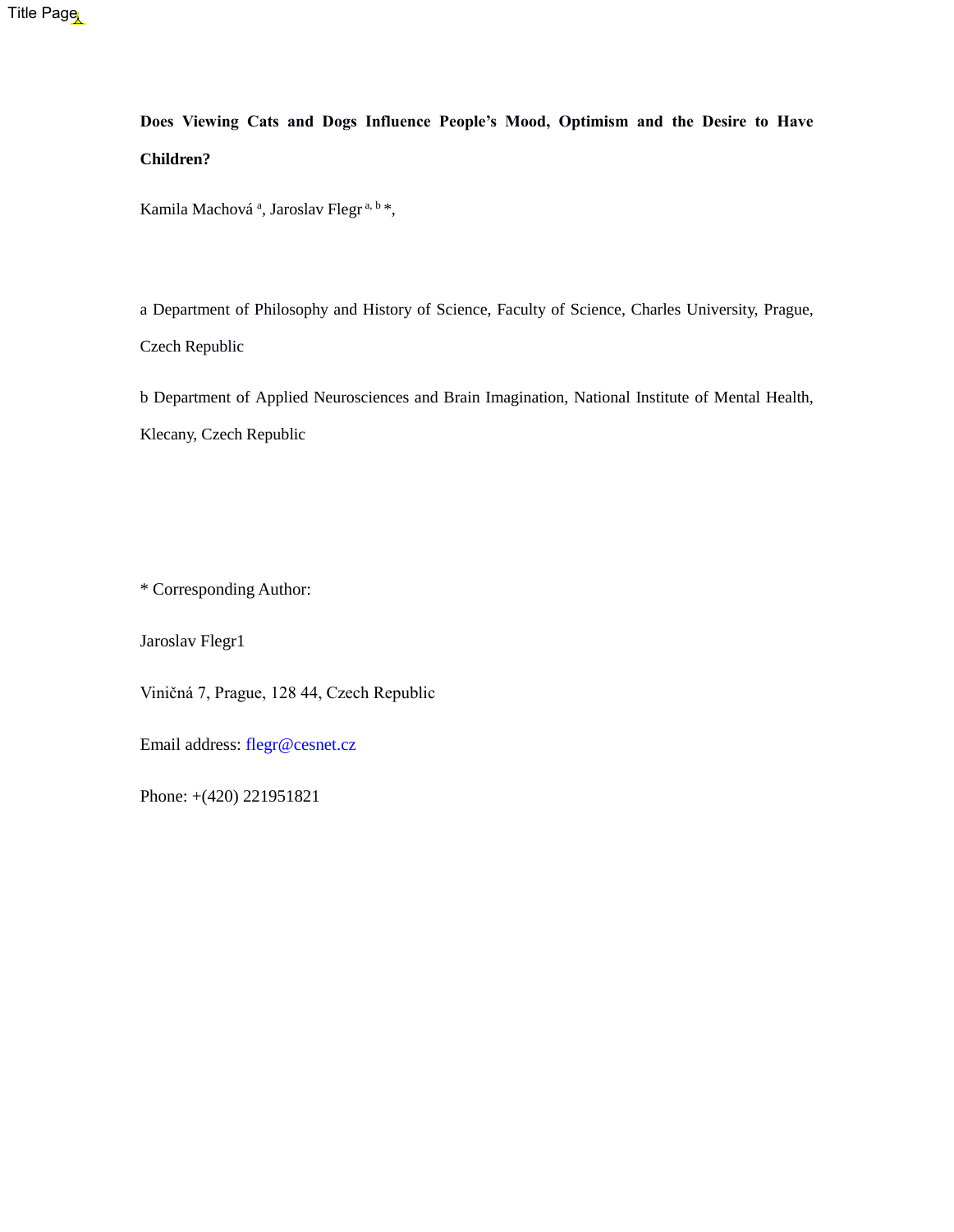### **Does Viewing Cats and Dogs Influence People's Mood, Optimism and the Desire to Have Children?**

#### **Abstract**

 Photos of cats and dogs are among the most popular kinds of material on the internet. Our large-scale study (n = 8,865) tested the influence of viewing cat and dog images on the desire to have children, mood, and optimism. Main effects of priming on all these three variables were insignificant both in the general 8 population and subpopulations of cat and dog lovers. Nevertheless, a priming–gender interaction might have a slight influence on optimism in the general population. Additionally, liking of companion animals was associated with a lower number of children, whereas the keeping of animals was associated with a higher number of children. This may indicate that animals do not decrease fertility of their keepers as previously suggested but having children decreases liking these animals. Our results showed that the effect of watching cats and dogs might be much weaker than one would expect based on previous studies.

Keywords: cats, dogs, mood, optimism, desire to have children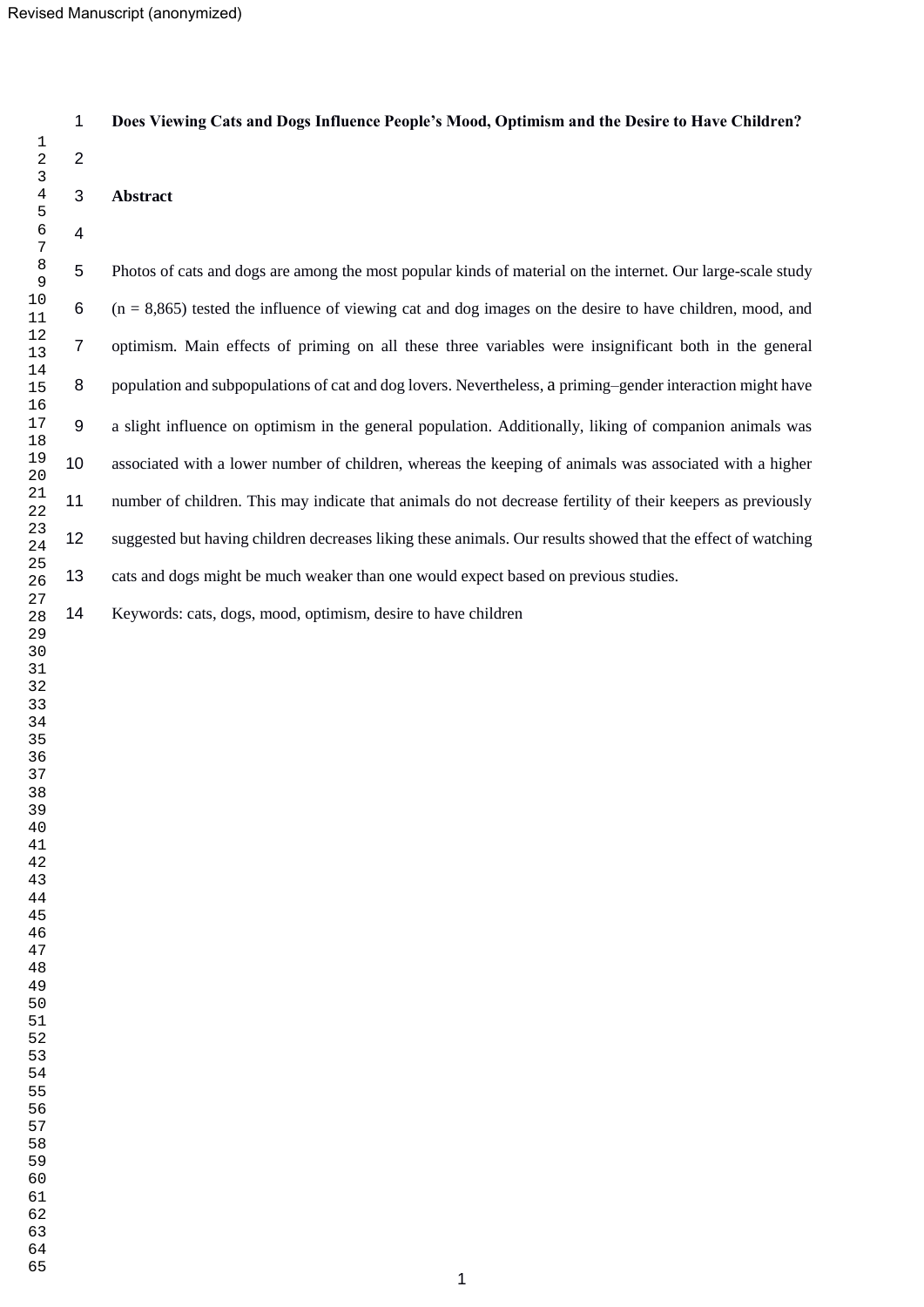Many people enjoy watching photos and videos of cats and dogs on the internet. In December 2019, tag "#catsofinstagram" over 120.5 million times, and tag "#dogsofinstagram" about 170.7 million times. Some cat and dog "influencers" have several million followers on Instagram, Facebook, and YouTube (Bruner, 2019; Leskin, 2019). Moreover, it seems that in Great Britain, images of cats are even more popular than selfies (Williams, 2014). This raises questions why these materials are so popular and how they influence people.

 In general, people tend to believe that companion animals have a positive influence on them. Canistherapy and feline therapy seem to have a positive effect on emotions and they have the potential to aid the treatment of mental disorders (Lundqvist, Carlsson, Sjödahl, Theodorsson, & Lars-Åke Levin 2017; Nimer, & Lundahl, 2007; Tomaszewska, Bomert, & Wilkiewicz-Wawro, 2017). The presence of a cute dog (Aydin et 28 al., 2011) and even just writing about a favorite companion animal (McConnell, Brown, Shoda, Stayton, & Martin et al., 2011), makes people feel better after experimentally induced feelings of social rejection. Petting a dog decreases anxiety more than petting a stuffed animal does, especially in anxious people (Wheeler, & Faulkner, 2015). The results of studies on companion animals' influence on their keepers are, however, mixed (Herzog, 2011).

 Visual materials of cats and dogs seem to affect people in various ways. People tend to judge other persons or their offices more positively when a dog (Budge, Spicer, Jones, & George 1996; Geries-Johnson, & Kennedy 1995; Lockwood, 1983; Perrine, & Wells, 2016; Rossbach, & Wilson 1992; Wells, & Perrine 2001) or cat is present (Budge et al. 1996; Perrine, & Wells, 2006). Viewing of photos of cats and dogs, especially if people are asked to come up with names for them, provides relief from social rejection (Brown Hengy, & McConnell, 2016). People who regularly watch cat videos claim that their emotions after last watching of such material are more positive than before (Myrick, 2015). Interestingly, exposure to images of kittens and puppies makes people more careful when performing fine-motor tasks compared to exposure to images of adult cats and dogs (Nittono, Fukushima, Yano, & Moriya, 2012; Sherman, Haidt, & Coan 2009). All in all, it seems that visual materials of cats and dogs have a clearly positive effect on people.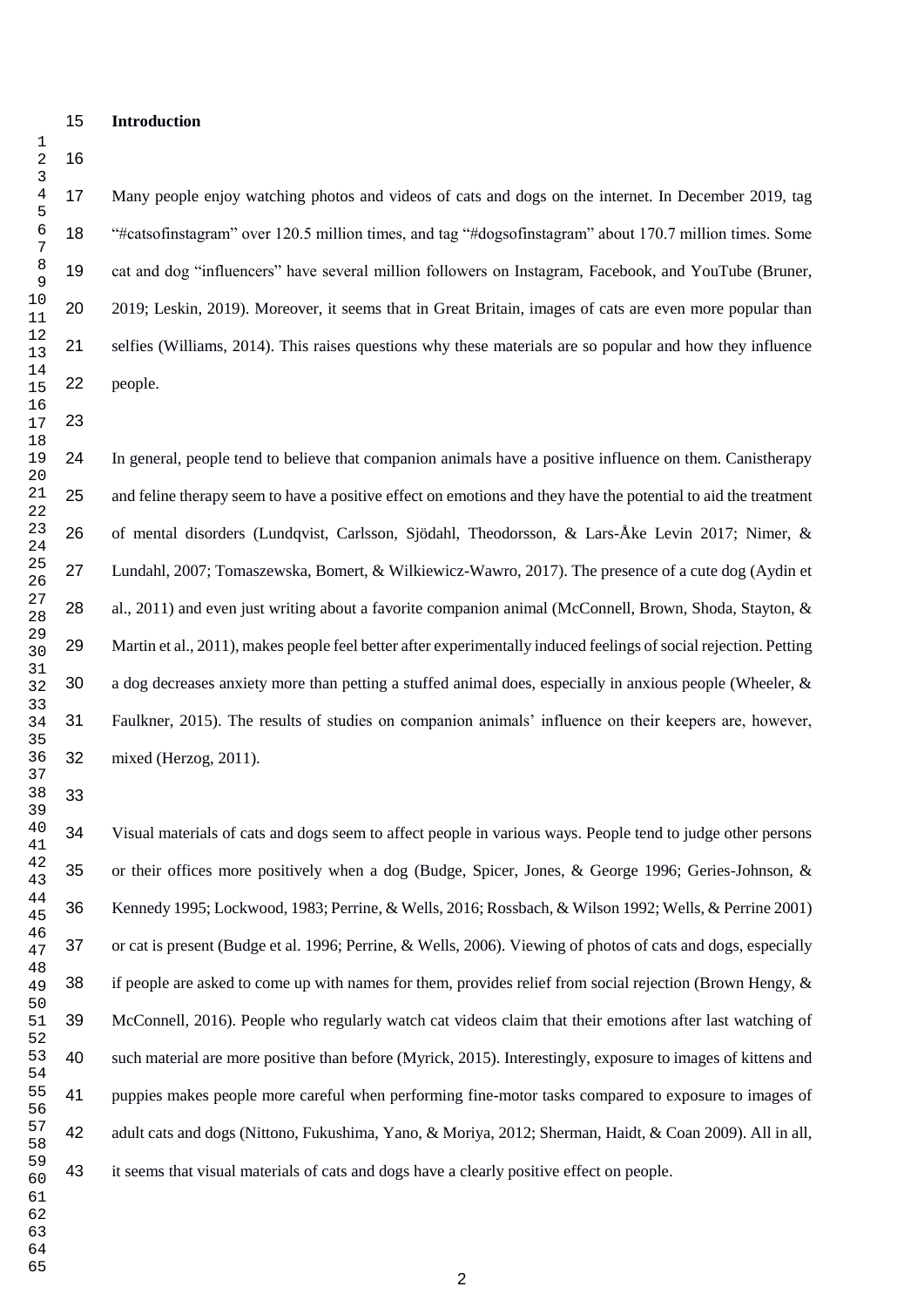Nevertheless, studies such as those mentioned above are mostly based on relatively small sample sizes and sometimes can be influenced by respondents' opinions on companion animals. Moreover, negative results are much less likely to be published (Herzog, 2011). One thus cannot exclude the possibility of publication bias skewing the image of research in this field. This is why we thought it necessary to replicate previous positive results in an experimental study with a large sample size.

 In our study, we tried to avoid several potential methodological pitfalls. First of all, we carefully avoided any hints to the effect that we are interested in the influence of cats and dogs on people. We did not even mention these animals during the recruitment of our respondents. This way, we hoped to prevent invalidation of our results by interference with respondents' opinions about cats and dogs and their usefulness to people. Additionally, the steps we took should have prevented an inflated ratio of cat and dog lovers in our sample who might respond to our images differently than the general population. And finally, we preregistered our study to avoid risk of any data dredging, cherry picking, or p-value fishing artifacts.

 In addition to mood and optimism, we decided to also test the effect of priming by cats and dogs on the desire to have children. To the best of our knowledge, this relationship has not been studied yet. It has been shown, however, that people without children in their household are more attached to their companion animals (Paul, 2014). Moreover, liking of cats and dogs is related to a lower number of children (Flegr, & Preiss, 2019) and it has been hypothesized that companion animals might be social parasites who compete with children for the same resources (Archer, 1997). We have therefore hypothesized that viewing of images of cats and dogs might decrease the desire to have children.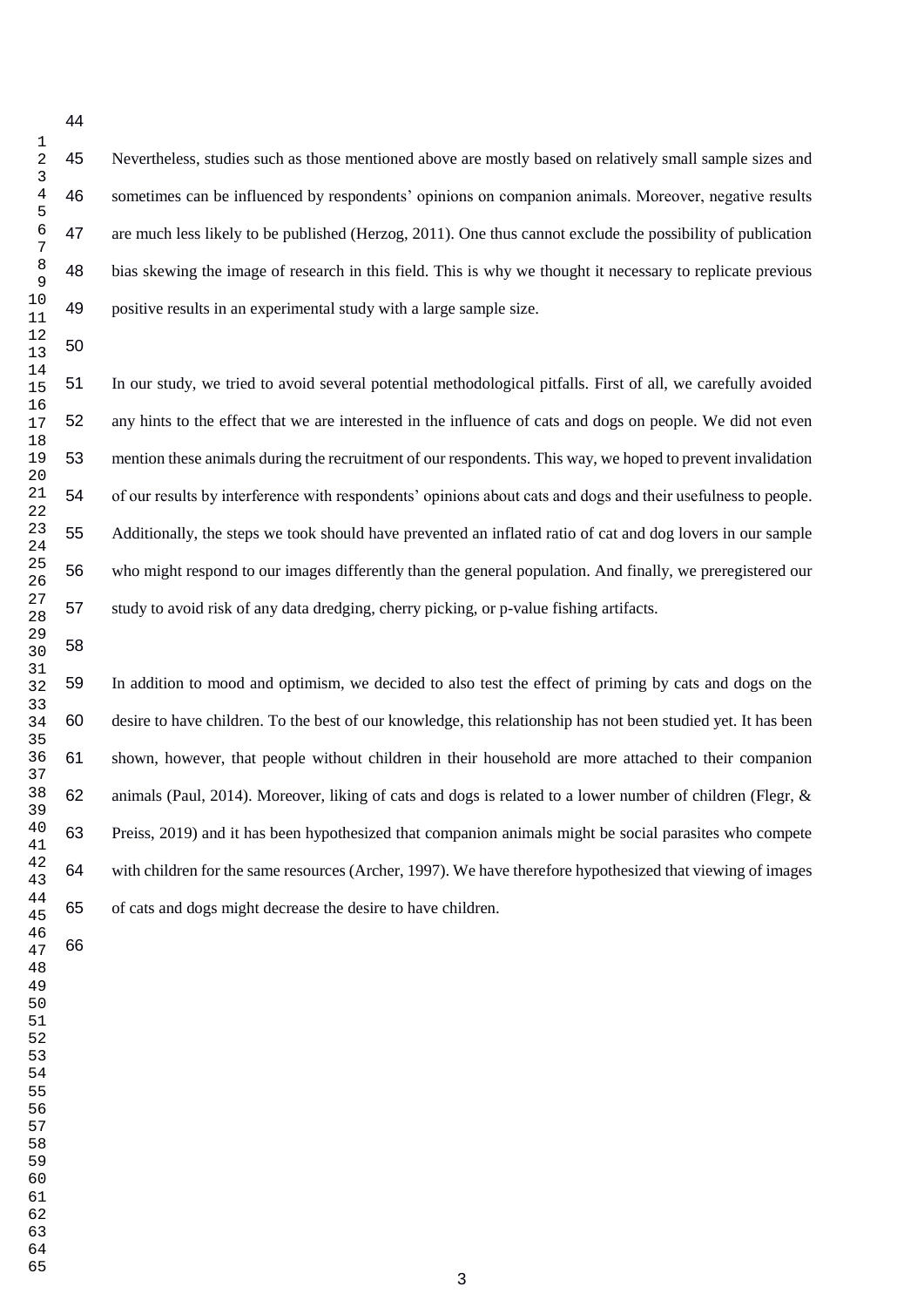#### **Materials and methods**

 *Subjects* The online questionnaire was distributed mainly by members of the xxxxx anonymized for the purpose of review process xxxxxx community, a group of app. 20,000 xxxxx anonymized for the purpose of review process xxxxxx nationals willing to take part in evolutionary psychology experiments. The survey was presented as a "Calculator of partner preferences", which were computed based on each participant's rating of photos of cats and dogs and shown on the last page of the survey. Participants expressed their consent to providing anonymous responses for scientific purposes and could ask to have their data excluded from the analysis after completing the survey. Data collection started on December 24, 2018 and was completed on February 3, 2019, i.e., one day after our stopping rule was fulfilled. The final sample consisted of 11,778 responses. 

82 The project was preregistered using the OSF system (xxxxx anonymized for the purpose of review 83 process xxxxxx). The project was approved by the IRB of xxxxx anonymized for the purpose of 84 review process xxxxxx.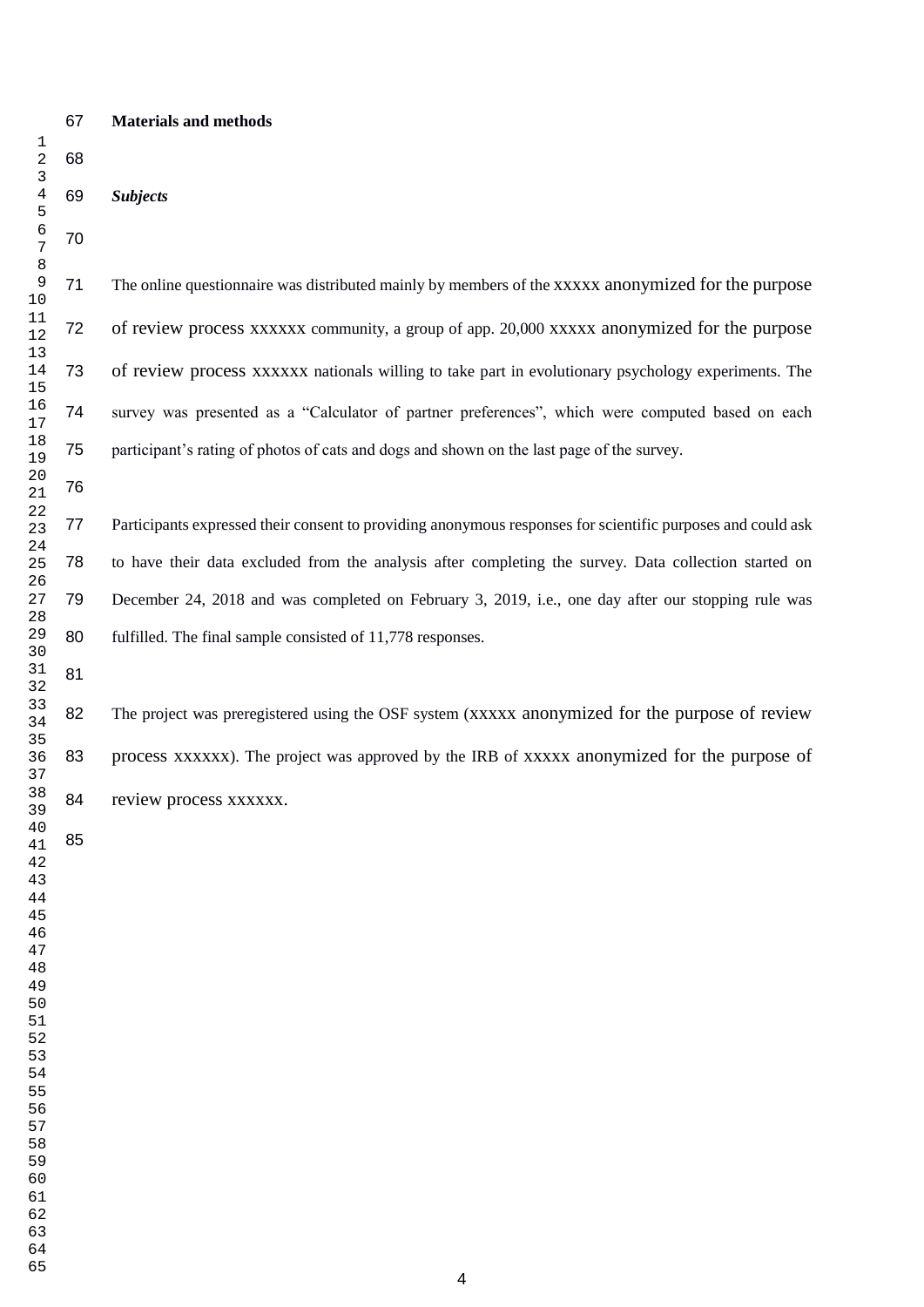#### *The questionnaire*

 The data were collected using an online survey designed in the Qualtrics environment. The questionnaire 89 consisted of four parts: i) the introductory part, ii) rating of cats or dogs, iii) primed questions, and iv) the final part. Participants were randomly divided in two groups of the same size. One of these answered the priming questions before rating cats or dogs, while the other half rated cats and dogs prior to responding to the priming questions. Potential differences between these two groups in gender, age, dog/cat keeping, the number of own children, and number of children in a household were checked using t-test or contingency table with respect to variable type. Additionally, primed participants were randomly selected to rate either cats or dogs. These two randomizations were independent of each other and both were performed using Qualtrics built-in randomizer. The questionnaire also contained questions unrelated to this study.

 In the introductory part of the questionnaire, we asked participants about their age (in years), gender ("You were officially born as: male or female"), sexual attraction to people of the opposite and of the same sex 100 (two seven-point Likert scales;  $0 =$  definitely not,  $6 =$  definitely yes), liking of cats and dogs "I like cats/dogs" 101 very much" (scale  $0-100$ ;  $0 = I$  completely disagree,  $100 = I$  completely agree), and four other questions regarding the number of cats and dogs kept currently and in the past (Flegr, & Preiss 2019).

 In the rating part of the survey, we asked participants to rate forty photographs of cat or dog 'faces' 104 using eight-point Likert scales in terms of likeability  $(1 = \text{very unlikeable}, 8 = \text{very likeable}; \text{in XXXX})$  anonymized for the purpose of review process xxxxxx we used the termxxxxx anonymized for the purpose of review process xxxxxx ) and beauty (1 = very ugly, = very beautiful; in xxxxx anonymized for the purpose of review process xxxxxx). Each image was presented on a separate page, with both scales showing below it.

 Photographs showing frontal views of cats and dogs heads were provided by xxxxx anonymized for the purpose of review process xxxxxx several years ago for similar studies. We selected the best-quality photos of diverse phenotypes of both cats and dogs. We used rating instead of just viewing of photographs because we wanted to prevent respondents from suspecting they are being primed. Moreover, we needed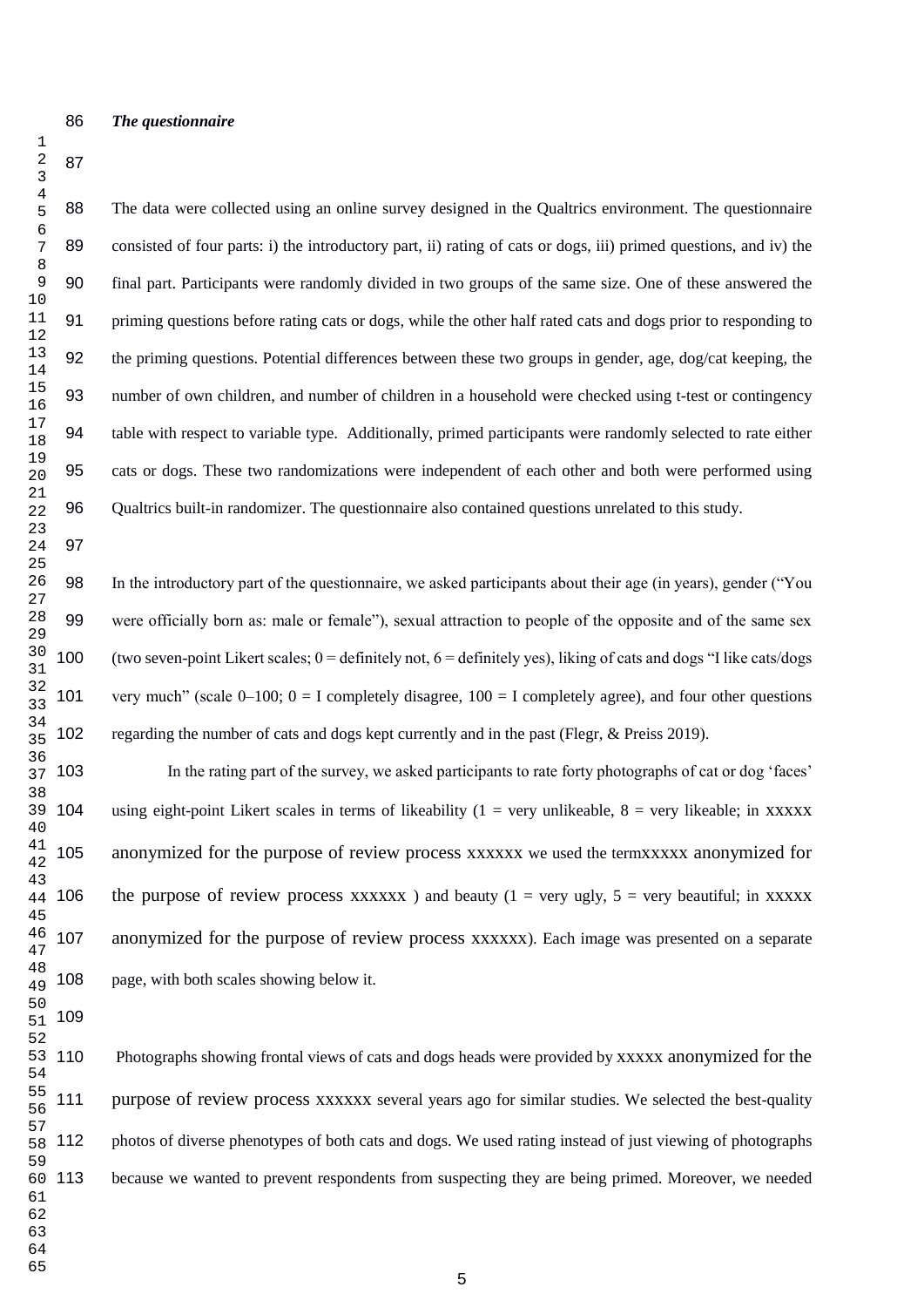these ratings to provide respondents with an interesting feedback about themselves at the end of the survey,

which we promised to motivate respondents to complete our survey in their free time. 2 115

 In the survey, we used six primed questions. The first two concerned the desired number of sons and daughters ("How many sons (daughters) would you ideally like to have (in total)?"), with response taking the form of numbers from zero to five, where five meant five or more. These two questions about sons and daughters were placed within a group of four other questions about children to prevent respondents from realizing the actual goal of this study (which could influence their responses). The variable desired number 122 of children was computed as a sum of these two variables.

 The remaining four priming questions were presented together at one page of the survey. These questions were answered on six-point Likert scales with labels on both sides: i) "I am in a better physical condition 126 than other people" (0 = definitely not,  $5 =$  definitely yes), ii) "I am in a better mental condition than other 127 people" (0 = definitely not, 5 = definitely yes), iii) "How would you rate the quality of your life?" (0 = very 128 bad, 5 = very good), iv) "How do you feel right now?" (0 = very miserable, 5 = very well). Response to the last question was interpreted as indicating actual (conscious) mood. Variable "optimism index" was computed for each respondent as an average z-score of responses to the first three questions mentioned above. Justification of the method used to compute this index is presented in the first part of the discussion.

*Data filtering and statistical analyses*

All data analyses were done using R. We filtered data in the same way as xxxxx anonymized for the purpose of review process xxxxxx. Additionally, we filtered data from responses with average rating time lower than 400ms, who likely did not watch the photographs carefully.

 In the confirmatory part of this study, we analyzed the influence of viewing cats or dogs on i) optimism, ii) actual mood, and iii) the desired number of children. The first relationship was tested using general linear model (GLM; R package stats 3.5.2; function glm with identity link function), the latter two were explored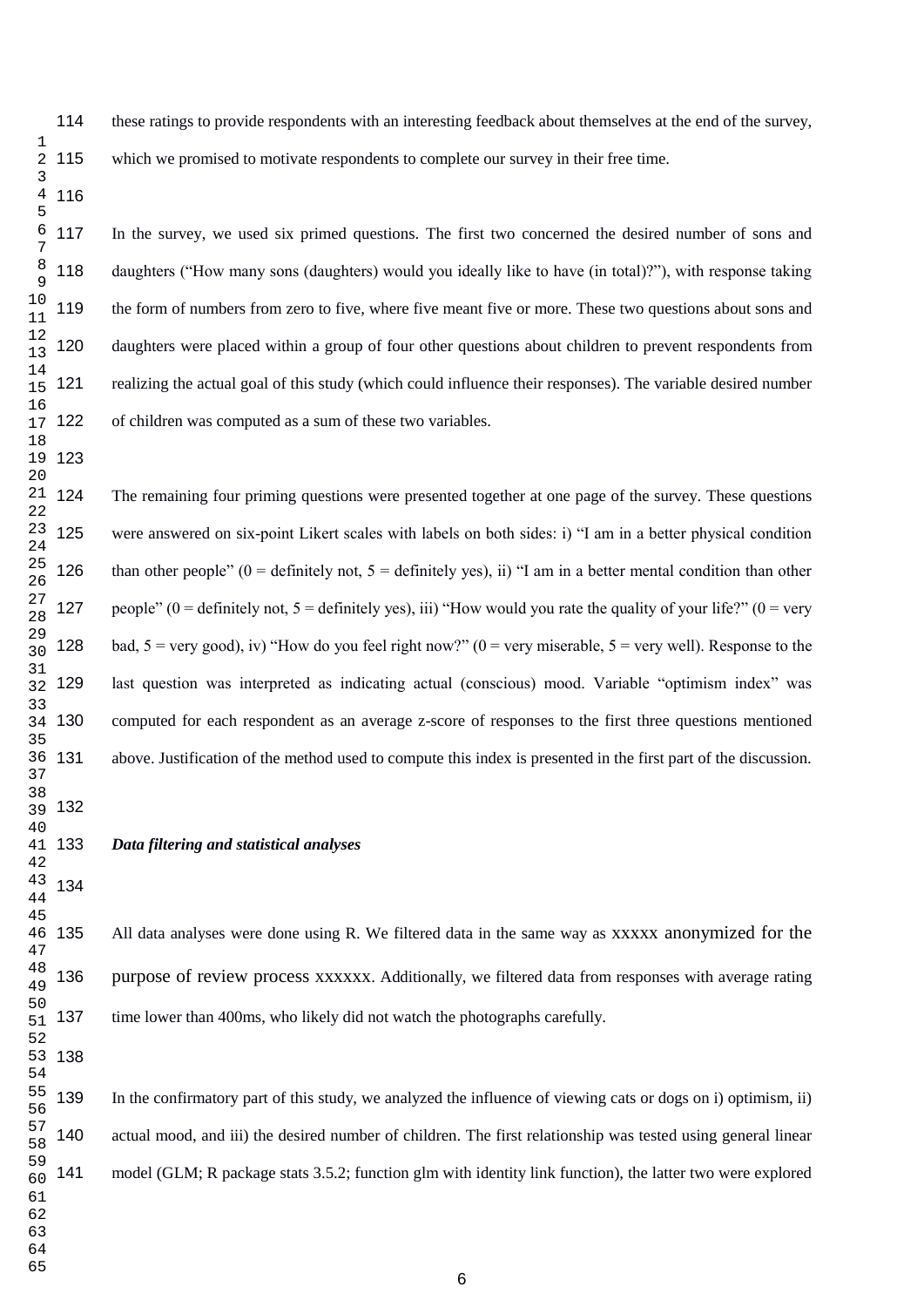using ordinal regression models, also known as cumulative link models (CLM; R package ordinal 2018.8.25; Christensen, 2018; function clm with logit link function).

 Priming was coded as a binary variable, i.e., we distinguished only whether respondents were primed or not. Respondents' age and gender and their interactions with priming were used as covariates. Where necessary, we relaxed proportional odds assumption was relaxed (using the scale option).

 In the exploratory part, we tested the same relationships as in the confirmatory part but used subsamples of cat and dog lovers (i.e., liking of cats/dogs > 50 on a 100-point scale). Cat lovers primed by dogs and dog lovers primed by cats were not included. The relationship between the real number of children and liking companion animals, as well as between the real number of children and companion animals keeping was tested using partial Kendall correlation tests (tau; R package ppcor 1.1; Kim, 2015; function cor.test) with age as a covariate.

#### *Differences between the preregistered and the implemented protocol*

 Our target sample size after the filtering was 5,000 respondents. Based on our previous experience, we supposed the number of responses before filtering should be approximately 10,000, as stated in the preregistration. We terminated data collection one day after our sample size reached the target size. By that time, however, our sample size was approximately 11,750 because of a TV interview with the corresponding author (where, however, neither cats or dogs nor priming was mentioned). Additionally, we had to exclude much fewer responses than the expected half: probably because of shortness and interesting topic of the questionnaire. The final sample size was therefore significantly higher than expected (8,865 instead of 5,000).

 The inclusion of interaction of gender and age with priming was not explicitly mentioned in the preregistration, nor did we explicitly state that we would filter out the responses of people who went through the rating conspicuously fast. Aside from this, we extended the exploratory analysis to find an explanation for our unexpected results.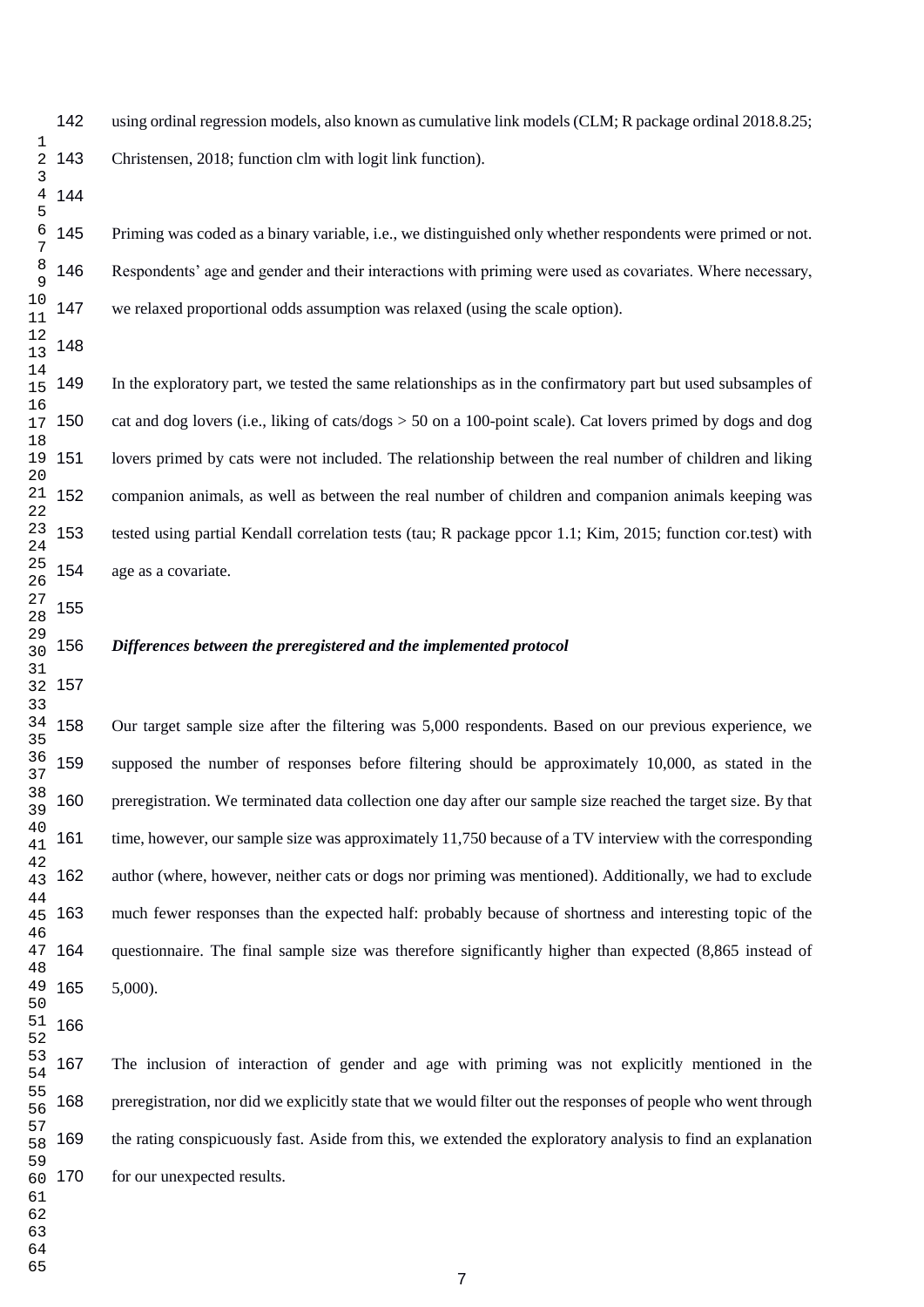|                | 1/1    |                                                                                                                 |
|----------------|--------|-----------------------------------------------------------------------------------------------------------------|
| 1<br>2<br>3    | 172    | <b>Results</b>                                                                                                  |
| 4<br>5         | 173    |                                                                                                                 |
| 6<br>7         | 174    | <b>Descriptive statistics</b>                                                                                   |
| 8<br>9         | 175    |                                                                                                                 |
| 10<br>11       | 176    | The final sample consisted of 3,963 men (mean age = 36.96, SD = 11.13) and 4,902 women (mean age =              |
| 12<br>13       | 177    | $34.44$ , SD = 11.14). Distributions of variables used in the models are shown in figure 1. Primed and non-     |
| 14<br>15       | 178    | primed respondents did not significantly differ in gender, age, or variables regarding present dog/cat keeping, |
| 16<br>17<br>18 | 179    | number of own children and number of children in the household ( $p > 0.083$ ). Internal reliability of three   |
| 19<br>20       | 180    | variables used in the computation of optimism index expressed as Cronbach alpha is 0.78, which is               |
| 21<br>22       | 181    | commonly interpreted as acceptable.                                                                             |
| 23<br>24       | 182    |                                                                                                                 |
| 25<br>26       | 183    | . _ _ _ _ _ _ _ _ _ _ _                                                                                         |
| 27<br>28       | 184    | Figure 1 here                                                                                                   |
| 29<br>30       | 185    |                                                                                                                 |
| 31<br>32       | 186    |                                                                                                                 |
| 33<br>34<br>35 | 187    | The confirmatory part                                                                                           |
| 36<br>37       | 188    |                                                                                                                 |
| 38             | 39 189 | In this part, we tested the following preregistered hypotheses: i) people are on average in a better mood after |
| 40<br>41       | 190    | rating photos of cats or dogs than before, ii) people are on average more optimistic (i.e., they give higher    |
| 42<br>43       | 191    | rating to their quality of life and mental and physical health) after rating photos of cats or dogs than before |
| 44<br>45       | 192    | rating them, iii) people report wanting to have fewer children after rating photos of cats or dogs than before  |
| 46<br>47       | 193    |                                                                                                                 |
| 48<br>49       |        | rating them. All three models – i.e., GLM model with optimism index as a dependent variable and priming,        |
| 50<br>51       | 194    | gender, and age as independent variables, CLM with either mood or the desired number of children as a           |
| 52<br>53       | 195    | dependent variable and the same independent variables – explained data significantly better than                |
| 54<br>55       | 196    | corresponding null models with p-values lower than 0.0001. The full results of these analyses are shown in      |
| 56<br>57<br>58 | 197    | table S1.                                                                                                       |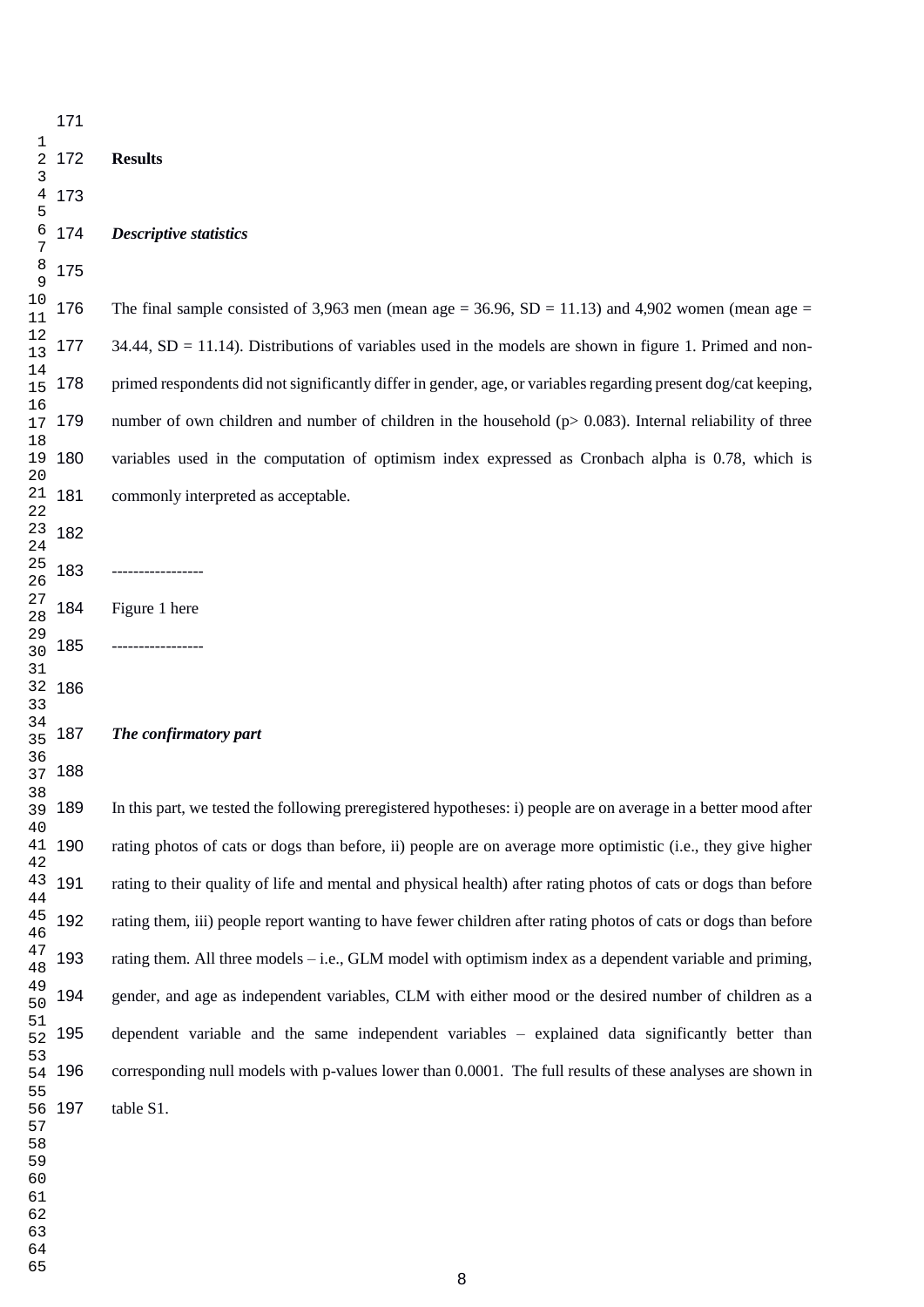201 Actual mood was significantly predicted neither by priming itself (estimate =  $0.063$ ,  $z = 0.478$ ,  $p = 0.6325$ ) nor by its interaction with age or gender. The only significant predictor in this model was age, where older 203 people tended to be in a better mood (estimate =  $0.021$ ,  $z = 8.380$ ,  $p \ll 0.0001$ ).

Optimism

207 The effect of interaction between priming and gender on optimism was significant (estimate  $= 0.105$ )

 , *t* = 3.135, *p* = 0.002), difference in WAIC (R package blmeco 1.4; Korner-Nievergelt et al., 2015) between this model and corresponding model without this interaction was 5.972. Primed women reported lower optimism than the controls (-0.080 vs. -0.041), while in men the direction of the effect was he opposite  $(0.028 \text{ vs. } 0.075)$ . Nevertheless, the effect sizes expressed as Cohen's d (R package effsize 0.7.6; Torchiano, 2020) were negligible (primed vs. non-primed men: 0.0627; non-primed vs. primed women: -0.050) and their 95 confidence intervals included zero (non-primed vs. primed men: -0.002 to 0.128

 ; non-primed vs. primed women: -0.108 to 0.008). Generally, the optimism index was almost the same in 215 the primed people and the controls (mean =  $-0.01$ , estimate = 0.059,  $t = 1.057$ ,  $p = 0.291$ ). The effect of 216 gender itself was not significant (estimate  $= 0.031$ ,  $t = 1.327$ ,  $p = 0.184$ ) and optimism index increased with 217 respondents' age (estimate =  $0.013$ ,  $t = 12.233$ ,  $p \ll 0.0001$ ).

Desired number of children

221 The desired number of children did not significantly depend on either priming itself (estimate  $= 0.031$ ,  $z =$  $0.225$ ,  $p = 0.822$ ) or its interaction with one of the covariates. It did, however, significantly depend on age and gender. Older people wanted to have more children than younger people did (estimate  $= 0.019$ ,  $z = 7.359$ , 224 *p* << 0.0001) and men wanted to have more children than women did (estimate = 0.242,  $z = 4.126$ ,  $p <$ 0.0001).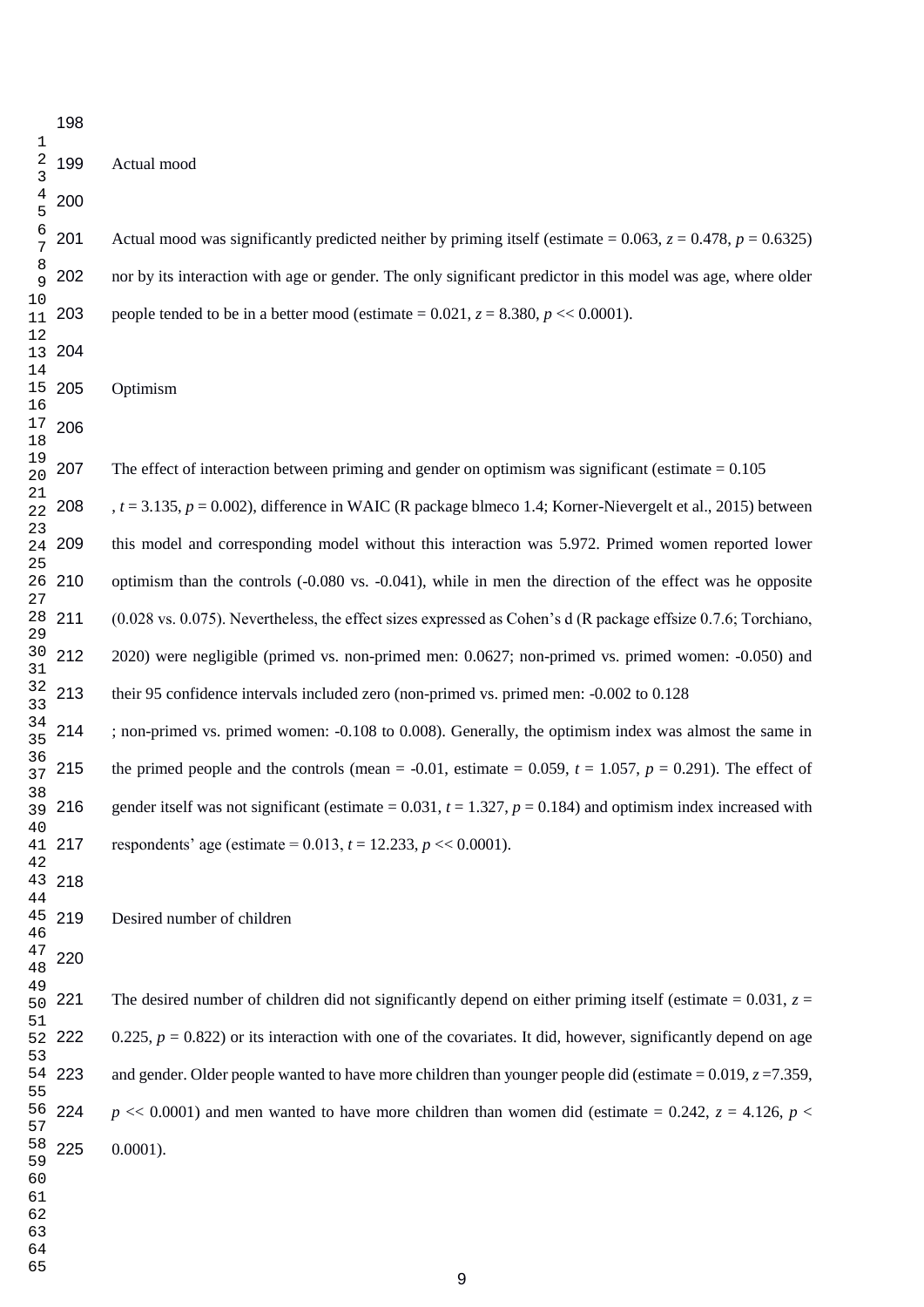#### *The exploratory part*

 In the exploratory part, we tested relationships between the same variables as in the confirmatory part. In the first model, however, we analyzed data from respondents who liked cats (1,547 men and 2,478 women) or dogs (1,889 men and women 2,757) separately, that is, we tested only subsamples of responders who rated their liking of cats or dogs at least by 50 points on the 0–100 scale. In the second model, priming was not encoded as a binary variable as in the previous models. Instead, it had three values: "cats", "dogs", or "none". In another model, we encoded the desire to have children as a binary variable, that is, we compared respondents who do not want any children with respondents who want at least one child. Additionally, we tested the relationship between liking or keeping cats and dogs and both the real and the desired number of children.

 Regarding the data from cat and dog lovers, neither the effect of priming nor its interaction with age or 240 gender were significant in any of these models. Even the effect of interaction of priming and gender on the optimism index, which was significant in a model based on the whole dataset, became insignificant in both 242 models based on subpopulations (dog lovers: 0.060,  $t = 1.247$ ,  $p = 0.213$ ; cat lovers: estimate = 0.085,  $t =$ 243  $1.640, p = 0.101$ .

 When we tested for the effect of viewing cats or dogs separately, priming was not a significant predictor in any of these three models. Nevertheless, the interaction between priming by cats and gender in the model with optimism as dependent variable turned out significant (estimate = 0.150, *t* = 3.667, *p* < 0.001, difference in WAIC of this model and corresponding model without the priming–gender interaction: 11.004

 ). It seems therefore that a viewing of cat images had a negative effect on women and a positive effect on men. Viewing of images of dogs had a similar effect but smaller and the interaction was not significant. Additionally, older people who viewed cats were more pessimistic than their younger counterparts (estimate  $=$  -0.005,  $t = -2.775$ ,  $p = 0.005$ ). Additionally, we found that encoding the desire to have children as a binary variable did not significantly affect the results (desire to have children: estimate  $= -0.258$ ,  $z = -0.806$ ,  $p =$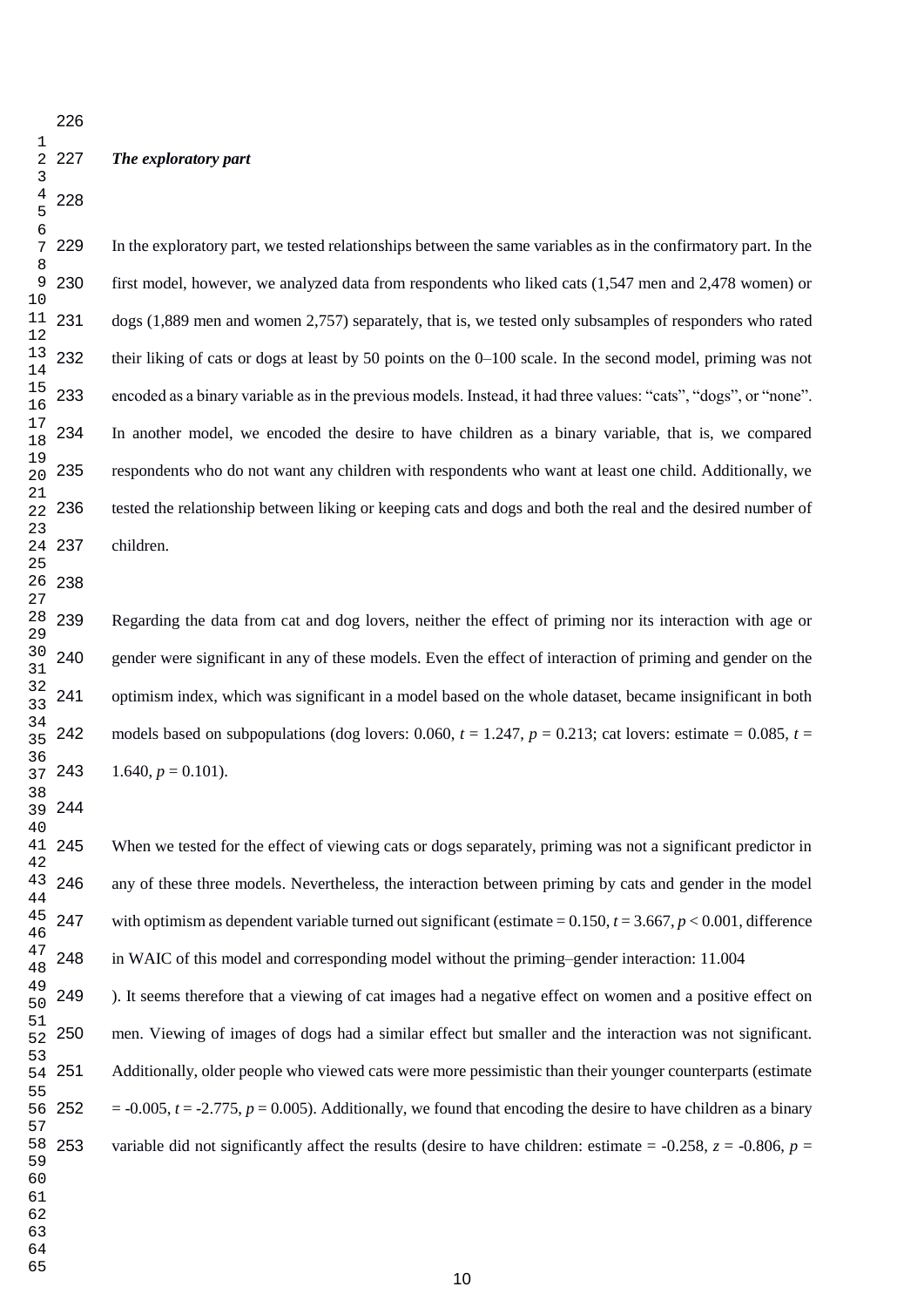0.420; priming\*age: estimate = 0.011 *z* = 1.204, *p* = 0.229; priming\*gender: estimate = 0.209, *z* = 1.088, *p*  $= 0.277$ ).

 In all models of the exploratory part, the pattern of significant effects of gender and age was almost identical to a pattern found in the corresponding models based on the whole sample. Additionally, people who like cats and dogs wanted to have less children and that regardless of whether they were primed (men and liking cats: tau = -0.031, statistics = -2.827, *p* = 0.005; women and liking cats: tau = -0.032, statistics = -3.185, *p* = 261 0.001; women and liking dogs: tau =  $-0.029$ , statistics = 2.884,  $p = 0.004$ ). The only exception to this rule were men who like dogs: they wanted to have more children but the interaction was not significant (tau = 263 0.006, statistics =  $0.500$ ,  $p = 0.617$ ). Interactions between having children and keeping cats or dogs were also not significant.

 With respect to the real number of children, people who liked cats and dogs had less children (men and liking 267 cats: tau =  $-0.080$ , statistics =  $-7.111$ ,  $p \ll 0.0001$ ; men and liking dogs: tau =  $-0.071$ , statistics = 6.313, *p* 268  $\langle 200001 \rangle$ ; women and liking cats: tau = -0.059, statistics = -5.913,  $p = p \langle 0.0001 \rangle$ ; women and liking dogs: 269 tau  $=$  -0.097, statistics  $=$  -9.800,  $p \ll 0.0001$ ). In contrast, people who actually kept cats and dogs had more children (men and keeping cats: tau =  $0.043$ , statistics = 3.923,  $p < 0.0001$ ; men and keeping dogs: tau = 0.093, statistics =  $8.601$ , *p* << 0.0001; women and keeping cats: tau = 0.066, statistics =  $6.760$ , *p* << 0.0001; 272 women and keeping dogs: tau =  $0.056$ , statistics =  $5.806$ , p <<  $0.0001$ ). Moreover, higher numbers of cats 273 or dogs in a household positively correlated with the number of children (men and number of cats: tau = 0.038, statistics = 3.535, *p* = 0.0004; men and number of dogs: tau = 0.089, statistics = 8.236, *p* << 0.0001; 275 women and number of cats: tau =  $0.064$ , statistics =  $6.556$ ,  $p \ll 0.0001$ ; women and number of dogs: tau = 276 0.054, statistics  $= 5.528$ ,  $p \ll 0.0001$ ). In terms of the number of children, it made no difference whether respondents had a dog or a cat. The full results of the exploratory part are shown in tables S2 and S3.

**Discussion** 

 Our results imply that priming by photos of cats and dogs had no effect on respondents' mood or desire to have children. The only factor which may have been affected by priming is optimism (measured as optimism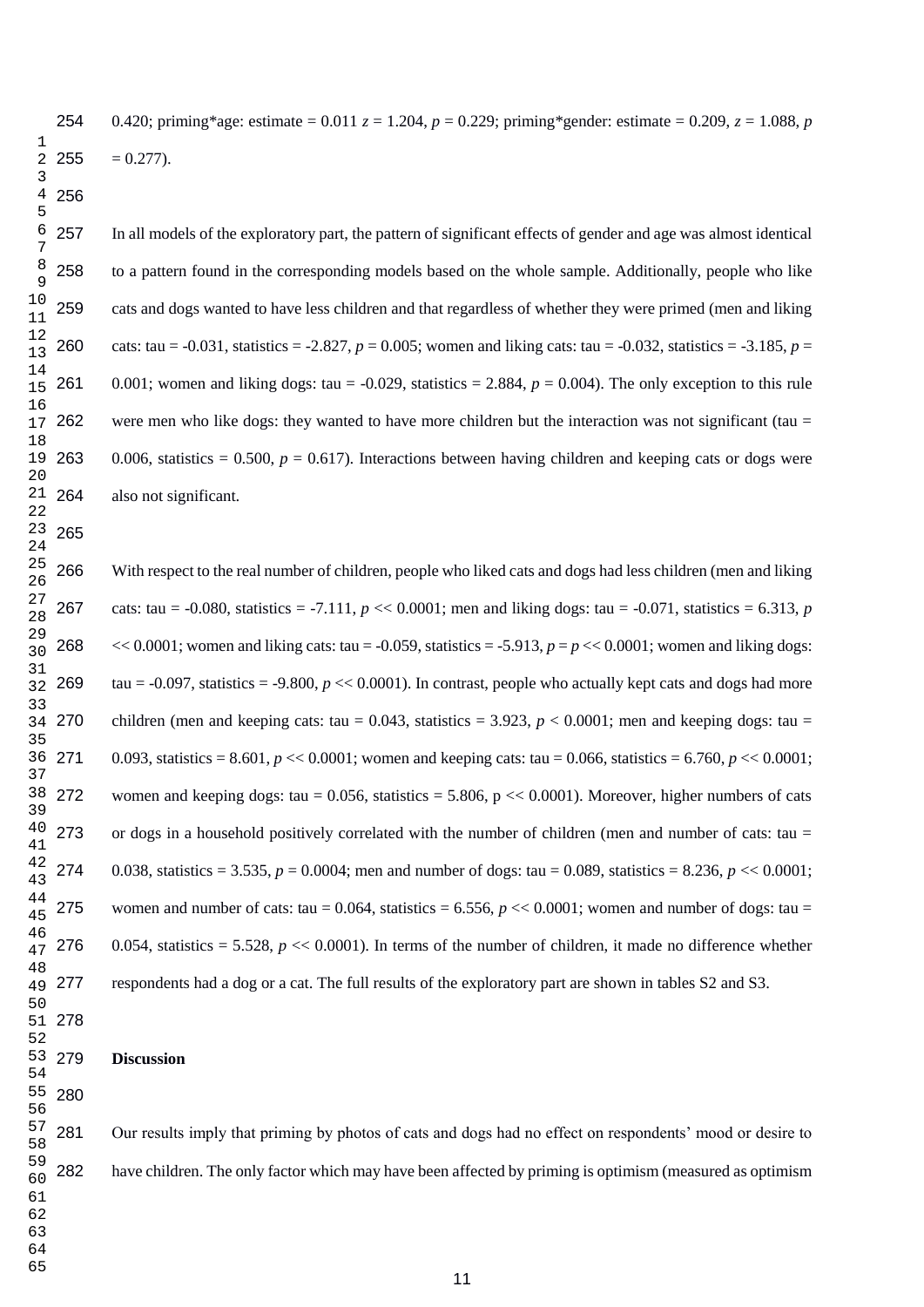index). We interpreted differences with respect to this index between primed respondents and controls as a proxy for optimism in the sense of an unconscious affect (Shevrin, 2012), that is, not as a long-term or even a lifelong personality trait. This is because priming cannot increase or decrease lifelong optimism or physical and mental health. As expected, primed men seemed more optimistic than non-primed ones. Surprisingly, in women we found the opposite pattern: primed women seemed more pessimistic than non-primed ones. The effect sizes were, however, in both sexes small. In large data sets, such small effects can easily result from very indirect influence of unknown variables correlated with both the dependent and independent variables. According to the exploratory analysis, this effect was driven mainly by the impact which viewing of cat images had on men. In this particular case, the strength of the interaction reached the formal boarder of medium effect size. Since cats are, in the xxxxx anonymized for the purpose of review process xxxxxx culture, perceived as feminine and nice women are in colloquial xxxxx anonymized for the purpose of review process xxxxxx even called 'cats', one could speculate whether it could be because men perceive cats as a kind of substitution of women. To test this hypothesis, photos of cats and dogs could be replaced by photos of men and women in future studies. Generally, it seems that viewing of photographs of cats and dogs had little effect on respondents' feelings, which may contradict the findings of earlier studies.

 The relation between watching of videos featuring cats and experienced emotions was studied by Myrick 301 (2015), in whose study respondents ( $n = 6795$ ) were asked to describe their emotions before and after they last watched videos with cats. "Before/After viewing cat videos and/or photos online, I felt..." statement was used to get the rating of emotions on a 7-point Likert scale. Happiness, hope, and contentment (i.e. all of the positive emotions included in Myrick's study) were significantly higher after than before watching cat videos. This is why it may seem surprising that viewing of photographs of cats and dogs resulted in neither better mood nor higher optimism in our priming experiment. This difference could be due to several factors.

Firstly, respondents in Myrick's study may have rated their emotions after watching videos as higher because they felt the need to find some justification for the time they spent by this form of procrastination. Alternatively, they may have unconsciously tried to 'help' the researcher to prove the tested hypothesis or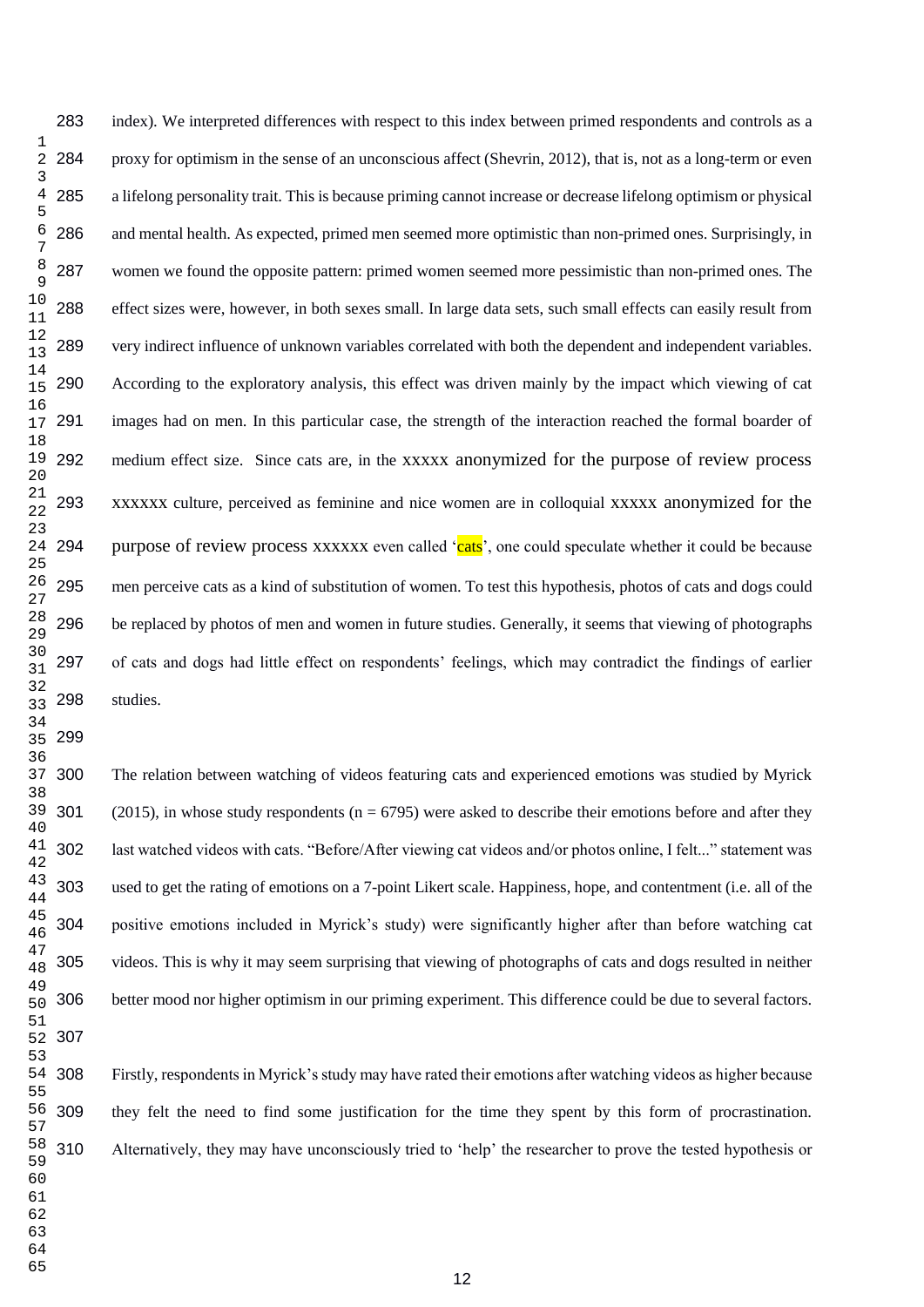just believed that watching cats makes people happier. This could not happen in our study because our participants were unaware of both the purpose of the experiment and of our interest in the effect of watching cat and dog photos on viewers' mood.

 Secondly, one could hypothesize that watching of cat or dog images might have a positive effect only on people who like these animals. It is likely that cat lovers constituted a vast majority of respondents in Myrick's study because they intentionally watched cat videos in their free time. Moreover, Stewart and Strickland (2013) found out that decrease of anxiety in the presence of a dog depends on whether the person keeps a companion animal in combination with difficulty of an experimental task (i.e. the guardianship- difficulty interaction). Therefore, we tested our models once again on subsamples of our respondents who liked either cats or dogs. We observed no priming effect and moreover, the influence of priming in interaction with gender on the optimism index – which was significant in our original model – was not significant in these new models either. Since this effect as we observed it was small, its absence may have well been due to the smaller sample size in the new models. Nevertheless, our exploratory analyses of cat and dog lover subsets showed that the negative results were not caused by the inclusion of people who do not like cats and dogs in our dataset.

 Another factor which might have influenced our results is that static photographs may be a less powerful stimulus than videos. On the other hand, another study found a positive effect of priming by companion animals even when participants only wrote about them (McConnell et al., 2011). A study by Brown et al. (2016) found that the effect of viewing animals together with assigning names to them was larger than mere viewing: this could be at least in part due to the fact that respondents spent more time watching the images during naming. Yet in our study, cats and dogs were rated in terms of beauty and likeability, which may have likewise kept respondents watching for a longer time (like in Brown et al.'s study. In general, we believe that photographs of cats and dogs and the way they were presented in our study should have been a strong enough stimulus to test the hypotheses we postulated.

 It is, however, possible that people on the internet choose specific material which affects them differently than the relatively neutral images of cats or dogs such as were presented by us. For example, people may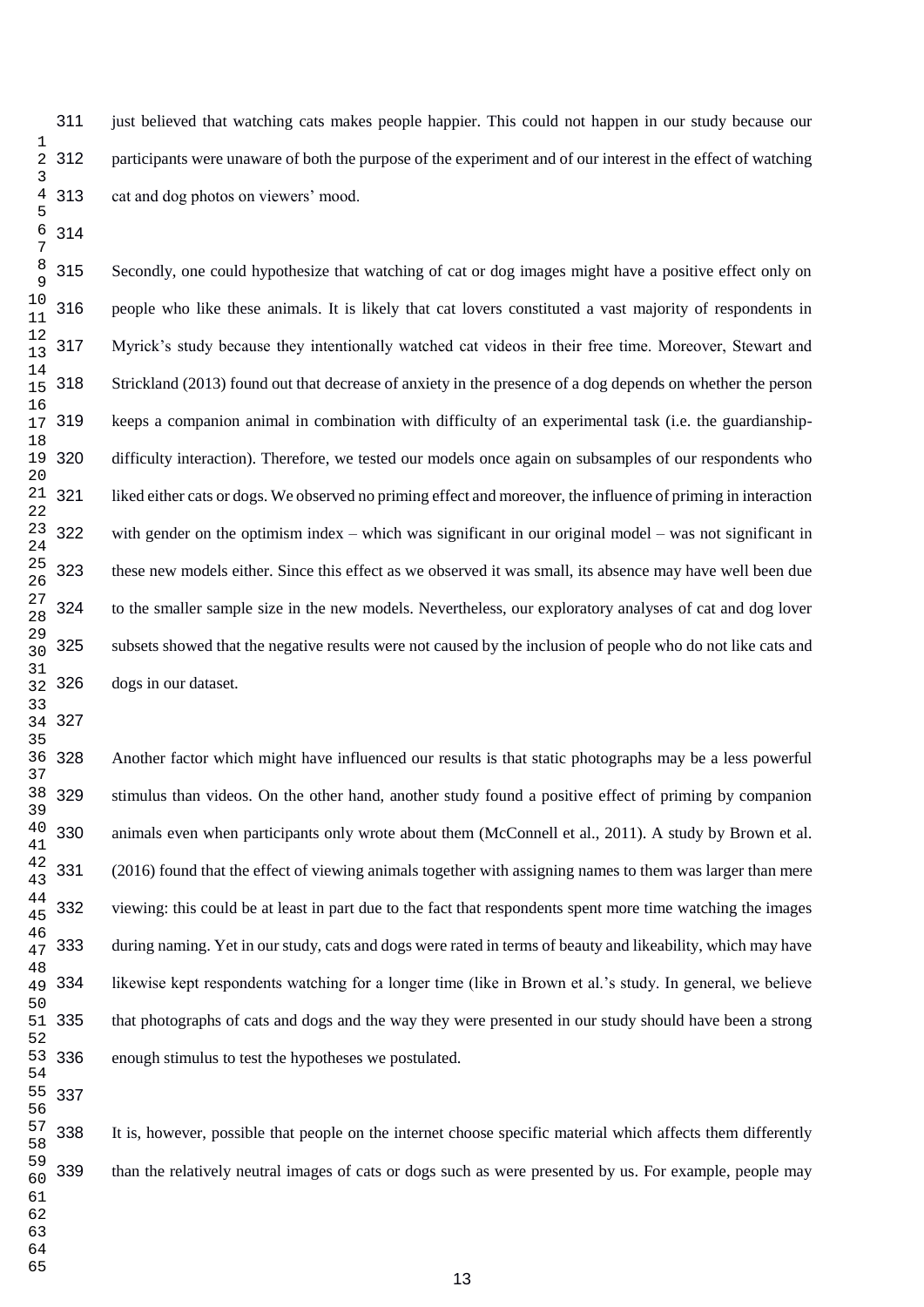watch funny images and videos of kittens and puppies rather than images of adult animals, which might well have a different effect on them (Nittono et al., 2012; Sherman et al., 2009). On the other hand, viewing and assigning names to cats or dogs in photographs which were not described as funny or cute still reduced feelings of social rejection (Brown et al., 2016), which seems to indicate that even neutral companion animal images can have a significant effect on human emotions. In any case, it would be interesting to repeat our study with 'cute' images of cats and dogs.

 To the best of our knowledge, the influence of priming by cats or dogs on the desire to have children has not been studied yet. Our data showed that watching cats and dogs did not decrease the desired number of children, although liking of cats and dogs is related to both a lower desired number of children and a lower actual number of children. Companion animal keeping, on the other hand, correlated positively with a higher actual number of children. Relations between keeping cats or dogs and the desired number of children were not significant.

 Flegr, and Preiss (2019) found highly similar correlations between liking cats and dogs and the actual number of children. In that study, this correlation was stronger than the relation between the actual number of children and keeping cats and dogs but in the present study, we observed no such clear pattern. In contrast to our results, in Flegr, and Preiss's study (2019) women who kept cats and dogs had fewer children. The stronger relation between the number of children and liking cats or dogs than between the number of children and companion animal keeping implies that having cats or dogs does not decrease the desire to have children. If it did, then keeping of cats and dogs should be related with a lower number of children more than just liking cats and dogs. The same is suggested by a notable absence of a significant relationship between priming by cat and dog images and the desire to have children. Instead, having children might decrease the liking of companion animals, which would be also supported by the finding that childless people feel a stronger bond to their companion animals (Paul, 2014). On the other hand, our results do not support the hypothesis that companion animals are social parasites who compete with children for the same resources (Archer, 1997).

#### *Limitations*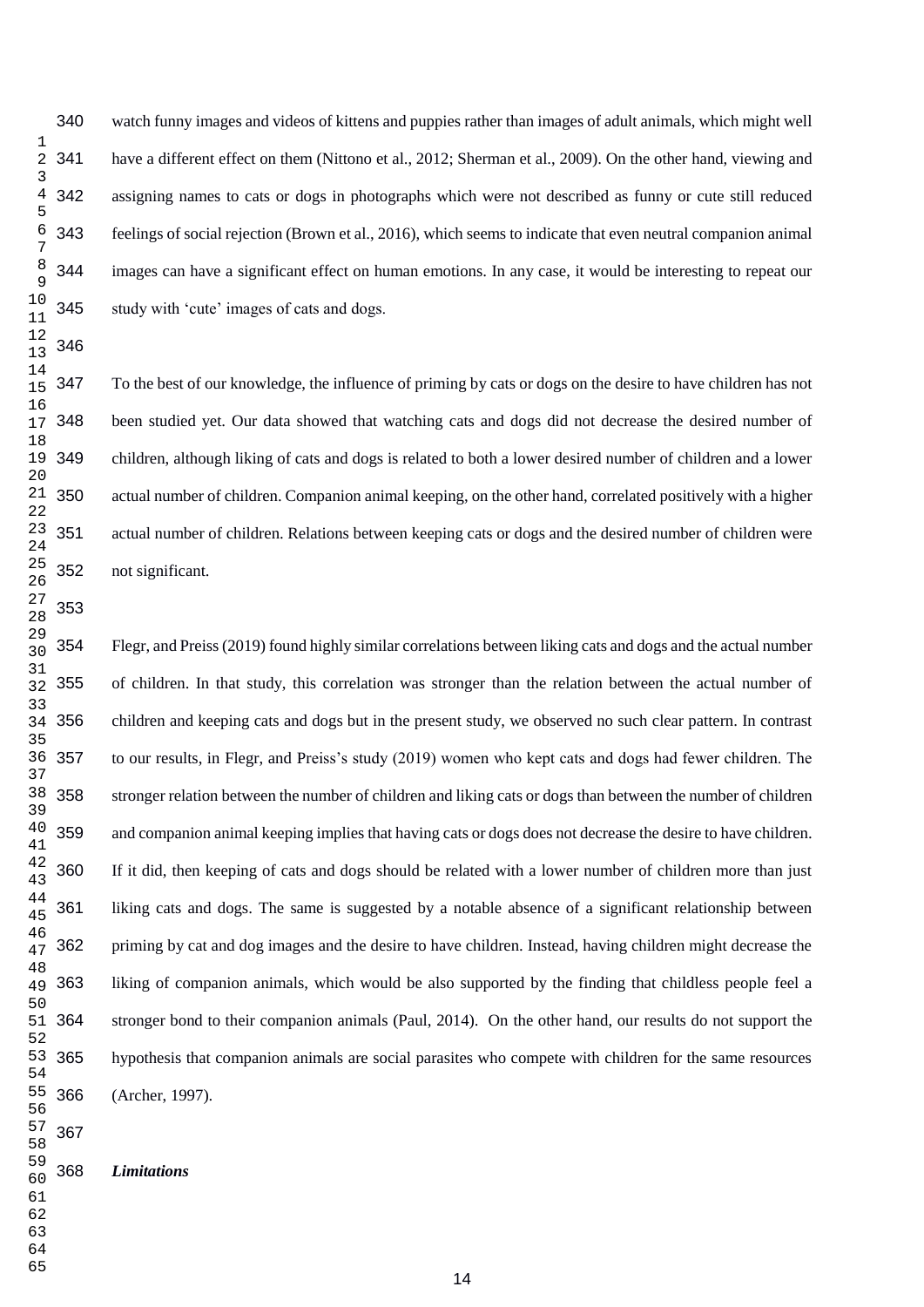Since our data were collected using an online questionnaire, we could not control the environment of our experiment. Our respondents could complete their questionnaires in the presence of real cats, dogs, or other potential stimuli, which may have led to a failure to detect existing effects. On the other hand, our sample size was several times larger than sample sizes used by most comparable studies. That should sufficiently compensate for this source of statistical noise which may have caused some false negative results in our study.

 Viewing images of cats and dogs when a questionnaire was presented as a calculator of partner preferences may have disappointed some participants and consequently led to worse mood, less optimism, and lower desire to have children. Nonetheless, the fact that men tend to be slightly more, not less, optimistic after viewing the images seems to contradict this explanation.

#### *Strengths of the study*

 Most importantly, our respondents were unaware of the fact that we are testing the effects of priming by cats and dogs on their responses. During recruitment, we did not mention that the questionnaire includes rating of cat and dog photos. The questionnaire was presented as a "Calculator of partner preferences" and participants were asked to rate likeability and beauty of cats and dogs to learn about their own partner preferences. Our results are therefore most unlikely to be influenced by participants' conscious opinions on the influence of cats and dogs on humans and the proportion of cats and dog lovers in our sample should not be markedly higher than in the general population. Other important advantages of our study include a large and relatively heterogeneous sample, preregistration of all hypotheses of the confirmatory part, and an indirect measure of one of our variables, namely the optimism index (see introduction for details).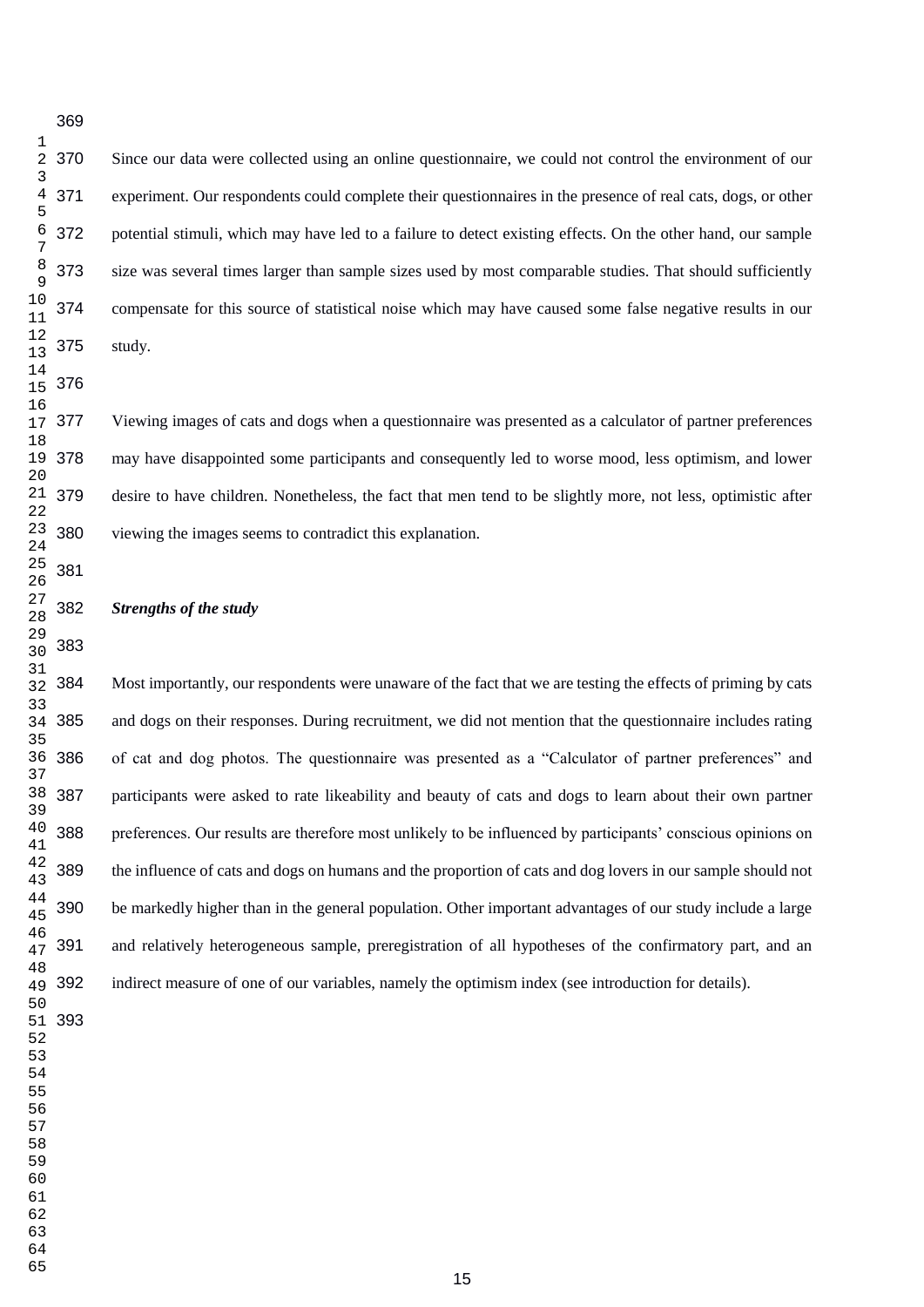#### **Conclusions**

396 In our study, which worked with an unusually large sample of respondents ( $n = 8,865$ ), we found that priming by photos of cats and dogs does not influence respondents' mood, optimism, or desired number of children. The existence of a significant gender–priming interaction suggests that priming might affect women's optimism negatively and men's positively. Practical relevance of this phenomenon is, however, debatable both in the light of other results and due to its small effect size.

 Our results might imply that companion animals do not negatively influence the desire to have children. It rather seems that having children decreases the reported intensity of love of companion animals. This is supported by absence of an effect of viewing images of cats and dogs in conjunction with the stronger relationship between the number of children and liking of cats and dogs as opposed to actual keeping of cats and dogs.

 Our results show that the effect of priming by cats and dogs may not be as strong as previous studies indicated. It has been suggested that publication bias could be responsible for the pattern observed in current literature (Herzog, 2011). In this context, publication of negative results seems rather important, especially when they are obtained on the basis of large datasets. Some scientists claim that in many research areas, false positive results could constitute even the majority of all published studies (Ioannidis, 2005) and this could be one of the main sources of the current replication crisis (Shrout, & Rodgers, 2018). We believe that studies on the priming effect of companion animal images might well be a case to the point.

- **Funding** 48 416
	- This research was funded by the grant xxxxx anonymized for the purpose of review process xxxxxx.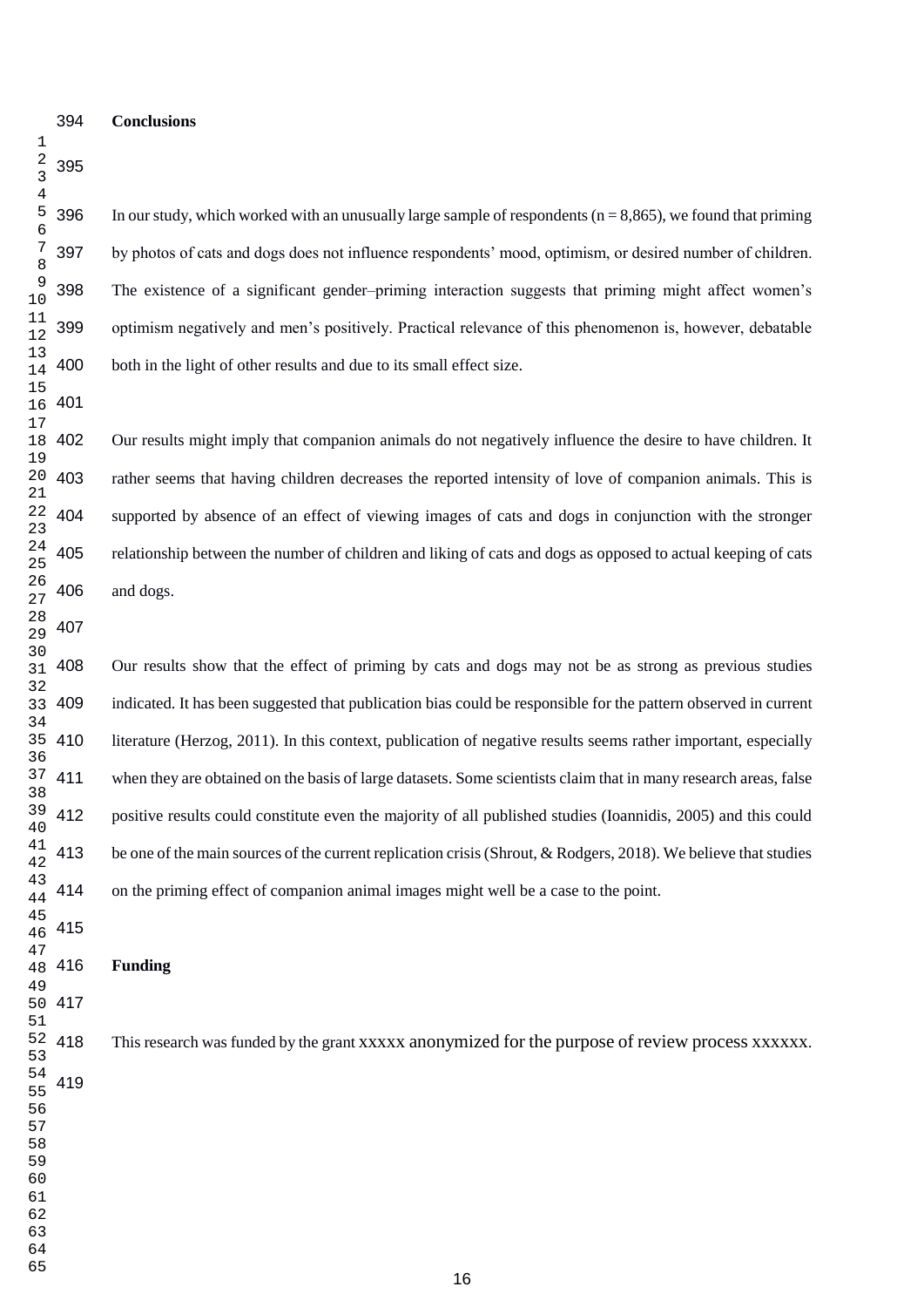# **Acknowledgements** We would like to thank xxxxx anonymized for the purpose of review process xxxxxx, for final revisions of our text. **References** Archer, J. (1997). Why do people love their pets?. *Evolution and Human Behavior*, *18*(4), 237-259. https://doi.org/10.1016/s0162-3095(99)80001-4 Aydin, N., Krueger, J. I., Fischer, J., Hahn, D., Kastenmüller, A., Frey, D., & Fischer, P. (2012). "Man's best friend:" How the presence of a dog reduces mental distress after social exclusion. *Journal of Experimental Social Psychology*, *48*(1), 446-449. https://doi.org/10.1016/j.jesp.2011.09.011 Brown, C. M., Hengy, S. M., & McConnell, A. R. (2016). Thinking about cats or dogs provides relief from social rejection. *Anthrozoös*, *29*(1), 47-58. https://doi.org/10.1080/20414005.2015.1067958 Bruner, R. (2019). The 10 best animal instagram accounts to follow in 2019. Retrieved December 19, 2019, from https://time.com/5551937/best-animal-instagram-accounts-2019 Budge, C. R., Spicer, J., Jones, B. R., & George, R. S. (1996). The influence of companion animals on owner perception: gender and species Eeffects. *Anthrozoös*, *9*(1), 10-18. https://doi.org/10.2752/089279396787001581 Christensen, R. H. B. (2019). Ordinal—regression models for ordinal data (Version 2019.12-10) [Computer software]. https://CRAN.R-project.org/package=ordinal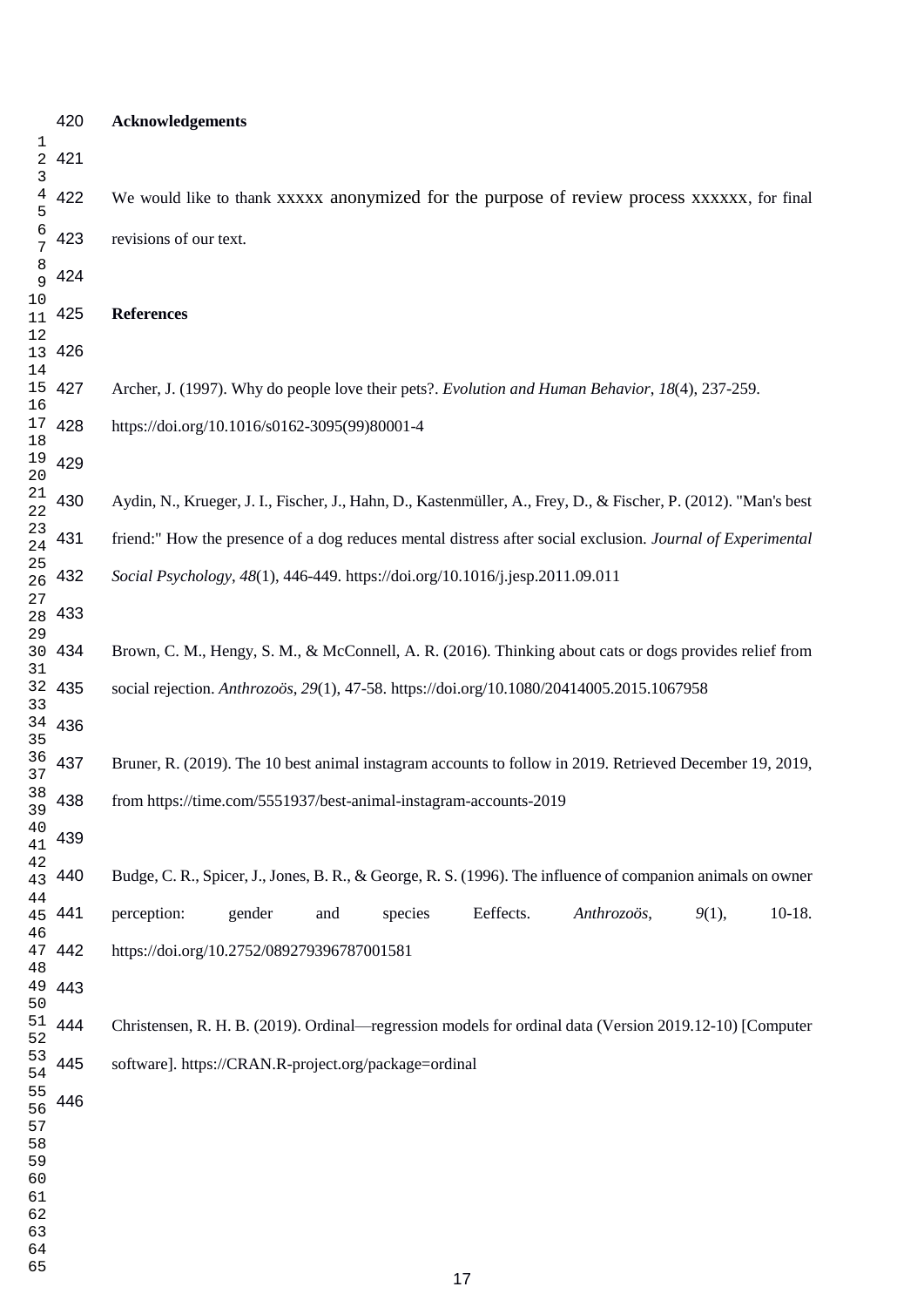Flegr, J., & Preiss, M. (2019). Friends with malefit. The effects of keeping dogs and cats, sustaining animalrelated injuries and Toxoplasma infection on health and quality of life. *PLOS ONE*, 14(11), e0221988. https://doi.org/10.1371/journal.pone.0221988

 Geries-Johnson, B., & Kennedy, J. H. (1995). Influence of animals on perceived likability of people. *Perceptual and Motor Skills*, *80*(2), 432-434. https://doi.org/10.2466/pms.1995.80.2.432

 Herzog, H. (2011). The impact of pets on human health and psychological well-being. *Current Directions in Psychological Science*, *20*(4), 236-239. https://doi.org/10.1177/0963721411415220

 Ioannidis, J. P. A. (2005). Why most published research findings are false. *PLoS Medicine*, *2*(8), e124. https://doi.org/10.1371/journal.pmed.0020124

 Kim, S. (2015). ppcor: partial and semi-partial (part) correlation (version 1.1) [Computer software]. https://CRAN.R-project.org/package=ppcor

 Korner-Nievergelt, F., Roth, T., von Felten, S., Guelat, J., Almasi, B., & Korner-Nievergelt, P. (2015). blmeco: data files and functions accompanying the book "Bayesian data analysis in ecology using R, BUGS and Stan" (Version 1.4) [Computer software]. https://cran.r-project.org/web/packages/blmeco/index.html 

 Leskin, P. (2019). The 22 most popular pet influencers, from Jiff Pom to Doug the Pug. Retrieved December 19, 2019, from https://www.businessinsider.com/most-popular-pet-influencers-instagram-youtube-tiktok-469 iiffpom-lil-bub-2019-8

Lockwood, R. (1983). The influence of animals on social perception. In A. H. Katcher, & A. M. Beck (Ed.), New Perspectives on Our Lives with Companion Animals (pp. 64–71). Philadelphia, PA: University of Pennsylvania. 53 472 55 473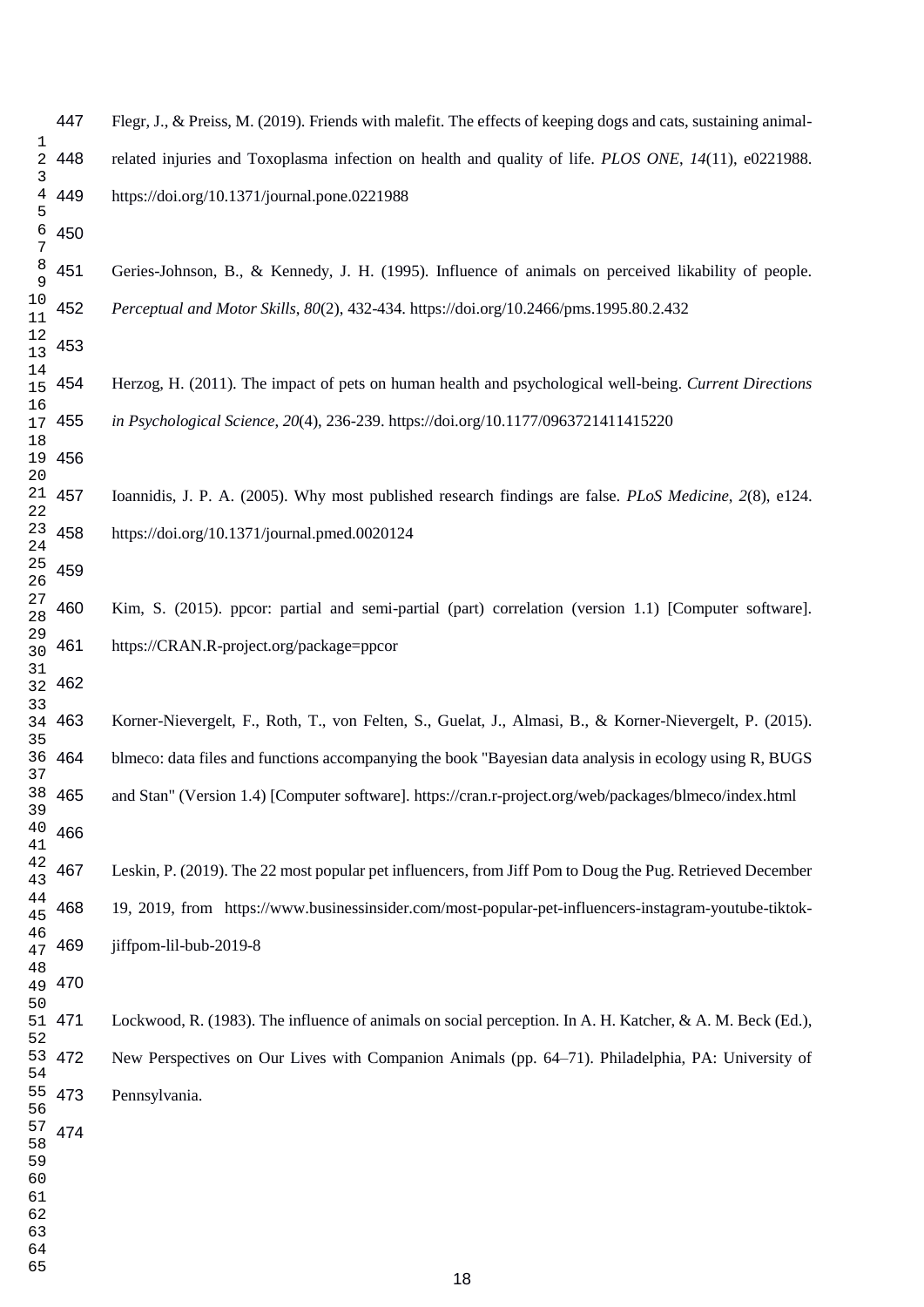## Lundqvist, M., Carlsson, P., Sjödahl, R., Theodorsson, E., & Levin, L. (2017). Patient benefit of dog-assisted interventions in health care: a systematic review. *BMC Complementary and Alternative Medicine*, *17*(358), 1-12. https://www.ncbi.nlm.nih.gov/pubmed/28693538

 McConnell, A. R., Brown, C. M., Shoda, T. M., Stayton, L. E., & Martin, C. E. (2011). Friends with benefits: On the positive consequences of pet ownership. *Journal of Personality and Social Psychology*, *101*(6), 1239- 1252. https://doi.org/10.1037/a0024506

 Mitchell, R. W., & Ellis, A. L. (2013). Cat person, dog person, gay, or heterosexual: the effect of labels on a man's perceived masculinity, femininity, and likability. *Society & Animals*, *21*(1), 1–16. https://doi.org/ 10.1163/15685306-12341266

 Myrick, J. G. (2015). Emotion regulation, procrastination, and watching cat videos online: Who watches Internet cats, why, and to what effect?. *Computers in Human Behavior*, *52*, 168-176. https://doi.org/10.1016/j.chb.2015.06.001

Nimer, J., & Lundahl, B. (2007). Animal-assisted therapy: A meta-analysis. *Anthrozoös*, 20(3), 225-238. https://doi.org/10.2752/089279307x224773

 Nittono, H., Fukushima, M., Yano, A., & Moriya, H. (2012). The power of kawaii: Viewing cute images promotes a careful behavior and narrows attentional focus. *PLoS ONE*, *7*(9), e46362.DOI:10.1371/journal.pone.0046362

 Paul, E. S., Moore, A., McAinsh, P., Symonds, E., McCune, S., & Bradshaw, J. W. S. (2014). Sociality motivation and anthropomorphic thinking about pets. *Anthrozoös*, *27*(4), 499-512. https://doi.org/10.2752/175303714x14023922798192

 Perrine, R. M., & Wells, M. (2006). Labradors to Persians: Perceptions of pets in the workplace. *Anthrozoös*, *19*(1), 65-78. https://doi.org/10.2752/089279306785593928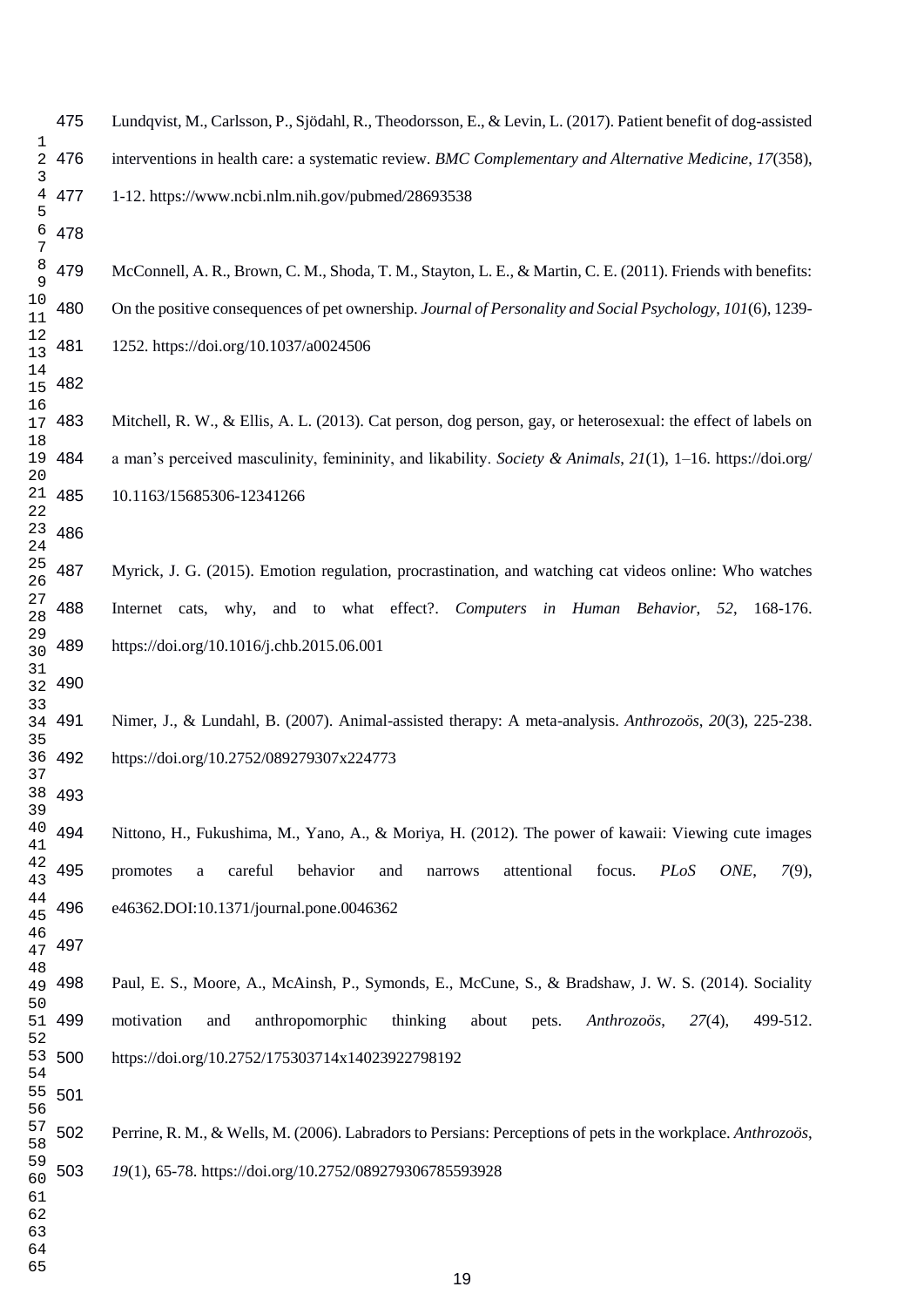Rossbach, K. A. & Wilson, J. P. (1992). Does a dog's presence make a person appear more likable?: Two studies. *Anthrozoös*, *5*(1), 40-51. https://doi.org/10.2752/089279392787011593

 Sherman, G. D., Haidt, J., & Coan, J. A. (2009). Viewing cute images increases behavioral carefulness.. *Emotion*, *9*(2), 282-286. https://doi.org/10.1037/a0014904.

 Shevrin, H., Panksepp, J., Brakel, L., & Snodgrass, M. (2012). Subliminal affect valence words change conscious mood potency but not valence: Is this evidence for unconscious valence affect?. *Brain Sciences*, *2*(4), 504-522. https://doi.org/10.3390/brainsci2040504 21 514

 Shrout, P. E., & Rodgers, J. L. (2018). Psychology, science, and knowledge construction: Broadening perspectives from the replication crisis. *Annual Review of Psychology*, *69*(1), 487-510. https://doi.org/10.1146/annurev-psych-122216-011845

 Stewart, A., & Strickland, O. (2013). A companion animal in a work simulation: The roles of task difficulty and prior companion-animal guardianship in state anxiety. *Society & Animals*, *21*(3), 249–265. https://doi.org/10.1163/15685306-12341287

 Tomaszewska, K., Bomert, I., & Wilkiewicz-Wawro, E. (2017). Feline-assisted therapy: Integrating contact with cats into treatment plans. *Polish Annals of Medicine*, *24*(2), 283-286. https://doi.org/10.1016/j.poamed.2016.11.011

 Torchiano, M. (2020). effsize: Efficient effect size computation (Version 0.7.8) [Computer software]. https://CRAN.R-project.org/package=effsize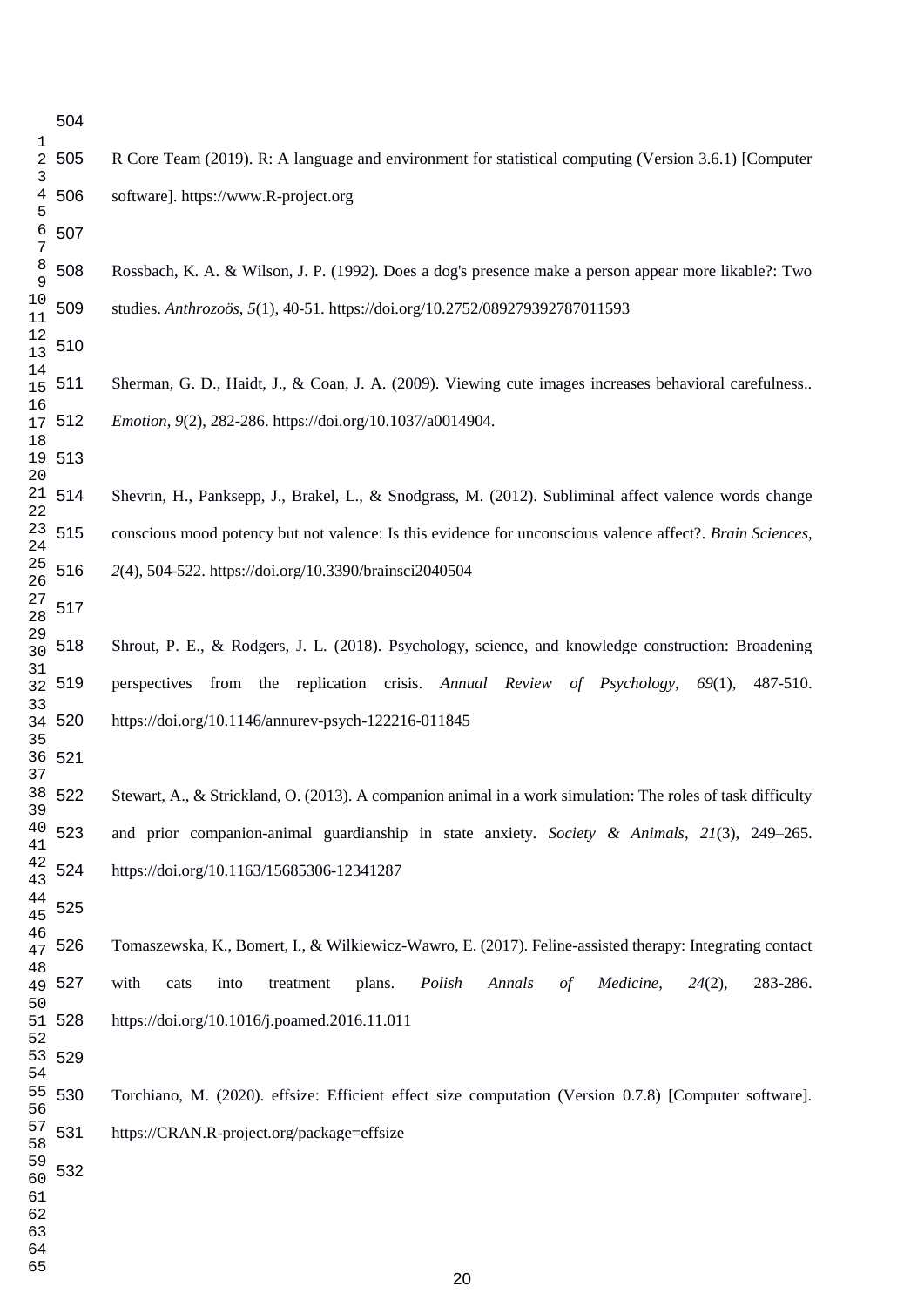Wells, M. & Perrine, R. (2001). Pets go to college: The influence of pets on students perceptions of faculty and their offices. *Anthrozoös*, *14*(3), 161-168. https://doi.org/10.2752/089279301786999472 Wheeler, E. A., & Faulkner, M. E. (2015). The "Pet effect." *Society & Animals*, *23*(5), 425–438. https://doi.org/10.1163/15685306-12341374 Williams, R. (2014). Cat photos more popular than the selfie. Retrieved December 19, 2019, from http:/[/www.telegraph.co.uk/technology/internet/10646941/Cat-photos-more-popular-than-the-selfie.html](http://www.telegraph.co.uk/technology/internet/10646941/Cat-photos-more-popular-than-the-selfie.html) **Figure captions**  Figure 1: Distributions of variables used in this study. X axes represent ranges of answers for continuous variables (i.e.: age, optimism index, and liking of cats and dogs) or all possible values for categorical variables. Y axes represent the numbers of respondents. Counts of female respondents are represented by dark grey columns, counts of male respondents by light grey ones. 2 534 15 540 21 543 33 548

- 
- 
- 
- 
-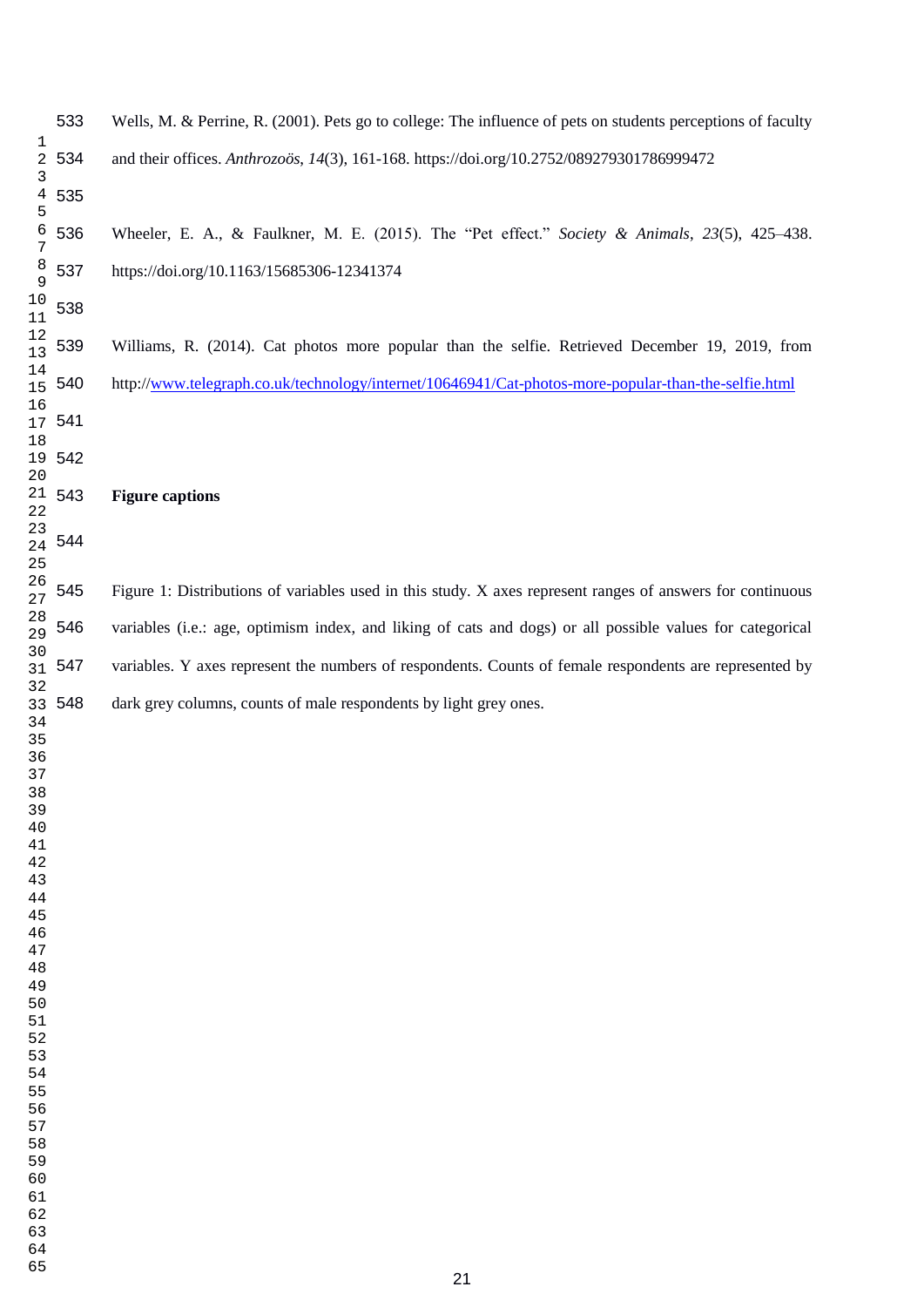**Does Viewing Cats and Dogs Influence People's Mood, Optimism and the Desire to Have Children?**

 

**Abstract**

#### 

5Photos of cats and dogs are among the most popular kinds of material on the internet. Our large-scale study  $6(n = 8,865)$  tested the influence of viewing cat and dog images on the desire to have children, mood, and 7 optimism. Main effects of priming on all these three variables were insignificant both in the general 8population and subpopulations of cat and dog lovers. Nevertheless, a priming-gender interaction might have a slight influence on optimism in the general population. Additionally, liking of companion animals 10was associated with a lower number of children, whereas the keeping of animals was associated with a 11higher number of children. This may indicate that animals do not decrease fertility of their keepers as 12previously suggested but having children decreases liking these animals. Our results showed that the effect 13of watching cats and dogs might be much weaker than one would expect based on previous studies.

14Keywords: cats, dogs, mood, optimism, desire to have children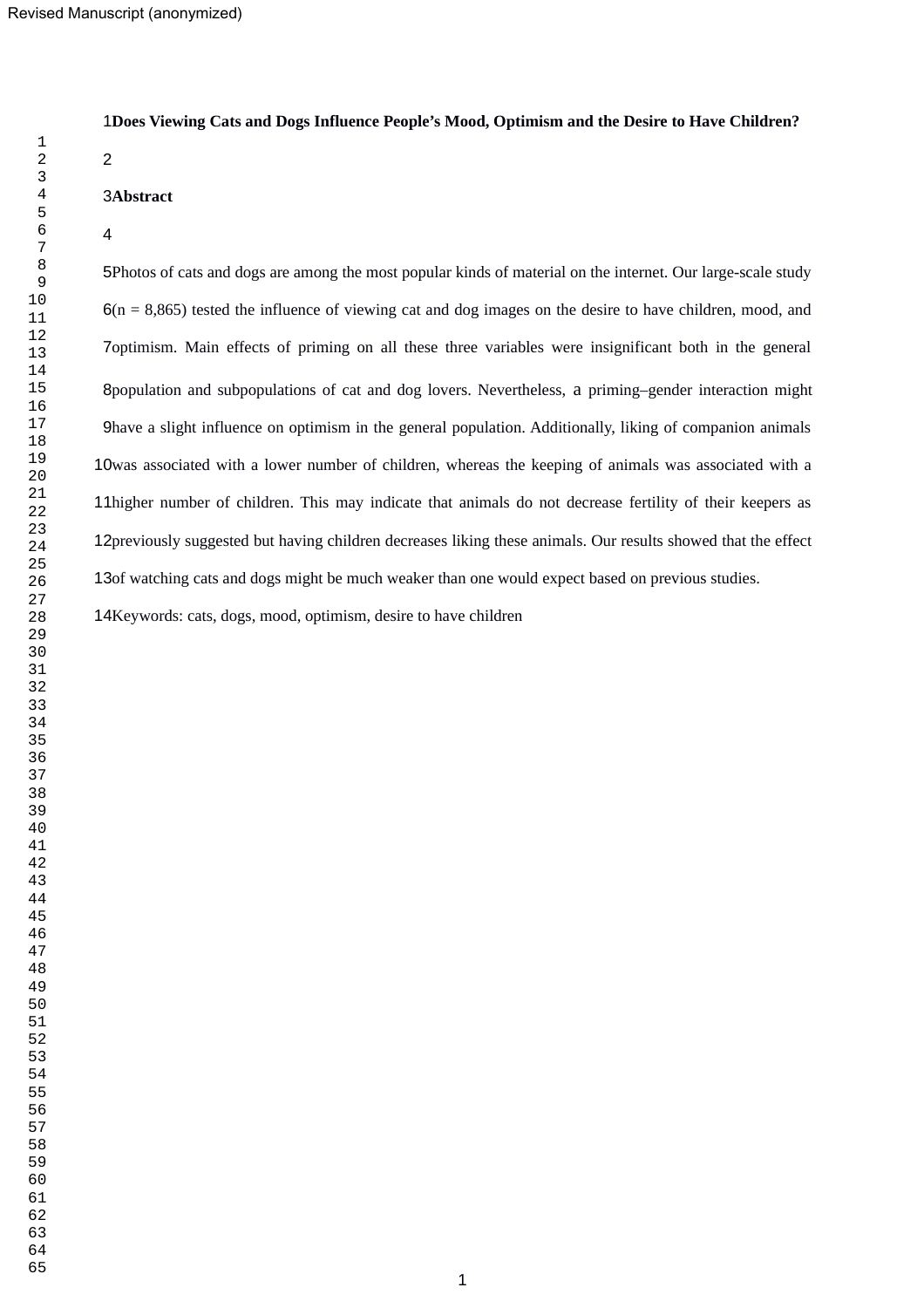#### 15Introduction

17Many people enjoy watching photos and videos of cats and dogs on the internet. In December 2019, tag 18"#catsofinstagram" over 120.5 million times, and tag "#dogsofinstagram" about 170.7 million times. Some 19cat and dog "influencers" have several million followers on Instagram, Facebook, and YouTube (Bruner, 2019; Leskin, 2019). Moreover, it seems that in Great Britain, images of cats are even more popular than 21 selfies (Williams, 2014). This raises questions why these materials are so popular and how they influence 22 people.

24In general, people tend to believe that companion animals have a positive influence on them. Canistherapy 25 and feline therapy seem to have a positive effect on emotions and they have the potential to aid the 26treatment of mental disorders (Lundqvist, Carlsson, Sjödahl, Theodorsson, & Lars-Åke Levin 2017; 27Nimer, & Lundahl, 2007; Tomaszewska, Bomert, & Wilkiewicz-Wawro, 2017). The presence of a cute dog 28(Aydin et al., 2011) and even just writing about a favorite companion animal (McConnell, Brown, Shoda, 29Stayton, & Martin et al., 2011), makes people feel better after experimentally induced feelings of social 30 rejection. Petting a dog decreases anxiety more than petting a stuffed animal does, especially in anxious 31 people (Wheeler, & Faulkner, 2015). The results of studies on companion animals' influence on their 32 keepers are, however, mixed (Herzog, 2011).

34Visual materials of cats and dogs seem to affect people in various ways. People tend to judge other persons 35or their offices more positively when a dog (Budge, Spicer, Jones, & George 1996; Geries-Johnson, & 36Kennedy 1995; Lockwood, 1983; Perrine, & Wells, 2016; Rossbach, & Wilson 1992; Wells, & Perrine 372001) or cat is present (Budge et al. 1996; Perrine, & Wells, 2006). Viewing of photos of cats and dogs, 38especially if people are asked to come up with names for them, provides relief from social rejection 39(Brown Hengy, & McConnell, 2016). People who regularly watch cat videos claim that their emotions 40after last watching of such material are more positive than before (Myrick, 2015). Interestingly, exposure 41to images of kittens and puppies makes people more careful when performing fine-motor tasks compared 42to exposure to images of adult cats and dogs (Nittono, Fukushima, Yano, & Moriya, 2012; Sherman, Haidt,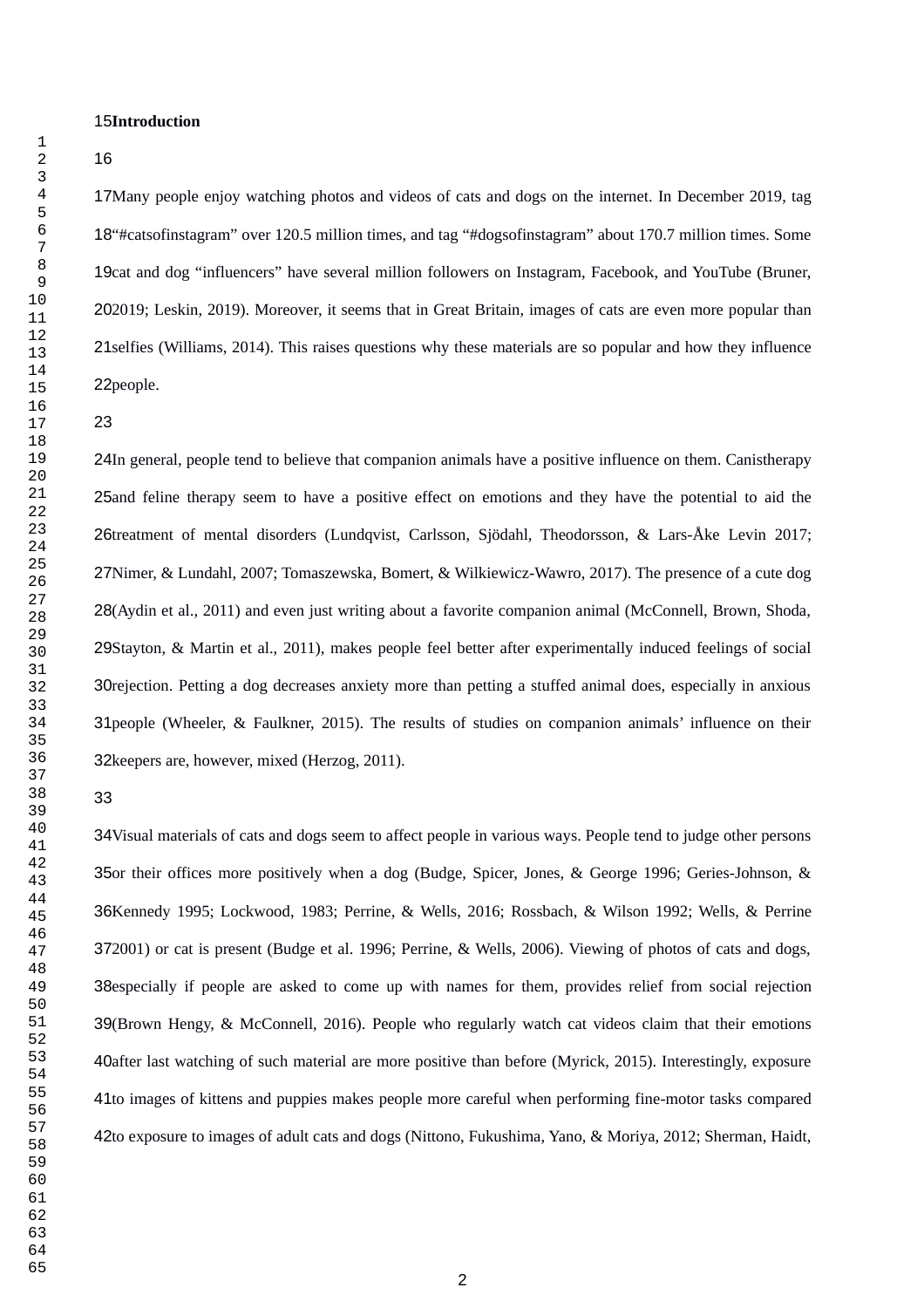43& Coan 2009). All in all, it seems that visual materials of cats and dogs have a clearly positive effect on 44people.

46Nevertheless, studies such as those mentioned above are mostly based on relatively small sample sizes and 47 sometimes can be influenced by respondents' opinions on companion animals. Moreover, negative results 48are much less likely to be published (Herzog, 2011). One thus cannot exclude the possibility of publication 49bias skewing the image of research in this field. This is why we thought it necessary to replicate previous 50 positive results in an experimental study with a large sample size.

52In our study, we tried to avoid several potential methodological pitfalls. First of all, we carefully avoided 53any hints to the effect that we are interested in the influence of cats and dogs on people. We did not even 54 mention these animals during the recruitment of our respondents. This way, we hoped to prevent 55 invalidation of our results by interference with respondents' opinions about cats and dogs and their 56usefulness to people. Additionally, the steps we took should have prevented an inflated ratio of cat and dog 57 lovers in our sample who might respond to our images differently than the general population. And finally, 58we preregistered our study to avoid risk of any data dredging, cherry picking, or p-value fishing artifacts.

60In addition to mood and optimism, we decided to also test the effect of priming by cats and dogs on the 61 desire to have children. To the best of our knowledge, this relationship has not been studied yet. It has been 62shown, however, that people without children in their household are more attached to their companion 63animals (Paul, 2014). Moreover, liking of cats and dogs is related to a lower number of children (Flegr, & 64Preiss, 2019) and it has been hypothesized that companion animals might be social parasites who compete 65with children for the same resources (Archer, 1997). We have therefore hypothesized that viewing of 66 images of cats and dogs might decrease the desire to have children.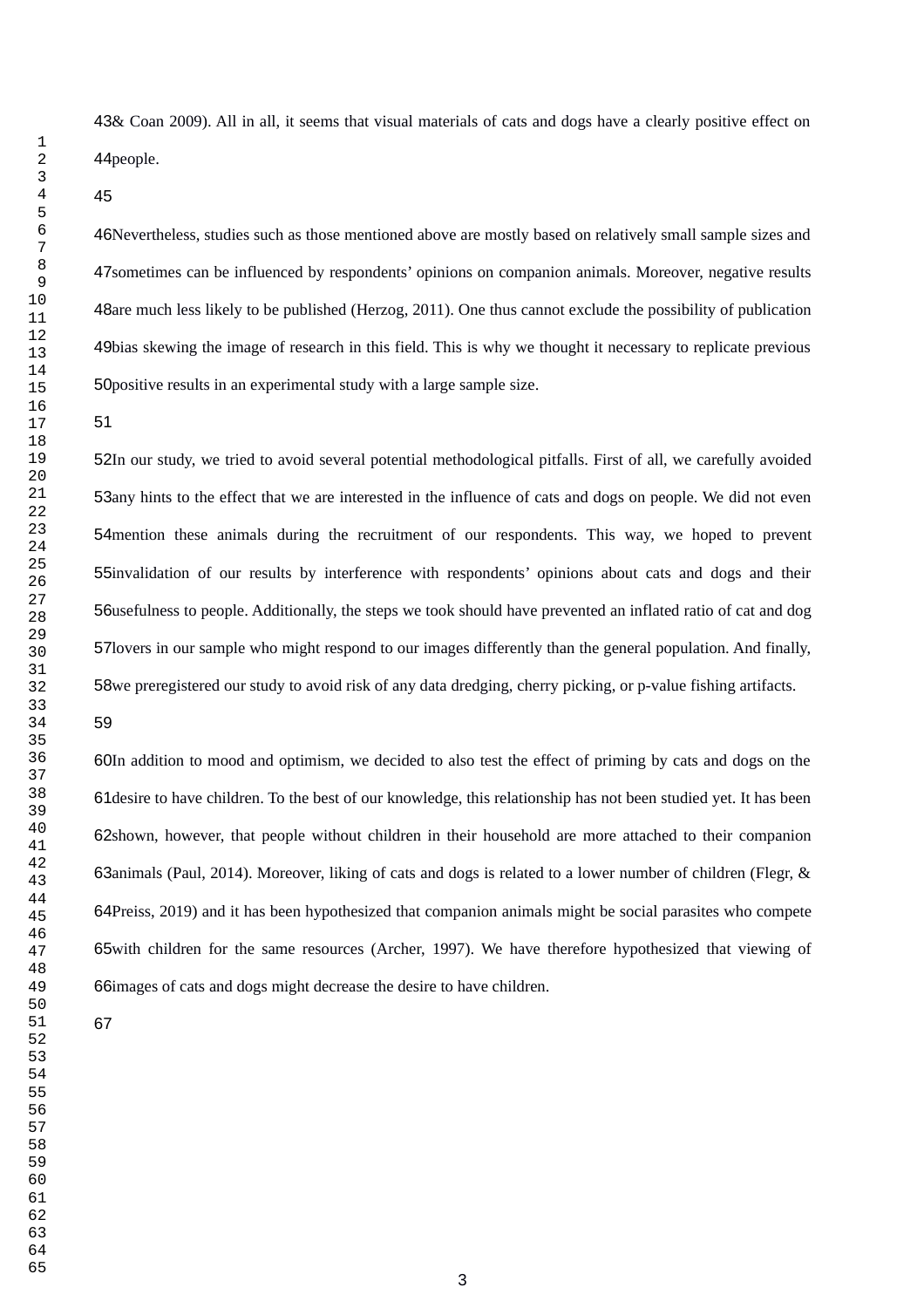#### **Materials and methods**

#### *Subjects*

72The online questionnaire was distributed mainly by members of the xxxxx anonymized for the 73purpose of review process xxxxxx community, a group of app. 20,000 xxxxx anonymized for the 74purpose of review process xxxxxx nationals willing to take part in evolutionary psychology 75 experiments. The survey was presented as a "Calculator of partner preferences", which were computed 76based on each participant's rating of photos of cats and dogs and shown on the last page of the survey.

Participants expressed their consent to providing anonymous responses for scientific purposes and could 79ask to have their data excluded from the analysis after completing the survey. Data collection started on 80December 24, 2018 and was completed on February 3, 2019, i.e., one day after our stopping rule was 81fulfilled. The final sample consisted of 11,778 responses.

83The project was preregistered using the OSF system (XXXXX anonymized for the purpose of review 84process xxxxxx). The project was approved by the IRB of xxxxx anonymized for the purpose of 85 review process xxxxxx.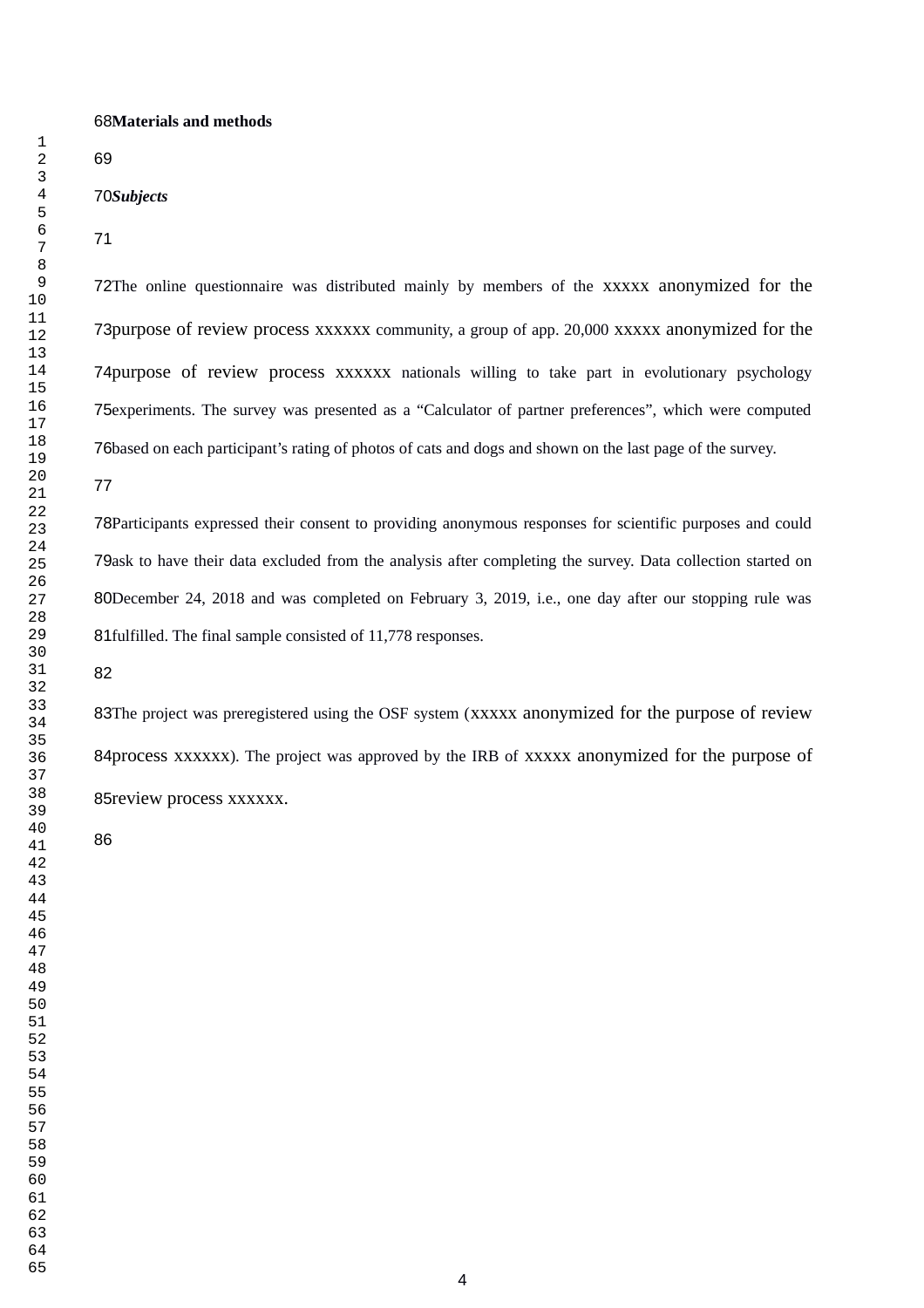#### 87The questionnaire

#### 

89The data were collected using an online survey designed in the Qualtrics environment. The questionnaire 90 consisted of four parts: i) the introductory part, ii) rating of cats or dogs, iii) primed questions, and iv) the 91final part. Participants were randomly divided in two groups of the same size. One of these answered the 92priming questions before rating cats or dogs, while the other half rated cats and dogs prior to responding to 93the priming questions. Potential differences between these two groups in gender, age, dog/cat keeping, the 94 number of own children, and number of children in a household were checked using t-test or contingency 95table with respect to variable type. Additionally, primed participants were randomly selected to rate either 96 cats or dogs. These two randomizations were independent of each other and both were performed using 97 Qualtrics built-in randomizer. The questionnaire also contained questions unrelated to this study.

#### 

99In the introductory part of the questionnaire, we asked participants about their age (in years), gender ("You 100were officially born as: male or female"), sexual attraction to people of the opposite and of the same sex 101(two seven-point Likert scales;  $0 =$  definitely not,  $6 =$  definitely yes), liking of cats and dogs "I like 102cats/dogs very much" (scale  $0-100$ ;  $0=1$  completely disagree,  $100=1$  completely agree), and four other 103 questions regarding the number of cats and dogs kept currently and in the past (Flegr, & Preiss 2019).

In the rating part of the survey, we asked participants to rate forty photographs of cat or dog 105' faces' using eight-point Likert scales in terms of likeability  $(1 = \text{very unlikeable}, 8 = \text{very likeable}; \text{in})$ 106xxxxx anonymized for the purpose of review process xxxxxx we used the termxxxxx 107anonymized for the purpose of review process  $xxxxxx$ ) and beauty (1 = very ugly, 5 = very 108beautiful; in xxxxx anonymized for the purpose of review process xxxxxx). Each image was 109 presented on a separate page, with both scales showing below it. 

111 Photographs showing frontal views of cats and dogs heads were provided by xxxxx anonymized for 112the purpose of review process xxxxxx several years ago for similar studies. We selected the best-113 quality photos of diverse phenotypes of both cats and dogs. We used rating instead of just viewing of 114 photographs because we wanted to prevent respondents from suspecting they are being primed. Moreover,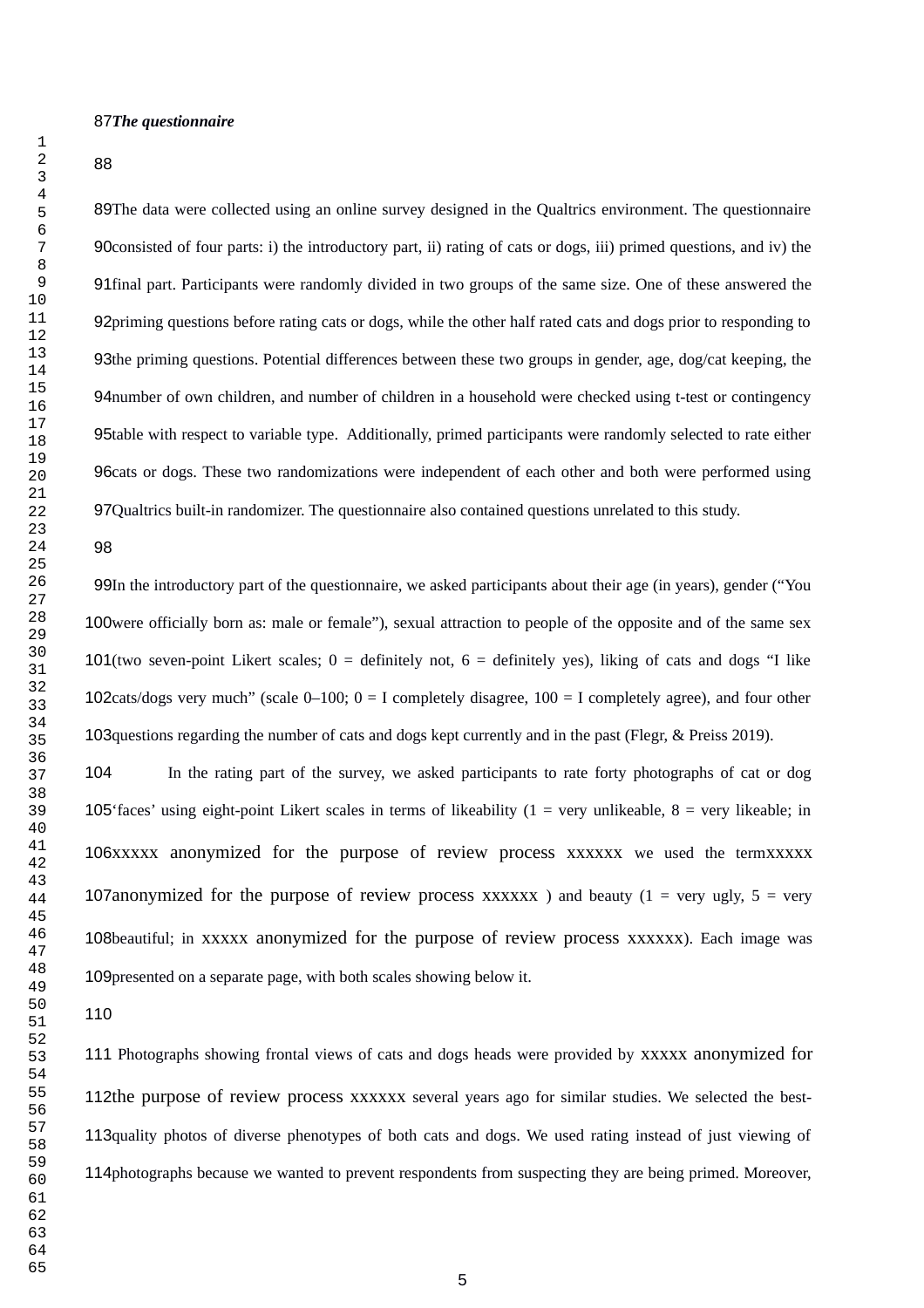115we needed these ratings to provide respondents with an interesting feedback about themselves at the end of 116the survey, which we promised to motivate respondents to complete our survey in their free time.

118In the survey, we used six primed questions. The first two concerned the desired number of sons and 119daughters ("How many sons (daughters) would you ideally like to have (in total)?"), with response taking 120the form of numbers from zero to five, where five meant five or more. These two questions about sons and 121 daughters were placed within a group of four other questions about children to prevent respondents from 122 realizing the actual goal of this study (which could influence their responses). The variable desired number 123 of children was computed as a sum of these two variables.

125The remaining four priming questions were presented together at one page of the survey. These questions 126were answered on six-point Likert scales with labels on both sides: i) "I am in a better physical condition 127than other people" ( $0 =$  definitely not,  $5 =$  definitely yes), ii) "I am in a better mental condition than other 128 people" (0 = definitely not, 5 = definitely yes), iii) "How would you rate the quality of your life?" (0 = 129 very bad, = very good), iv) "How do you feel right now?" (0 = very miserable,  $5$  = very well). Response 130to the last question was interpreted as indicating actual (conscious) mood. Variable "optimism index" was 131 computed for each respondent as an average z-score of responses to the first three questions mentioned 132above. Justification of the method used to compute this index is presented in the first part of the discussion.

#### *Data filtering and statistical analyses*

136All data analyses were done using R. We filtered data in the same way as xxxxx anonymized for the 137purpose of review process xxxxxx. Additionally, we filtered data from responses with average rating 138time lower than 400ms, who likely did not watch the photographs carefully.

140In the confirmatory part of this study, we analyzed the influence of viewing cats or dogs on i) optimism, ii) 141 actual mood, and iii) the desired number of children. The first relationship was tested using general linear 142 model (GLM; R package stats 3.5.2; function glm with identity link function), the latter two were explored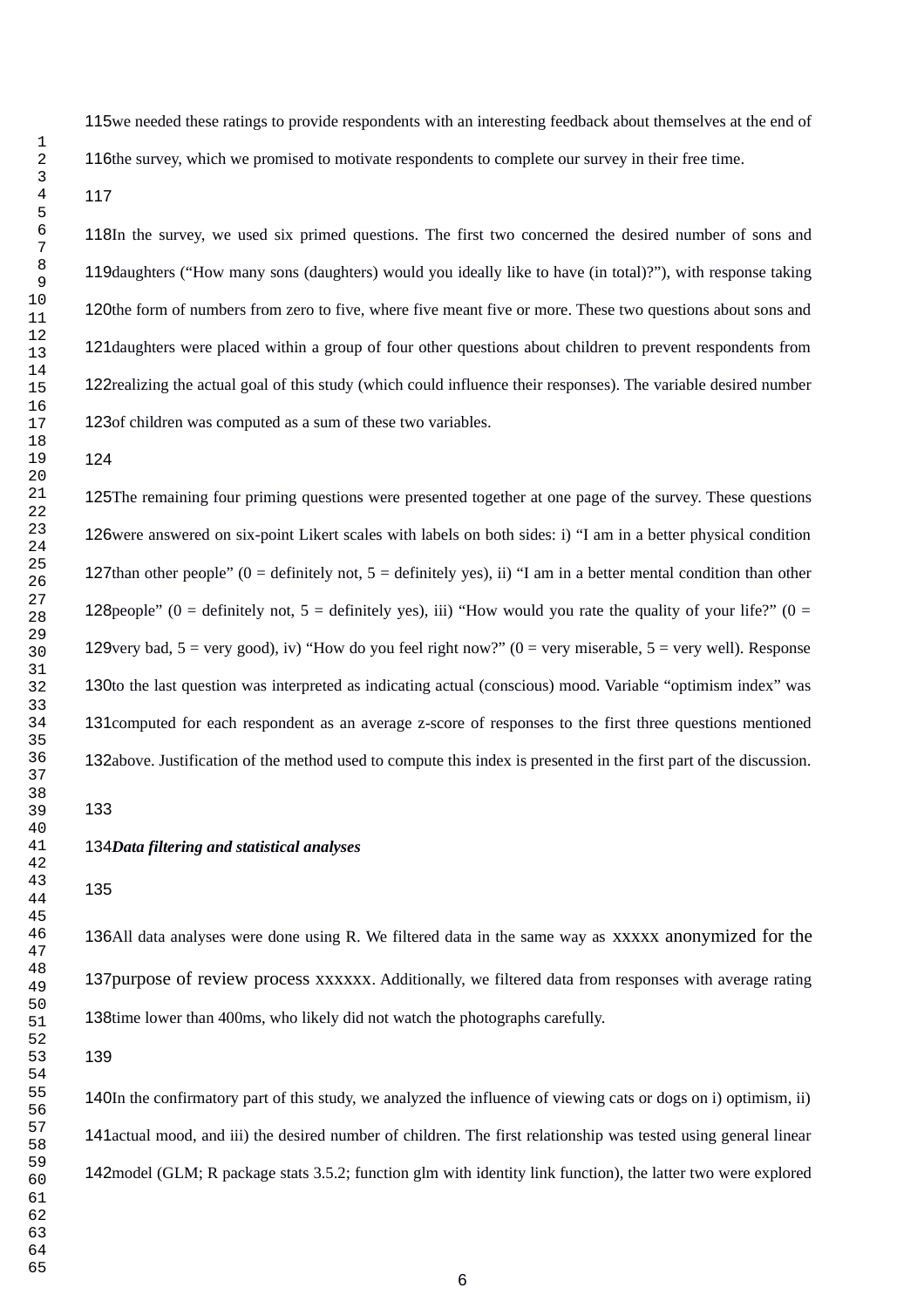143using ordinal regression models, also known as cumulative link models (CLM; R package ordinal 1442018.8.25; Christensen, 2018; function clm with logit link function).

146Priming was coded as a binary variable, i.e., we distinguished only whether respondents were primed or 147not. Respondents' age and gender and their interactions with priming were used as covariates. Where 148 necessary, we relaxed proportional odds assumption was relaxed (using the scale option).

#### 

150In the exploratory part, we tested the same relationships as in the confirmatory part but used subsamples of 151 cat and dog lovers (i.e., liking of cats/dogs > 50 on a 100-point scale). Cat lovers primed by dogs and dog 152lovers primed by cats were not included. The relationship between the real number of children and liking 153 companion animals, as well as between the real number of children and companion animals keeping was 154tested using partial Kendall correlation tests (tau; R package ppcor 1.1; Kim, 2015; function cor.test) with 155age as a covariate.

#### *Differences between the preregistered and the implemented protocol*

159Our target sample size after the filtering was 5,000 respondents. Based on our previous experience, we 160supposed the number of responses before filtering should be approximately 10,000, as stated in the 161 preregistration. We terminated data collection one day after our sample size reached the target size. By that 162time, however, our sample size was approximately 11,750 because of a TV interview with the 163 corresponding author (where, however, neither cats or dogs nor priming was mentioned). Additionally, we 164 had to exclude much fewer responses than the expected half: probably because of shortness and interesting 165topic of the questionnaire. The final sample size was therefore significantly higher than expected (8,865 166instead of 5,000).

168The inclusion of interaction of gender and age with priming was not explicitly mentioned in the 169 preregistration, nor did we explicitly state that we would filter out the responses of people who went 170through the rating conspicuously fast. Aside from this, we extended the exploratory analysis to find an 171 explanation for our unexpected results.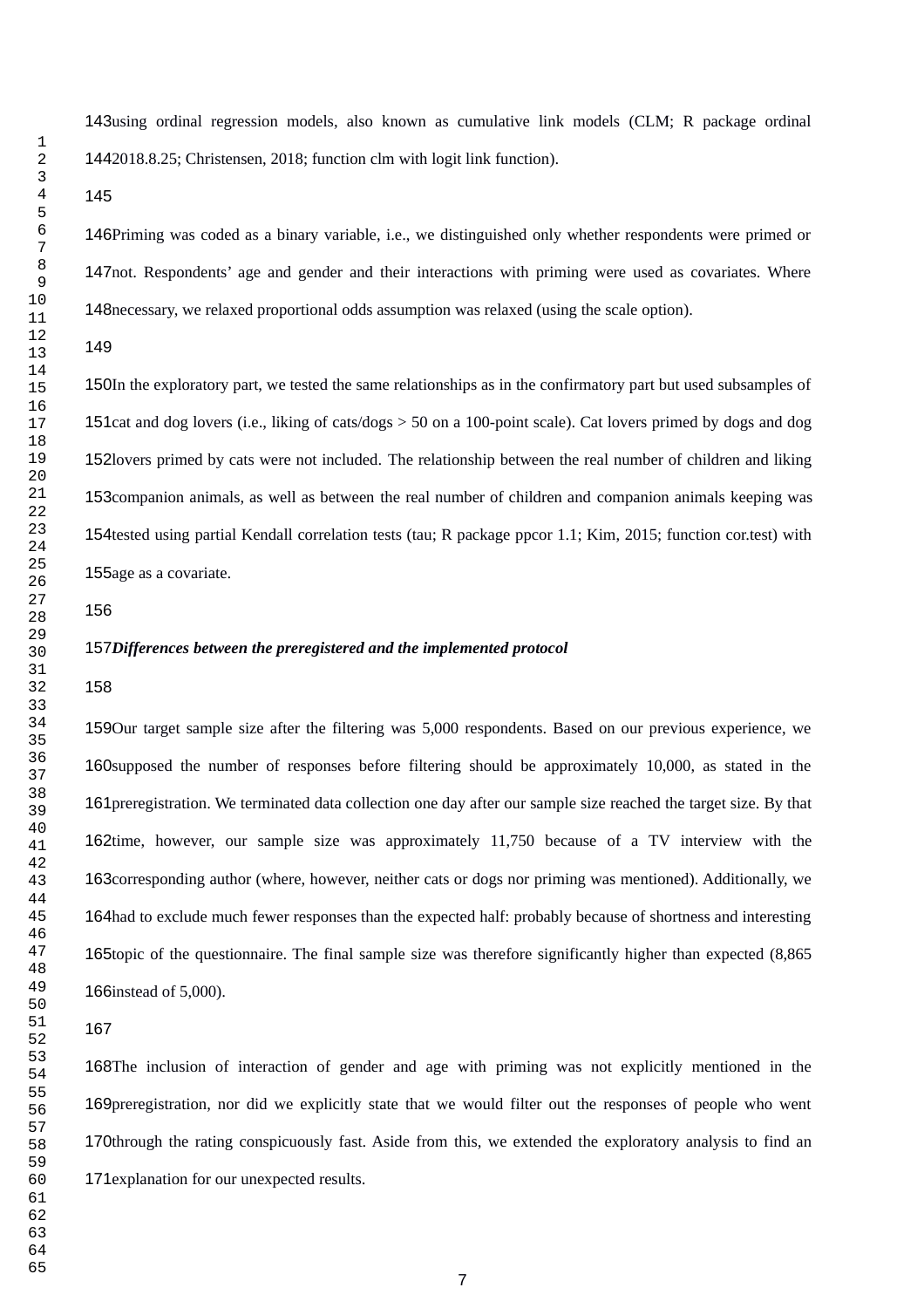#### 175Descriptive statistics

177The final sample consisted of 3,963 men (mean age = 36.96, SD = 11.13) and 4,902 women (mean age =  $17834.44$ , SD = 11.14). Distributions of variables used in the models are shown in figure 1. Primed and non-179 primed respondents did not significantly differ in gender, age, or variables regarding present dog/cat 180 keeping, number of own children and number of children in the household ( $p$  > 0.083). Internal reliability 181of three variables used in the computation of optimism index expressed as Cronbach alpha is 0.78, which is 182 commonly interpreted as acceptable.

184------------------

185Figure 1 here

-----------------

#### 188The confirmatory part

190In this part, we tested the following preregistered hypotheses: i) people are on average in a better mood 191after rating photos of cats or dogs than before, ii) people are on average more optimistic (i.e., they give 192higher rating to their quality of life and mental and physical health) after rating photos of cats or dogs than 193before rating them, iii) people report wanting to have fewer children after rating photos of cats or dogs than 194before rating them. All three models - i.e., GLM model with optimism index as a dependent variable and 195 priming, gender, and age as independent variables, CLM with either mood or the desired number of 196children as a dependent variable and the same independent variables – explained data significantly better 197than corresponding null models with p-values lower than 0.0001. The full results of these analyses are 198shown in table S1.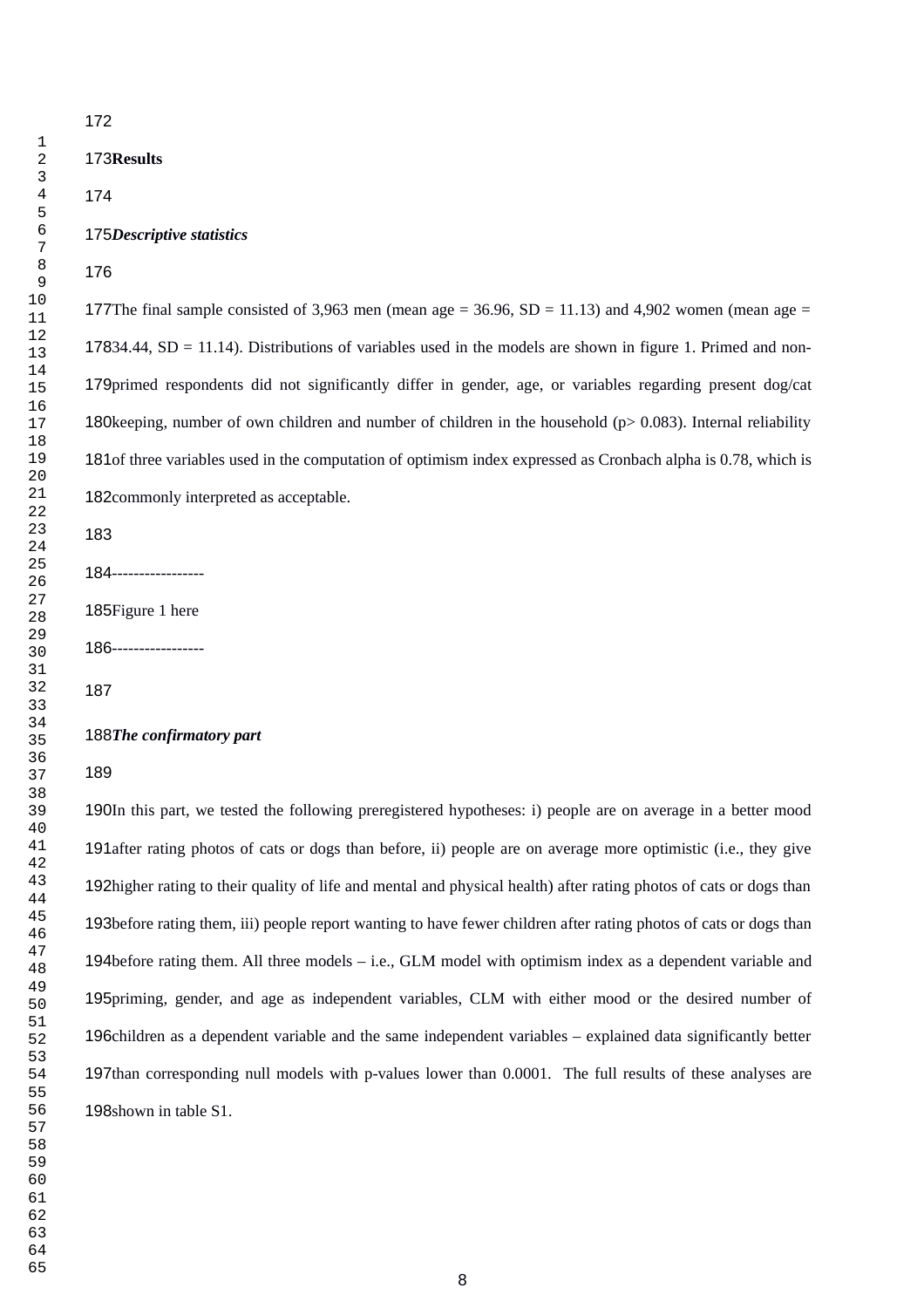#### 

200Actual mood

202Actual mood was significantly predicted neither by priming itself (estimate =  $0.063$ ,  $z = 0.478$ ,  $p = 0.6325$ ) 203nor by its interaction with age or gender. The only significant predictor in this model was age, where older 204 people tended to be in a better mood (estimate  $= 0.021$ ,  $z = 8.380$ ,  $p \ll 0.0001$ ).

#### 

206Optimism

208The effect of interaction between priming and gender on optimism was significant (estimate  $= 0.105$ 209,  $t = 3.135$ ,  $p = 0.002$ ), difference in WAIC (R package blmeco 1.4; Korner-Nievergelt et al., 2015) 210between this model and corresponding model without this interaction was 5.972. Primed women reported 211lower optimism than the controls  $(-0.080 \text{ vs. } -0.041)$ , while in men the direction of the effect was he 212opposite (0.028 vs. 0.075). Nevertheless, the effect sizes expressed as Cohen's d (R package effsize 0.7.6; 213Torchiano, 2020) were negligible (primed vs. non-primed men: 0.0627; non-primed vs. primed women: 214-0.050) and their 95 confidence intervals included zero (non-primed vs. primed men: -0.002 to 0.128 215; non-primed vs. primed women: -0.108 to 0.008). Generally, the optimism index was almost the same in 216the primed people and the controls (mean  $= -0.01$ , estimate  $= 0.059$ ,  $t = 1.057$ ,  $p = 0.291$ ). The effect of 217 gender itself was not significant (estimate  $= 0.031$ ,  $t = 1.327$ ,  $p = 0.184$ ) and optimism index increased 218 with respondents' age (estimate =  $0.013$ ,  $t = 12.233$ ,  $p \ll 0.0001$ ).

220Desired number of children

222The desired number of children did not significantly depend on either priming itself (estimate  $= 0.031$ ,  $z =$ 2230.225,  $p = 0.822$ ) or its interaction with one of the covariates. It did, however, significantly depend on age 224 and gender. Older people wanted to have more children than younger people did (estimate = 0.019, *z* 225 = 7.359,  $p \ll 0.0001$  and men wanted to have more children than women did (estimate = 0.242,  $z = 4.126$ ,  $226p < 0.0001$ ).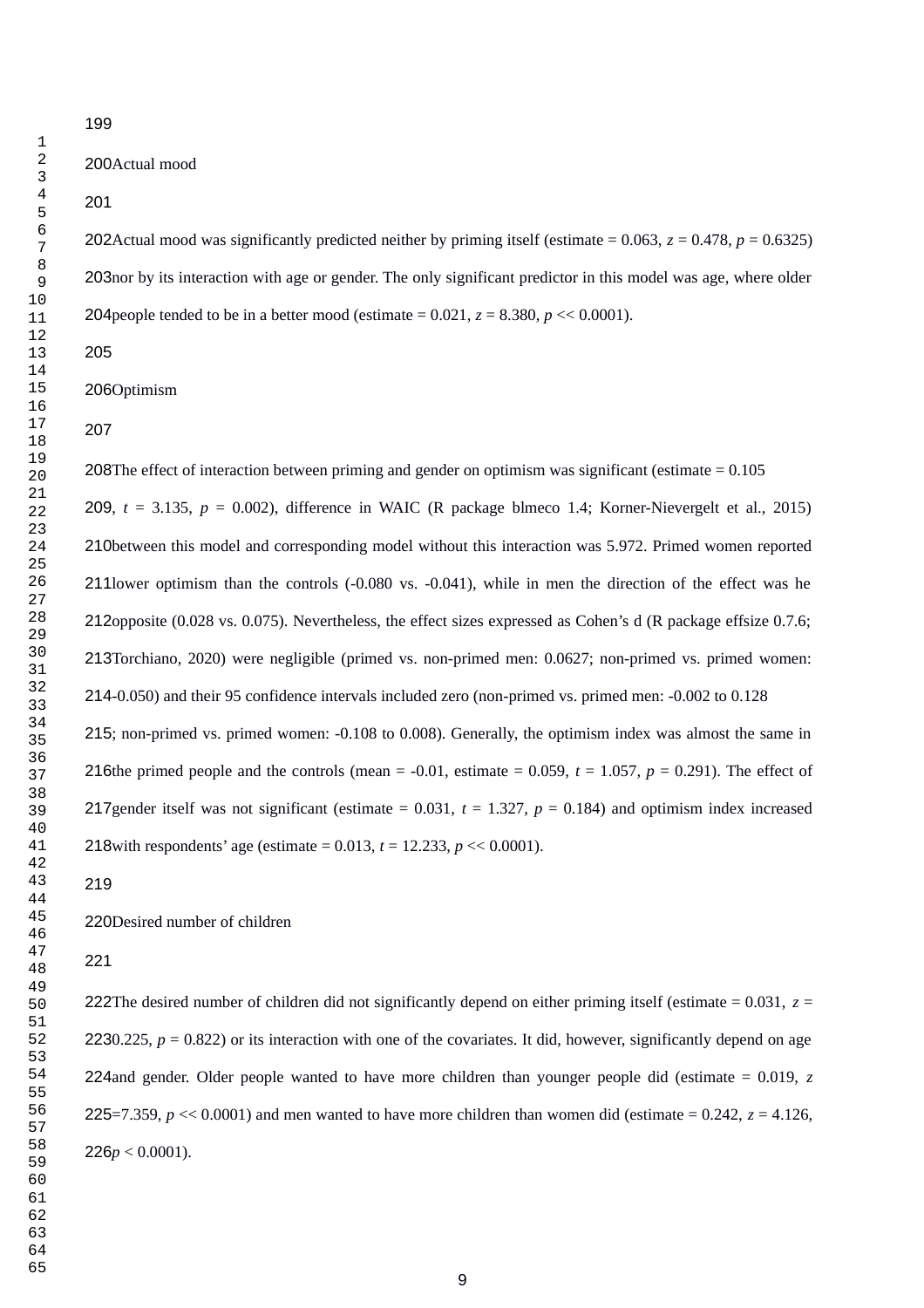#### 

#### *The exploratory part*

#### 

230In the exploratory part, we tested relationships between the same variables as in the confirmatory part. In 231the first model, however, we analyzed data from respondents who liked cats (1,547 men and 2,478 women) 232or dogs (1,889 men and women 2,757) separately, that is, we tested only subsamples of responders who 233 rated their liking of cats or dogs at least by 50 points on the 0–100 scale. In the second model, priming was 234not encoded as a binary variable as in the previous models. Instead, it had three values: "cats", "dogs", or 235"none". In another model, we encoded the desire to have children as a binary variable, that is, we 236 compared respondents who do not want any children with respondents who want at least one child. 237 Additionally, we tested the relationship between liking or keeping cats and dogs and both the real and the 238 desired number of children.

#### 

240Regarding the data from cat and dog lovers, neither the effect of priming nor its interaction with age or 241 gender were significant in any of these models. Even the effect of interaction of priming and gender on the 242 optimism index, which was significant in a model based on the whole dataset, became insignificant in both 243 models based on subpopulations (dog lovers:  $0.060$ ,  $t = 1.247$ ,  $p = 0.213$ ; cat lovers: estimate = 0.085,  $t =$  $2441.640, p = 0.101$ .

#### 

246When we tested for the effect of viewing cats or dogs separately, priming was not a significant predictor in 247any of these three models. Nevertheless, the interaction between priming by cats and gender in the model 248 with optimism as dependent variable turned out significant (estimate =  $0.150$ ,  $t = 3.667$ ,  $p < 0.001$ , 249difference in WAIC of this model and corresponding model without the priming–gender interaction: 11.004 ). It seems therefore that a viewing of cat images had a negative effect on women and a positive effect on 251 men. Viewing of images of dogs had a similar effect but smaller and the interaction was not significant. 252Additionally, older people who viewed cats were more pessimistic than their younger counterparts 253(estimate  $=$  -0.005,  $t = -2.775$ ,  $p = 0.005$ ). Additionally, we found that encoding the desire to have children 254as a binary variable did not significantly affect the results (desire to have children: estimate  $=$  -0.258,  $z =$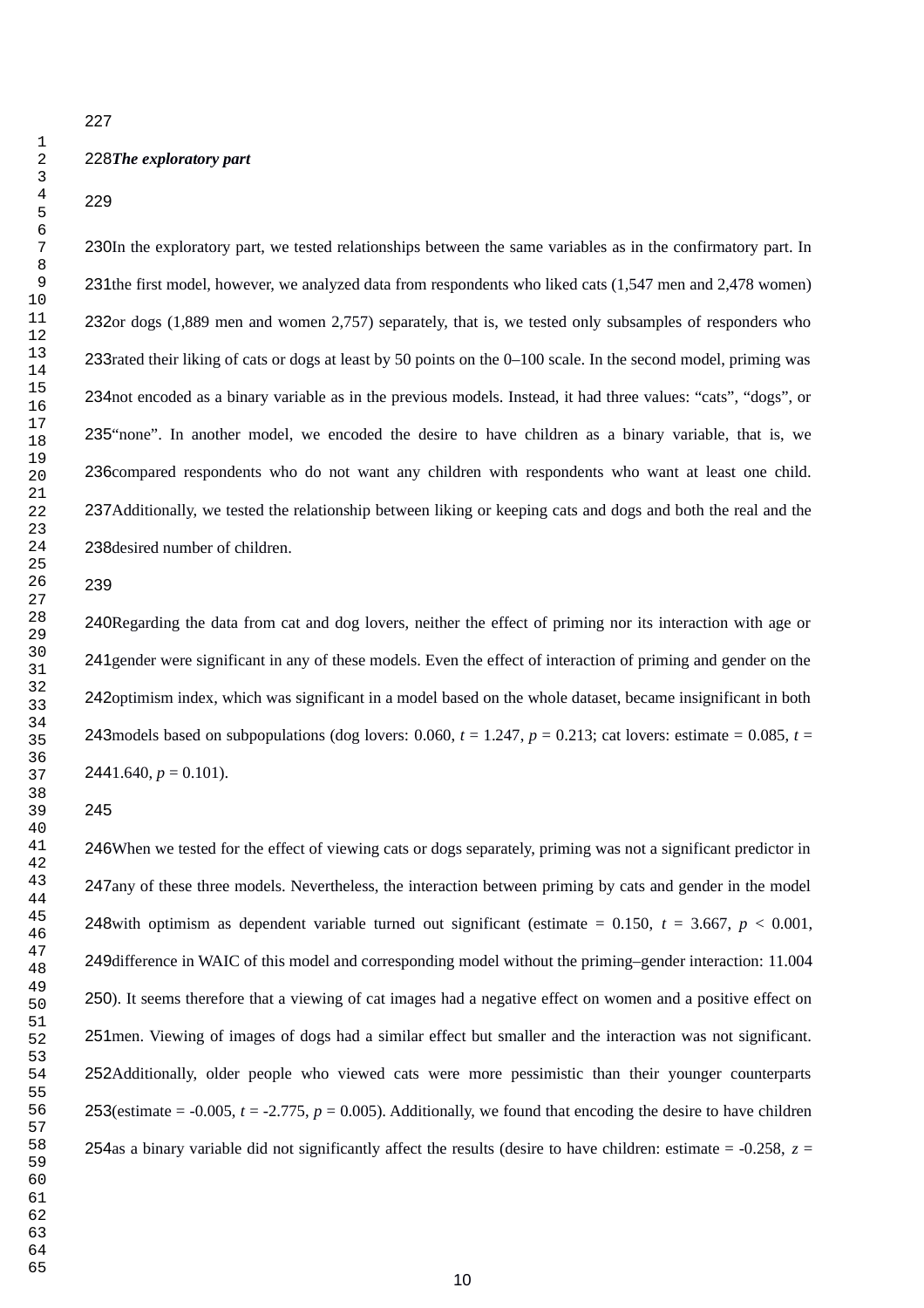### -0.806, *p* = 0.420; priming\*age: estimate = 0.011 *z* = 1.204, *p* = 0.229; priming\*gender: estimate = 0.209, *z*  $256 = 1.088, p = 0.277$ .

258In all models of the exploratory part, the pattern of significant effects of gender and age was almost 259identical to a pattern found in the corresponding models based on the whole sample. Additionally, people 260who like cats and dogs wanted to have less children and that regardless of whether they were primed (men 261 and liking cats: tau  $= -0.031$ , statistics  $= -2.827$ ,  $p = 0.005$ ; women and liking cats: tau  $= -0.032$ , statistics  $=$ 262-3.185,  $p = 0.001$ ; women and liking dogs: tau = -0.029, statistics = 2.884,  $p = 0.004$ ). The only exception 263to this rule were men who like dogs: they wanted to have more children but the interaction was not 264 significant (tau =  $0.006$ , statistics =  $0.500$ ,  $p = 0.617$ ). Interactions between having children and keeping 265 cats or dogs were also not significant.

#### 

267 With respect to the real number of children, people who liked cats and dogs had less children (men and 268liking cats: tau =  $-0.080$ , statistics =  $-7.111$ ,  $p \ll 0.0001$ ; men and liking dogs: tau =  $-0.071$ , statistics = 6.313, *p* << 0.0001; women and liking cats: tau = -0.059, statistics = -5.913, *p* = *p* << 0.0001; women and 270liking dogs: tau =  $-0.097$ , statistics =  $-9.800$ ,  $p \ll 0.0001$ ). In contrast, people who actually kept cats and 271 dogs had more children (men and keeping cats: tau =  $0.043$ , statistics = 3.923,  $p < 0.0001$ ; men and 272 keeping dogs: tau = 0.093, statistics = 8.601,  $p \ll 0.0001$ ; women and keeping cats: tau = 0.066, statistics  $273 = 6.760, p \ll 0.0001$ ; women and keeping dogs: tau = 0.056, statistics = 5.806, p  $\ll 0.0001$ ). Moreover, 274 higher numbers of cats or dogs in a household positively correlated with the number of children (men and 275 number of cats: tau =  $0.038$ , statistics = 3.535,  $p = 0.0004$ ; men and number of dogs: tau = 0.089, statistics  $276 = 8.236$ ,  $p \ll 0.0001$ ; women and number of cats: tau = 0.064, statistics = 6.556,  $p \ll 0.0001$ ; women and 277 number of dogs: tau =  $0.054$ , statistics =  $5.528$ ,  $p \ll 0.0001$ ). In terms of the number of children, it made 278no difference whether respondents had a dog or a cat. The full results of the exploratory part are shown in 279tables S2 and S3.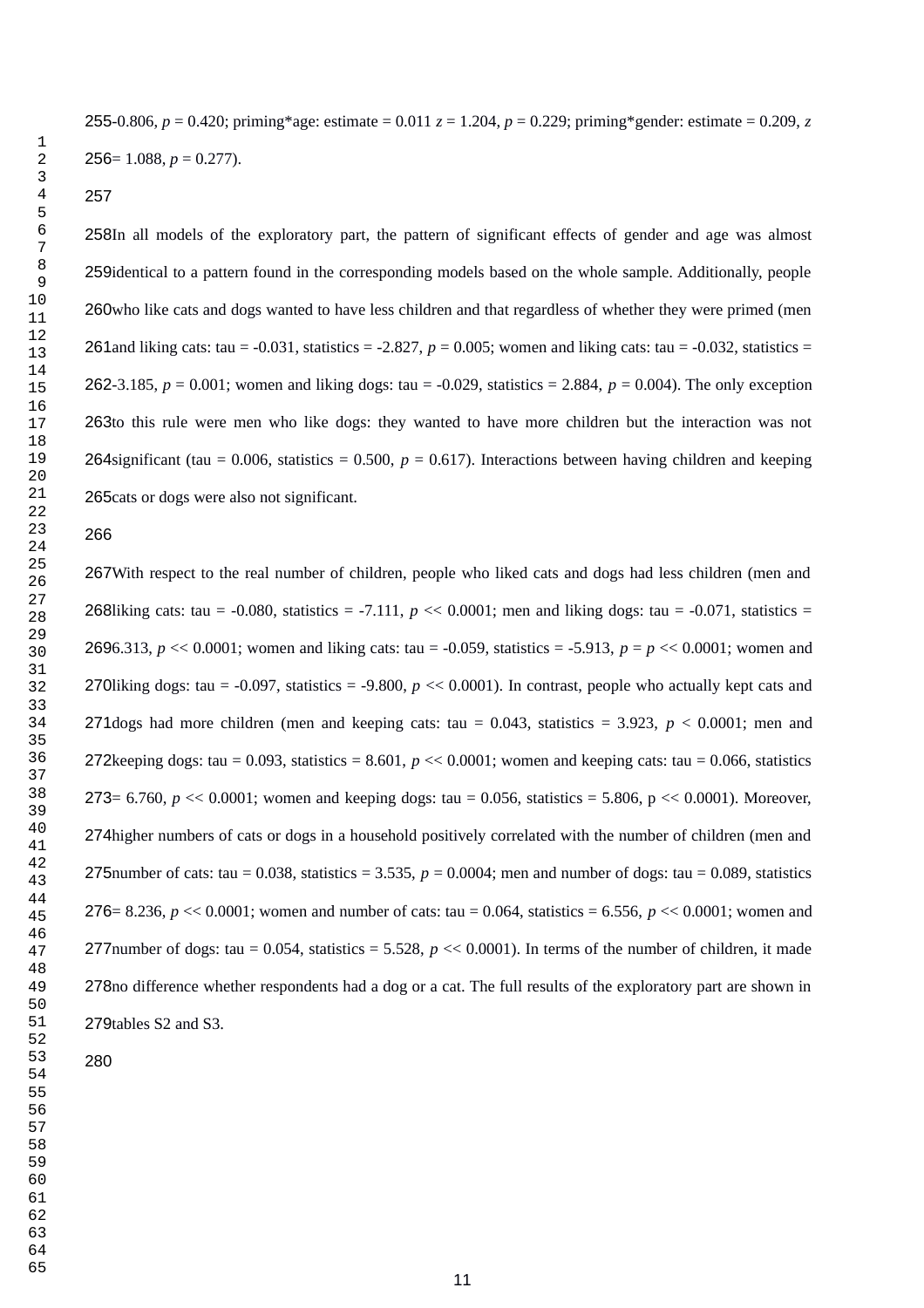#### 281Discussion

#### 

283Our results imply that priming by photos of cats and dogs had no effect on respondents' mood or desire to 284 have children. The only factor which may have been affected by priming is optimism (measured as 285 optimism index). We interpreted differences with respect to this index between primed respondents and 286 controls as a proxy for optimism in the sense of an unconscious affect (Shevrin, 2012), that is, not as a 287long-term or even a lifelong personality trait. This is because priming cannot increase or decrease lifelong 288 optimism or physical and mental health. As expected, primed men seemed more optimistic than non-289primed ones. Surprisingly, in women we found the opposite pattern: primed women seemed more 290 pessimistic than non-primed ones. The effect sizes were, however, in both sexes small. In large data sets, 291 such small effects can easily result from very indirect influence of unknown variables correlated with both 292the dependent and independent variables. According to the exploratory analysis, this effect was driven 293 mainly by the impact which viewing of cat images had on men. In this particular case, the strength of the 294 interaction reached the formal boarder of medium effect size. Since cats are, in the xxxxx anonymized 295 for the purpose of review process xxxxxx culture, perceived as feminine and nice women are in 296colloquial xxxxx anonymized for the purpose of review process xxxxxx even called '<mark>cats</mark>', one 297 could speculate whether it could be because men perceive cats as a kind of substitution of women. To test 298this hypothesis, photos of cats and dogs could be replaced by photos of men and women in future studies. 299Generally, it seems that viewing of photographs of cats and dogs had little effect on respondents' feelings, 300 which may contradict the findings of earlier studies.

#### 

302The relation between watching of videos featuring cats and experienced emotions was studied by Myrick 303(2015), in whose study respondents ( $n = 6795$ ) were asked to describe their emotions before and after they 304last watched videos with cats. "Before/After viewing cat videos and/or photos online, I felt..." statement 305was used to get the rating of emotions on a 7-point Likert scale. Happiness, hope, and contentment (i.e. all 306of the positive emotions included in Myrick's study) were significantly higher after than before watching 307cat videos. This is why it may seem surprising that viewing of photographs of cats and dogs resulted in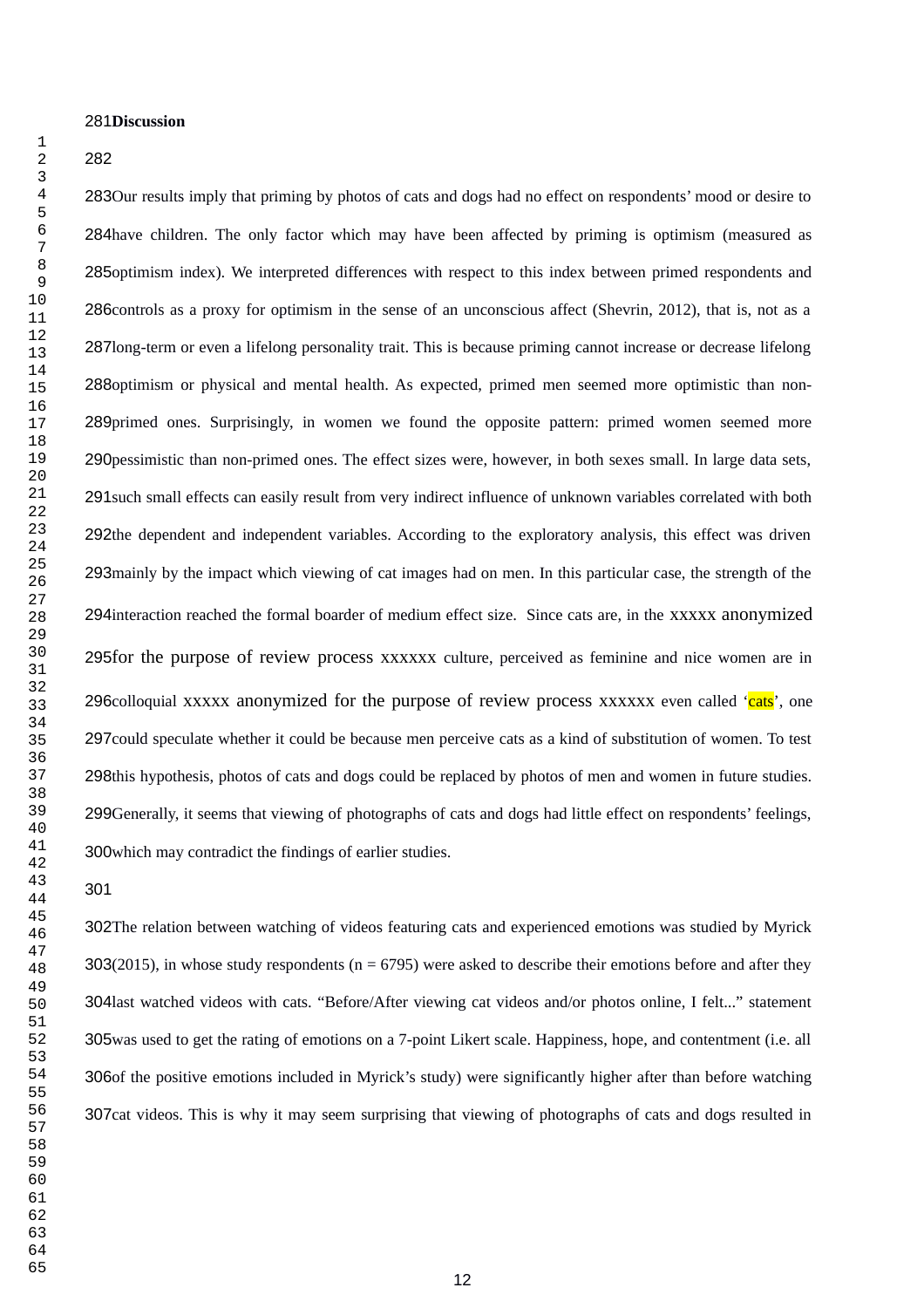308 neither better mood nor higher optimism in our priming experiment. This difference could be due to 309several factors.

311Firstly, respondents in Myrick's study may have rated their emotions after watching videos as higher 312because they felt the need to find some justification for the time they spent by this form of procrastination. 313Alternatively, they may have unconsciously tried to 'help' the researcher to prove the tested hypothesis or 314 just believed that watching cats makes people happier. This could not happen in our study because our 315 participants were unaware of both the purpose of the experiment and of our interest in the effect of 316 watching cat and dog photos on viewers' mood.

318Secondly, one could hypothesize that watching of cat or dog images might have a positive effect only on 319 people who like these animals. It is likely that cat lovers constituted a vast majority of respondents in 320Myrick's study because they intentionally watched cat videos in their free time. Moreover, Stewart and 321Strickland (2013) found out that decrease of anxiety in the presence of a dog depends on whether the 322 person keeps a companion animal in combination with difficulty of an experimental task (i.e. the 323 guardianship-difficulty interaction). Therefore, we tested our models once again on subsamples of our 324 respondents who liked either cats or dogs. We observed no priming effect and moreover, the influence of 325 priming in interaction with gender on the optimism index  $-$  which was significant in our original model  $-$ 326was not significant in these new models either. Since this effect as we observed it was small, its absence 327may have well been due to the smaller sample size in the new models. Nevertheless, our exploratory 328 analyses of cat and dog lover subsets showed that the negative results were not caused by the inclusion of 329 people who do not like cats and dogs in our dataset.

331 Another factor which might have influenced our results is that static photographs may be a less powerful 332stimulus than videos. On the other hand, another study found a positive effect of priming by companion 333animals even when participants only wrote about them (McConnell et al., 2011). A study by Brown et al. 334(2016) found that the effect of viewing animals together with assigning names to them was larger than 335 mere viewing: this could be at least in part due to the fact that respondents spent more time watching the 336 images during naming. Yet in our study, cats and dogs were rated in terms of beauty and likeability, which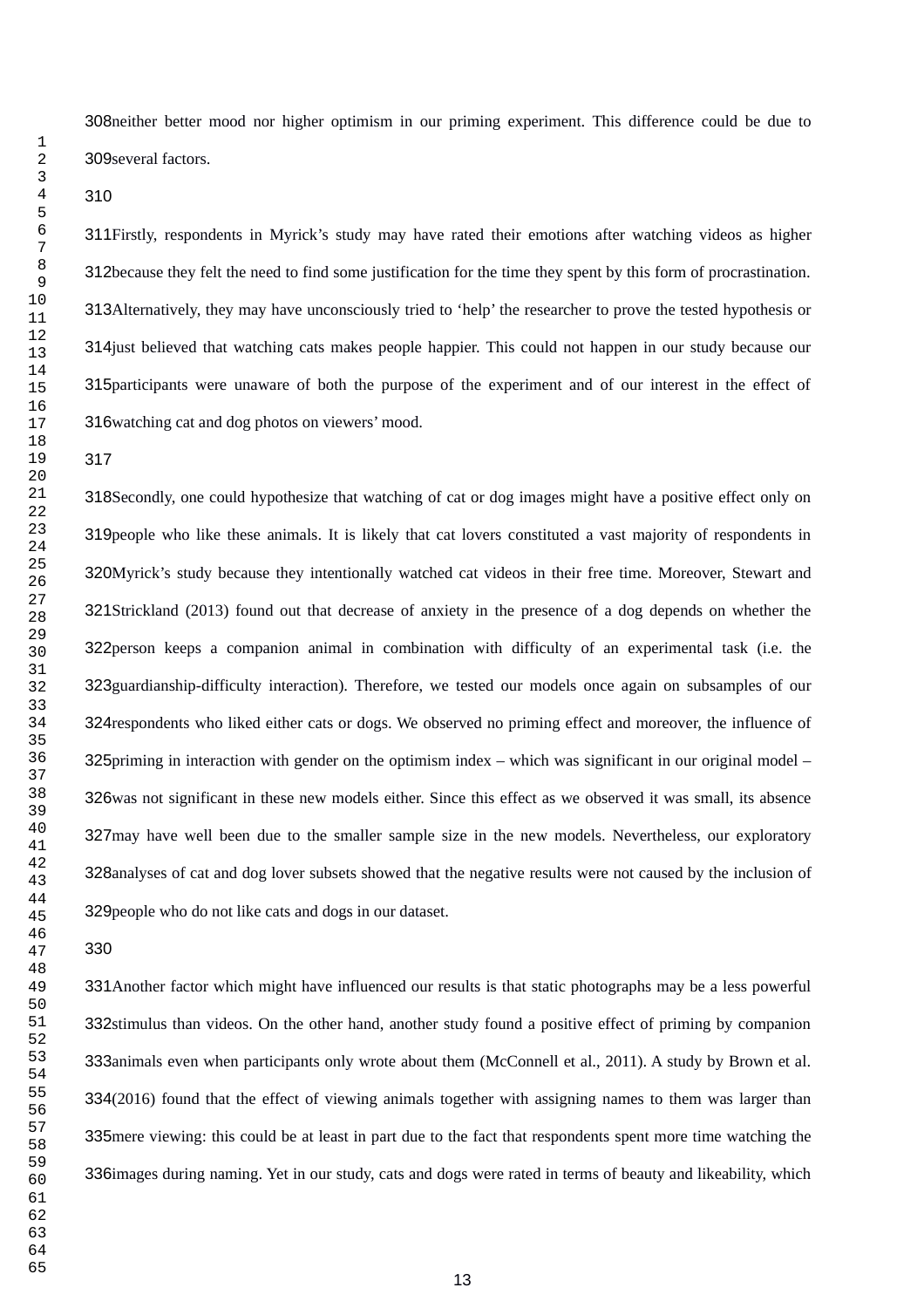337 may have likewise kept respondents watching for a longer time (like in Brown et al.'s study. In general, we 338believe that photographs of cats and dogs and the way they were presented in our study should have been a 339strong enough stimulus to test the hypotheses we postulated.

341It is, however, possible that people on the internet choose specific material which affects them differently 342than the relatively neutral images of cats or dogs such as were presented by us. For example, people may 343 watch funny images and videos of kittens and puppies rather than images of adult animals, which might well have a different effect on them (Nittono et al., 2012; Sherman et al., 2009). On the other hand, 345 viewing and assigning names to cats or dogs in photographs which were not described as funny or cute still 346 reduced feelings of social rejection (Brown et al., 2016), which seems to indicate that even neutral 347 companion animal images can have a significant effect on human emotions. In any case, it would be 348 interesting to repeat our study with 'cute' images of cats and dogs.

#### 

350To the best of our knowledge, the influence of priming by cats or dogs on the desire to have children has 351 not been studied yet. Our data showed that watching cats and dogs did not decrease the desired number of 352children, although liking of cats and dogs is related to both a lower desired number of children and a lower 353 actual number of children. Companion animal keeping, on the other hand, correlated positively with a 354 higher actual number of children. Relations between keeping cats or dogs and the desired number of 355children were not significant.

#### 

357Flegr, and Preiss (2019) found highly similar correlations between liking cats and dogs and the actual 358 number of children. In that study, this correlation was stronger than the relation between the actual number 359of children and keeping cats and dogs but in the present study, we observed no such clear pattern. In 360 contrast to our results, in Flegr, and Preiss's study (2019) women who kept cats and dogs had fewer 361 children. The stronger relation between the number of children and liking cats or dogs than between the 362number of children and companion animal keeping implies that having cats or dogs does not decrease the 363 desire to have children. If it did, then keeping of cats and dogs should be related with a lower number of 364children more than just liking cats and dogs. The same is suggested by a notable absence of a significant 365 relationship between priming by cat and dog images and the desire to have children. Instead, having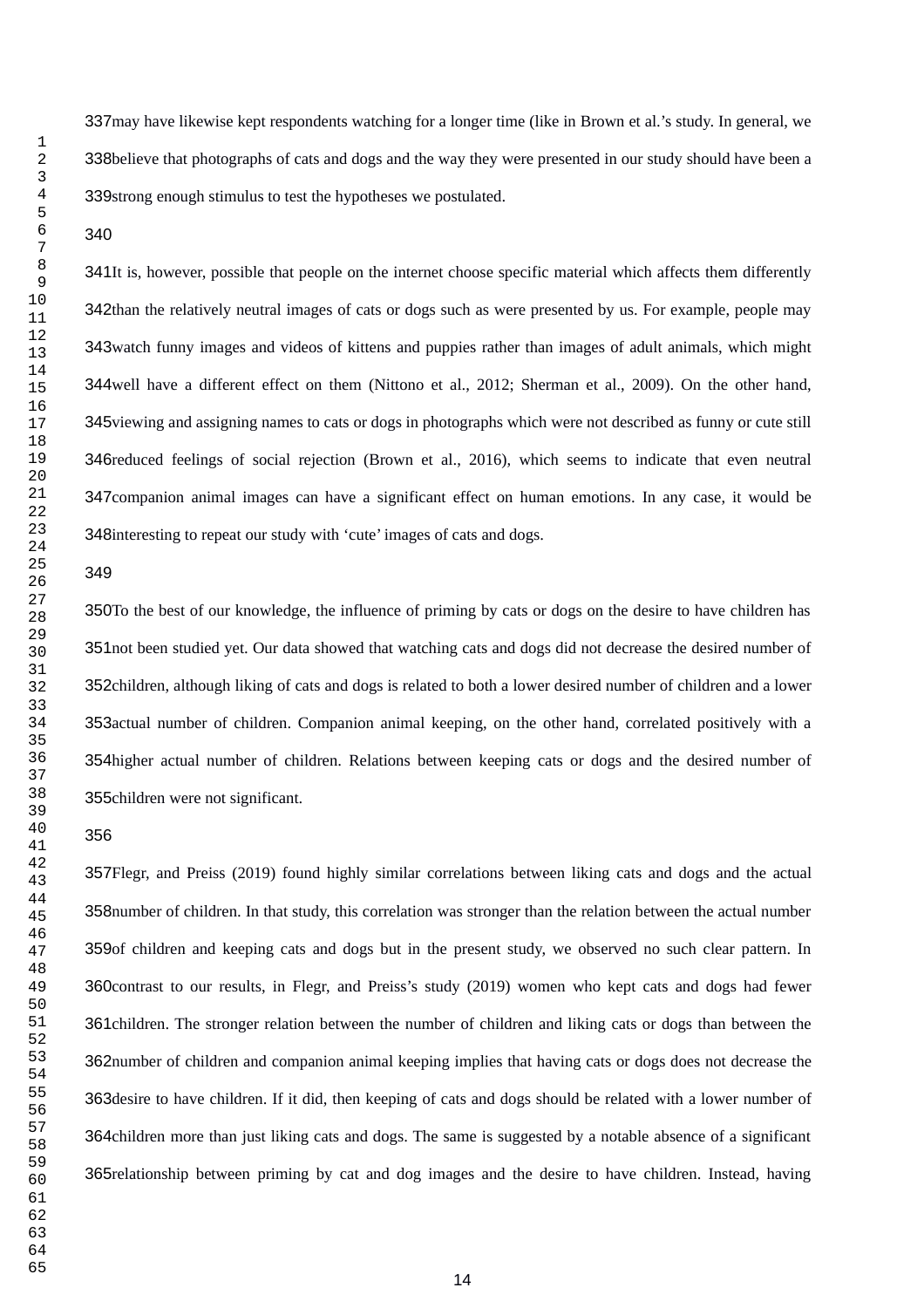366children might decrease the liking of companion animals, which would be also supported by the finding 367that childless people feel a stronger bond to their companion animals (Paul, 2014). On the other hand, our 368 results do not support the hypothesis that companion animals are social parasites who compete with 369 children for the same resources (Archer, 1997).

#### *Limitations*

#### 

373Since our data were collected using an online questionnaire, we could not control the environment of our 374 experiment. Our respondents could complete their questionnaires in the presence of real cats, dogs, or 375other potential stimuli, which may have led to a failure to detect existing effects. On the other hand, our 376 sample size was several times larger than sample sizes used by most comparable studies. That should 377 sufficiently compensate for this source of statistical noise which may have caused some false negative 378 results in our study.

#### 

380Viewing images of cats and dogs when a questionnaire was presented as a calculator of partner preferences 381 may have disappointed some participants and consequently led to worse mood, less optimism, and lower 382 desire to have children. Nonetheless, the fact that men tend to be slightly more, not less, optimistic after 383 viewing the images seems to contradict this explanation.

#### *Strengths of the study*

#### 

387Most importantly, our respondents were unaware of the fact that we are testing the effects of priming by 388 cats and dogs on their responses. During recruitment, we did not mention that the questionnaire includes 389 rating of cat and dog photos. The questionnaire was presented as a "Calculator of partner preferences" and 390 participants were asked to rate likeability and beauty of cats and dogs to learn about their own partner 391 preferences. Our results are therefore most unlikely to be influenced by participants' conscious opinions on 392the influence of cats and dogs on humans and the proportion of cats and dog lovers in our sample should 393not be markedly higher than in the general population. Other important advantages of our study include a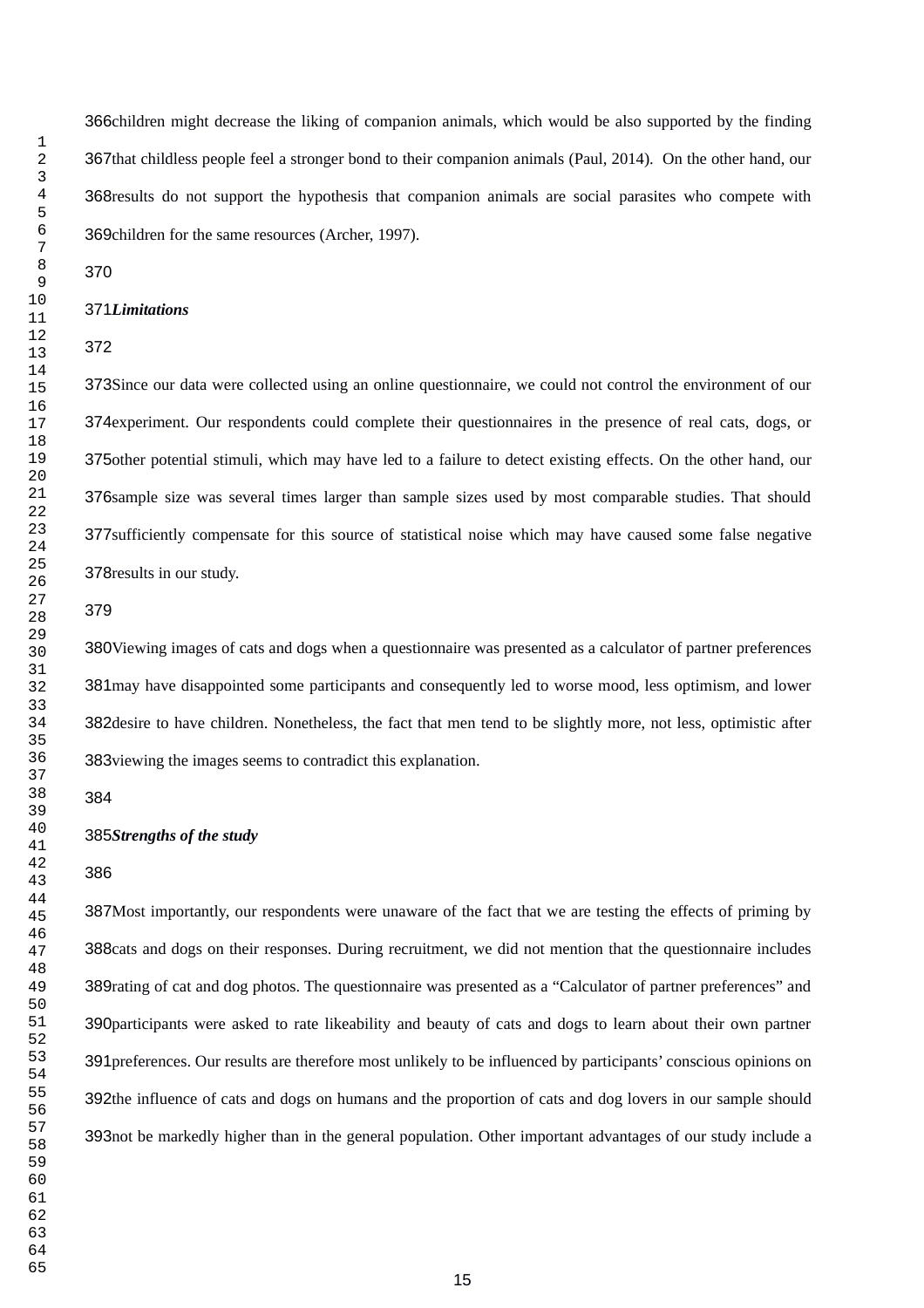394large and relatively heterogeneous sample, preregistration of all hypotheses of the confirmatory part, and 395an indirect measure of one of our variables, namely the optimism index (see introduction for details).

### 

#### 397Conclusions

#### 

399In our study, which worked with an unusually large sample of respondents ( $n = 8,865$ ), we found that 400 priming by photos of cats and dogs does not influence respondents' mood, optimism, or desired number of 401children. The existence of a significant gender-priming interaction suggests that priming might affect 402women's optimism negatively and men's positively. Practical relevance of this phenomenon is, however, 403debatable both in the light of other results and due to its small effect size.

#### 

405Our results might imply that companion animals do not negatively influence the desire to have children. It 406rather seems that having children decreases the reported intensity of love of companion animals. This is 407 supported by absence of an effect of viewing images of cats and dogs in conjunction with the stronger 408relationship between the number of children and liking of cats and dogs as opposed to actual keeping of 409 cats and dogs.

#### 

411Our results show that the effect of priming by cats and dogs may not be as strong as previous studies 412indicated. It has been suggested that publication bias could be responsible for the pattern observed in 413 current literature (Herzog, 2011). In this context, publication of negative results seems rather important, 414especially when they are obtained on the basis of large datasets. Some scientists claim that in many 415 research areas, false positive results could constitute even the majority of all published studies (Ioannidis, 4162005) and this could be one of the main sources of the current replication crisis (Shrout, & Rodgers, 2018). We believe that studies on the priming effect of companion animal images might well be a case to the 418 point.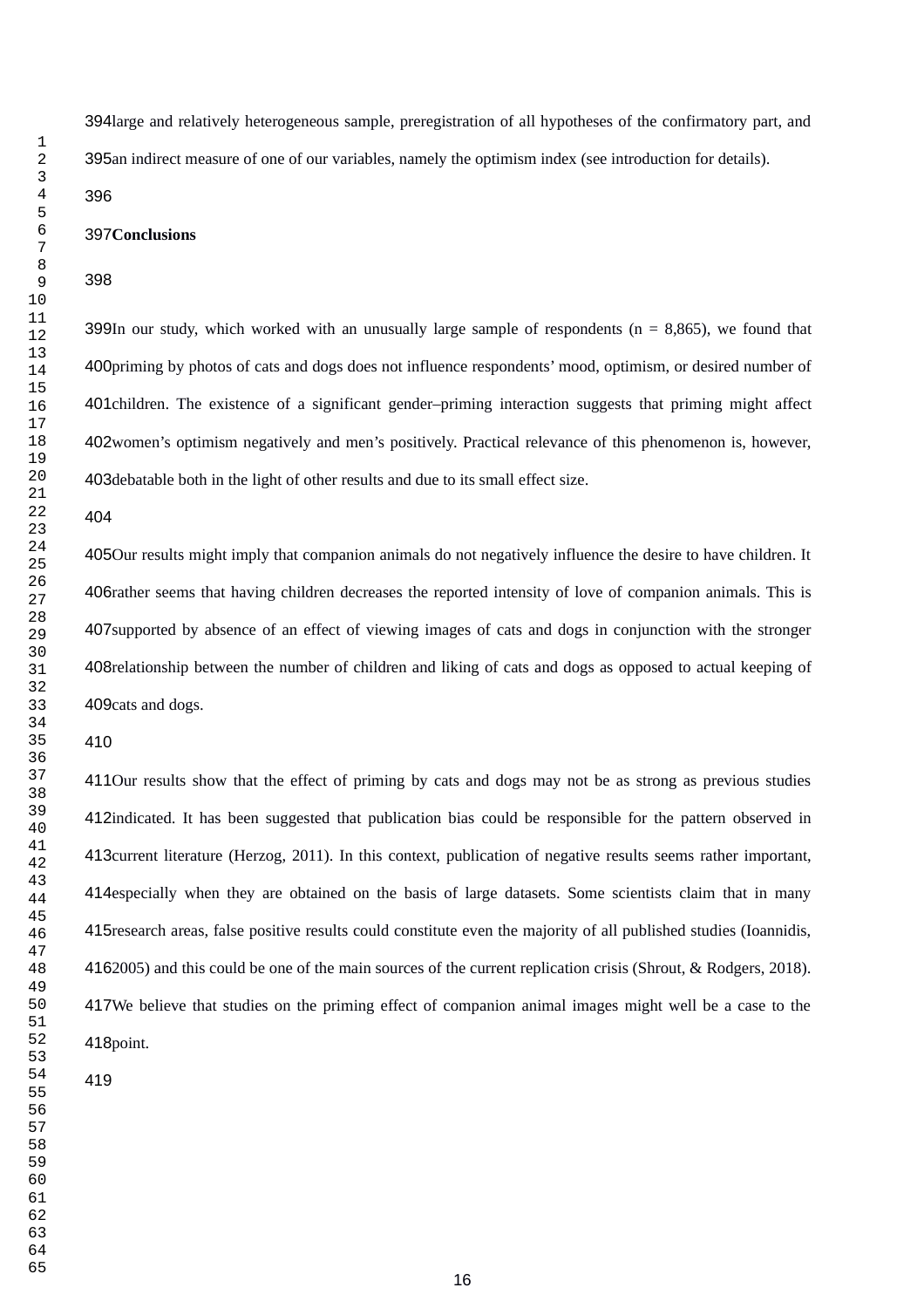## 420Funding 422This research was funded by the grant xxxxx anonymized for the purpose of review process 423xxxxxx. **Acknowledgements** 427We would like to thank xxxxx anonymized for the purpose of review process xxxxxx, for final 428 revisions of our text. **References** 432Archer, J. (1997). Why do people love their pets?. *Evolution and Human Behavior*, 18(4), 237-259. 433https://doi.org/10.1016/s0162-3095(99)80001-4 435Aydin, N., Krueger, J. I., Fischer, J., Hahn, D., Kastenmüller, A., Frey, D., & Fischer, P. (2012). "Man's 436best friend:" How the presence of a dog reduces mental distress after social exclusion. *Journal of Experimental Social Psychology*, *48*(1), 446-449. https://doi.org/10.1016/j.jesp.2011.09.011 439Brown, C. M., Hengy, S. M., & McConnell, A. R. (2016). Thinking about cats or dogs provides relief from social rejection. *Anthrozoös*, *29*(1), 47-58. https://doi.org/10.1080/20414005.2015.1067958 442Bruner, R. (2019). The 10 best animal instagram accounts to follow in 2019. Retrieved December 19, 2019, from https://time.com/5551937/best-animal-instagram-accounts-2019 445Budge, C. R., Spicer, J., Jones, B. R., & George, R. S. (1996). The influence of companion animals on perception: gender and species Eeffects. Anthrozoös, 9(1), 10-18. 447https://doi.org/10.2752/089279396787001581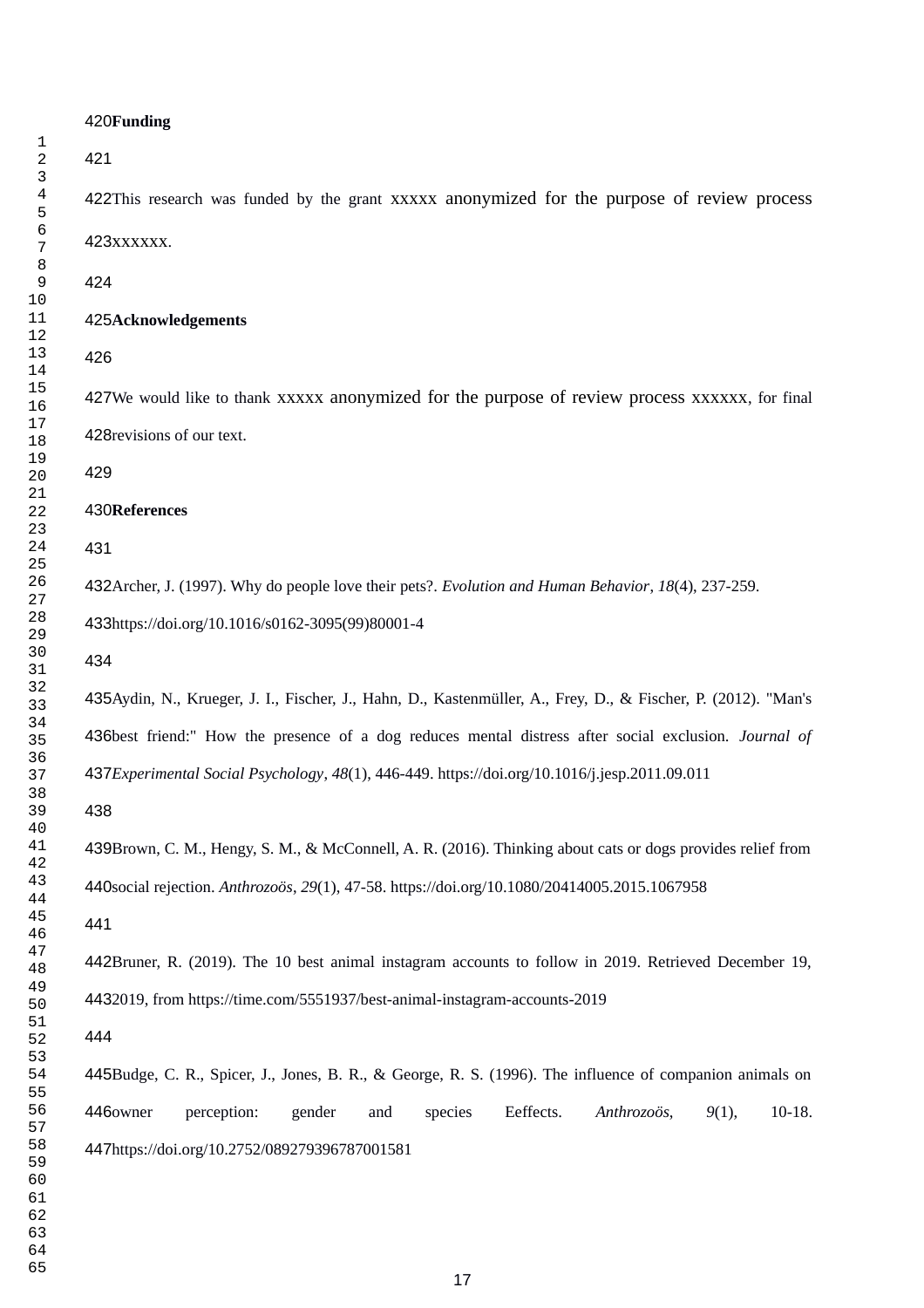Christensen, R. H. B. (2019). Ordinal—regression models for ordinal data (Version 2019.12-10) 450[Computer software]. https://CRAN.R-project.org/package=ordinal 452Flegr, J., & Preiss, M. (2019). Friends with malefit. The effects of keeping dogs and cats, sustaining 453animal-related injuries and Toxoplasma infection on health and quality of life. *PLOS ONE*, 14(11), e0221988. https://doi.org/10.1371/journal.pone.0221988 456Geries-Johnson, B., & Kennedy, J. H. (1995). Influence of animals on perceived likability of people. *Perceptual and Motor Skills*, *80*(2), 432-434. https://doi.org/10.2466/pms.1995.80.2.432 Herzog, H. (2011). The impact of pets on human health and psychological well-being. *Current Directions in Psychological Science*, *20*(4), 236-239. https://doi.org/10.1177/0963721411415220 462Ioannidis, J. P. A. (2005). Why most published research findings are false. *PLoS Medicine*, 2(8), e124. 463https://doi.org/10.1371/journal.pmed.0020124 465Kim, S. (2015). ppcor: partial and semi-partial (part) correlation (version 1.1) [Computer software]. 466https://CRAN.R-project.org/package=ppcor 468Korner-Nievergelt, F., Roth, T., von Felten, S., Guelat, J., Almasi, B., & Korner-Nievergelt, P. (2015). 

469blmeco: data files and functions accompanying the book "Bayesian data analysis in ecology using R, and Stan" (Version 1.4) [Computer software]. https://cran.rproject.org/web/packages/blmeco/index.html 470BUGS

473Leskin, P. (2019). The 22 most popular pet influencers, from Jiff Pom to Doug the Pug. Retrieved https://www.businessinsider.com/most-popular-pet-influencers-instagram-475youtube-tiktok-jiffpom-lil-bub-2019-8 474December 19, 2019, from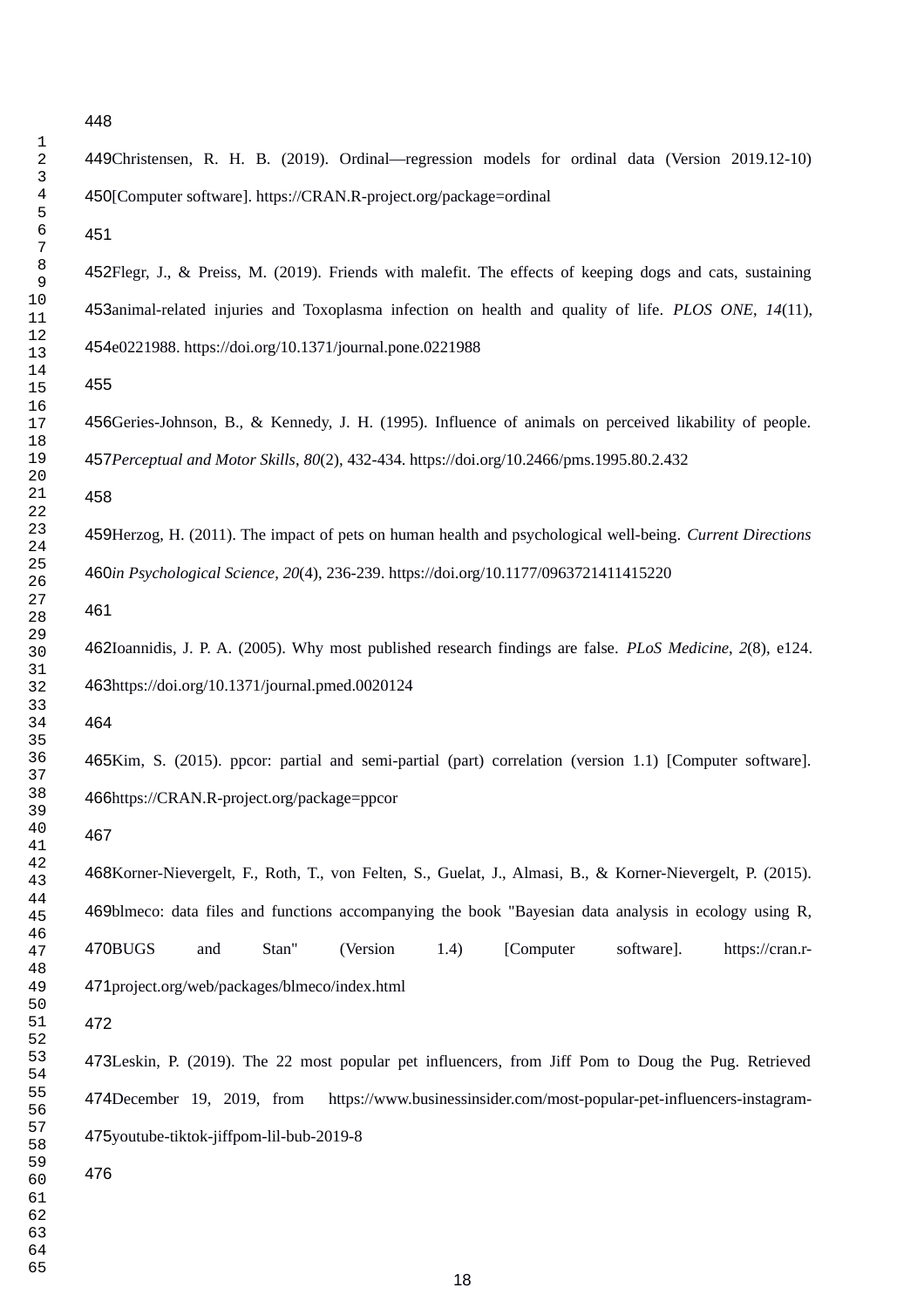477Lockwood, R. (1983). The influence of animals on social perception. In A. H. Katcher, & A. M. Beck 478(Ed.), New Perspectives on Our Lives with Companion Animals (pp. 64–71). Philadelphia, PA: University 479of Pennsylvania.

481Lundqvist, M., Carlsson, P., Sjödahl, R., Theodorsson, E., & Levin, L. (2017). Patient benefit of dog-482 assisted interventions in health care: a systematic review. BMC Complementary and Alternative Medicine, *17*(358), 1-12. https://www.ncbi.nlm.nih.gov/pubmed/28693538

485McConnell, A. R., Brown, C. M., Shoda, T. M., Stayton, L. E., & Martin, C. E. (2011). Friends with benefits: On the positive consequences of pet ownership. *Journal of Personality and Social Psychology*, *101*(6), 1239-1252. https://doi.org/10.1037/a0024506

489Mitchell, R. W., & Ellis, A. L. (2013). Cat person, dog person, gay, or heterosexual: the effect of labels on a man's perceived masculinity, femininity, and likability. *Society & Animals*, *21*(1), 1–16. https://doi.org/ 49110.1163/15685306-12341266

493Myrick, J. G. (2015). Emotion regulation, procrastination, and watching cat videos online: Who watches Internet cats, why, and to what effect?. *Computers in Human Behavior*, *52*, 168-176. 495https://doi.org/10.1016/j.chb.2015.06.001

Nimer, J., & Lundahl, B. (2007). Animal-assisted therapy: A meta-analysis. *Anthrozoös*, *20*(3), 225-238. 498https://doi.org/10.2752/089279307x224773

500Nittono, H., Fukushima, M., Yano, A., & Moriya, H. (2012). The power of kawaii: Viewing cute images promotes a careful behavior and narrows attentional focus. *PLoS ONE*, *7*(9), 502e46362.DOI:10.1371/journal.pone.0046362 501promotes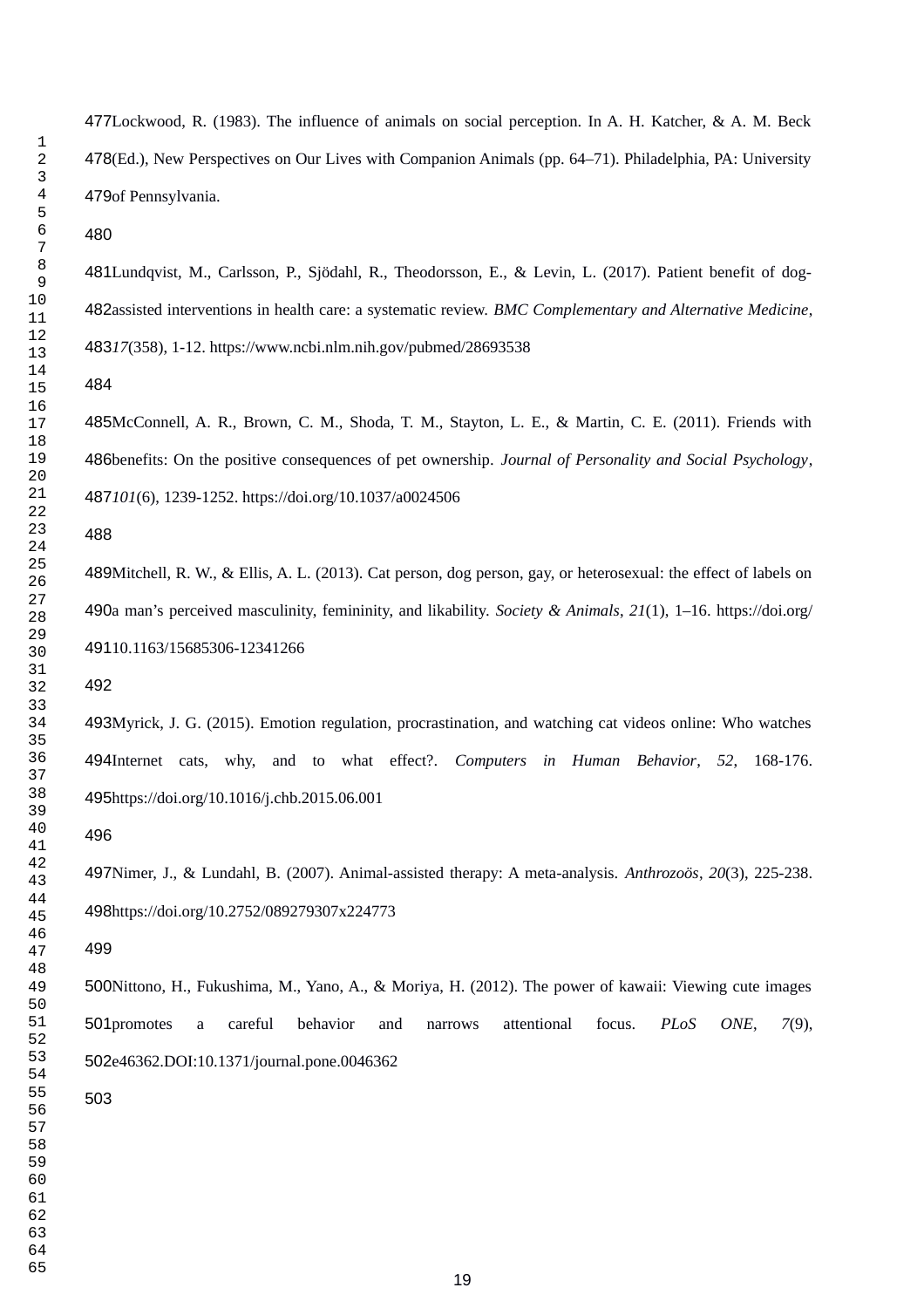504Paul, E. S., Moore, A., McAinsh, P., Symonds, E., McCune, S., & Bradshaw, J. W. S. (2014). Sociality and anthropomorphic thinking about pets. *Anthrozoös*, 27(4), 499-512. 506https://doi.org/10.2752/175303714x14023922798192 505motivation

508Perrine, R. M., & Wells, M. (2006). Labradors to Persians: Perceptions of pets in the workplace. *Anthrozoös*, *19*(1), 65-78. https://doi.org/10.2752/089279306785593928

511R Core Team (2019). R: A language and environment for statistical computing (Version 3.6.1) [Computer 512software]. https://www.R-project.org

514Rossbach, K. A. & Wilson, J. P. (1992). Does a dog's presence make a person appear more likable?: Two studies. *Anthrozoös*, *5*(1), 40-51. https://doi.org/10.2752/089279392787011593

517Sherman, G. D., Haidt, J., & Coan, J. A. (2009). Viewing cute images increases behavioral carefulness.. *Emotion*, *9*(2), 282-286. https://doi.org/10.1037/a0014904.

520Shevrin, H., Panksepp, J., Brakel, L., & Snodgrass, M. (2012). Subliminal affect valence words change 521 conscious mood potency but not valence: Is this evidence for unconscious valence affect?. *Brain Sciences*, 5222(4), 504-522. https://doi.org/10.3390/brainsci2040504

524Shrout, P. E., & Rodgers, J. L. (2018). Psychology, science, and knowledge construction: Broadening 525 perspectives from the replication crisis. Annual Review of Psychology, 69(1), 487-510. 526https://doi.org/10.1146/annurev-psych-122216-011845

528Stewart, A., & Strickland, O. (2013). A companion animal in a work simulation: The roles of task difficulty 529 and prior companion-animal guardianship in state anxiety. Society & Animals, 21(3), 249–265. 530https://doi.org/10.1163/15685306-12341287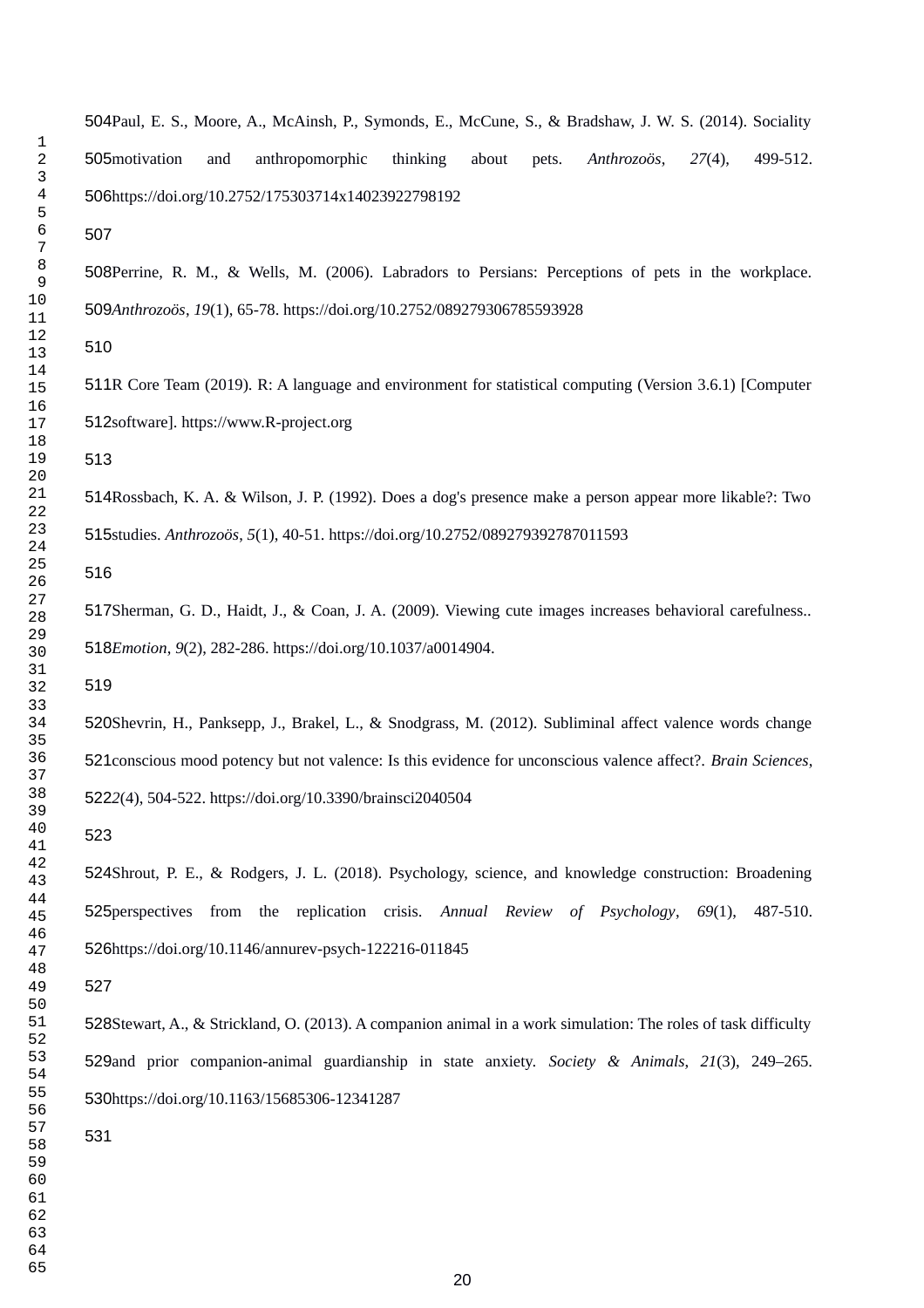532Tomaszewska, K., Bomert, I., & Wilkiewicz-Wawro, E. (2017). Feline-assisted therapy: Integrating contact with cats into treatment plans. *Polish Annals of Medicine*, *24*(2), 283-286. 534https://doi.org/10.1016/j.poamed.2016.11.011 536Torchiano, M. (2020). effsize: Efficient effect size computation (Version 0.7.8) [Computer software]. 537https://CRAN.R-project.org/package=effsize 539Wells, M. & Perrine, R. (2001). Pets go to college: The influence of pets on students perceptions of faculty 533with 

and their offices. *Anthrozoös*, *14*(3), 161-168. https://doi.org/10.2752/089279301786999472

Wheeler, E. A., & Faulkner, M. E. (2015). The "Pet effect." *Society & Animals*, *23*(5), 425–438. 543https://doi.org/10.1163/15685306-12341374

545Williams, R. (2014). Cat photos more popular than the selfie. Retrieved December 19, 2019, from 546http:/[/www.telegraph.co.uk/technology/internet/10646941/Cat-photos-more-popular-than-the-selfie.html](http://www.telegraph.co.uk/technology/internet/10646941/Cat-photos-more-popular-than-the-selfie.html) 

#### **Figure captions**

Figure 1: Distributions of variables used in this study. X axes represent ranges of answers for continuous 552 variables (i.e.: age, optimism index, and liking of cats and dogs) or all possible values for categorical 553 variables. Y axes represent the numbers of respondents. Counts of female respondents are represented by 554 dark grey columns, counts of male respondents by light grey ones.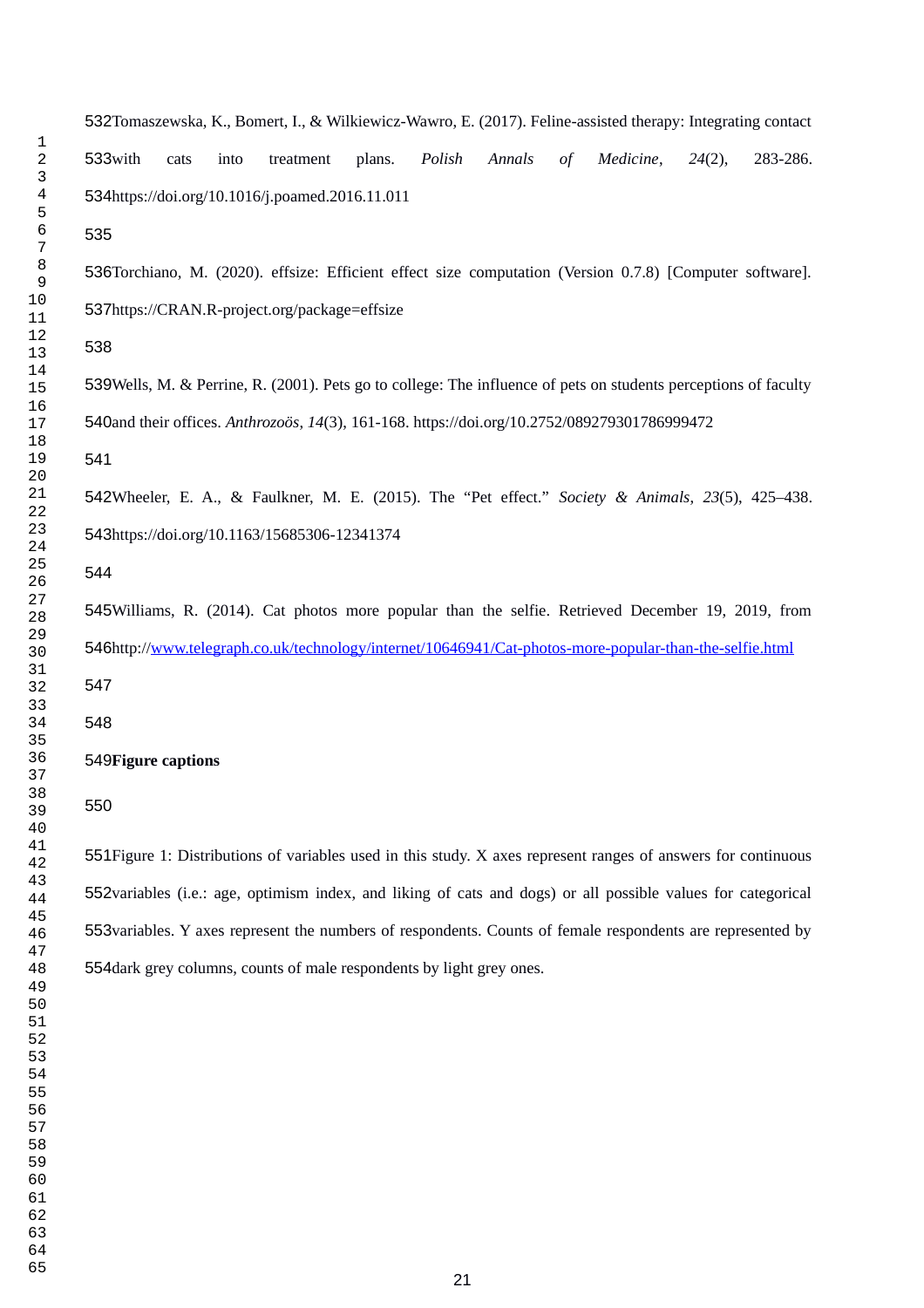priming



age - women



gender



S<sub>3</sub>

ä



age - men



Frequency

Frequency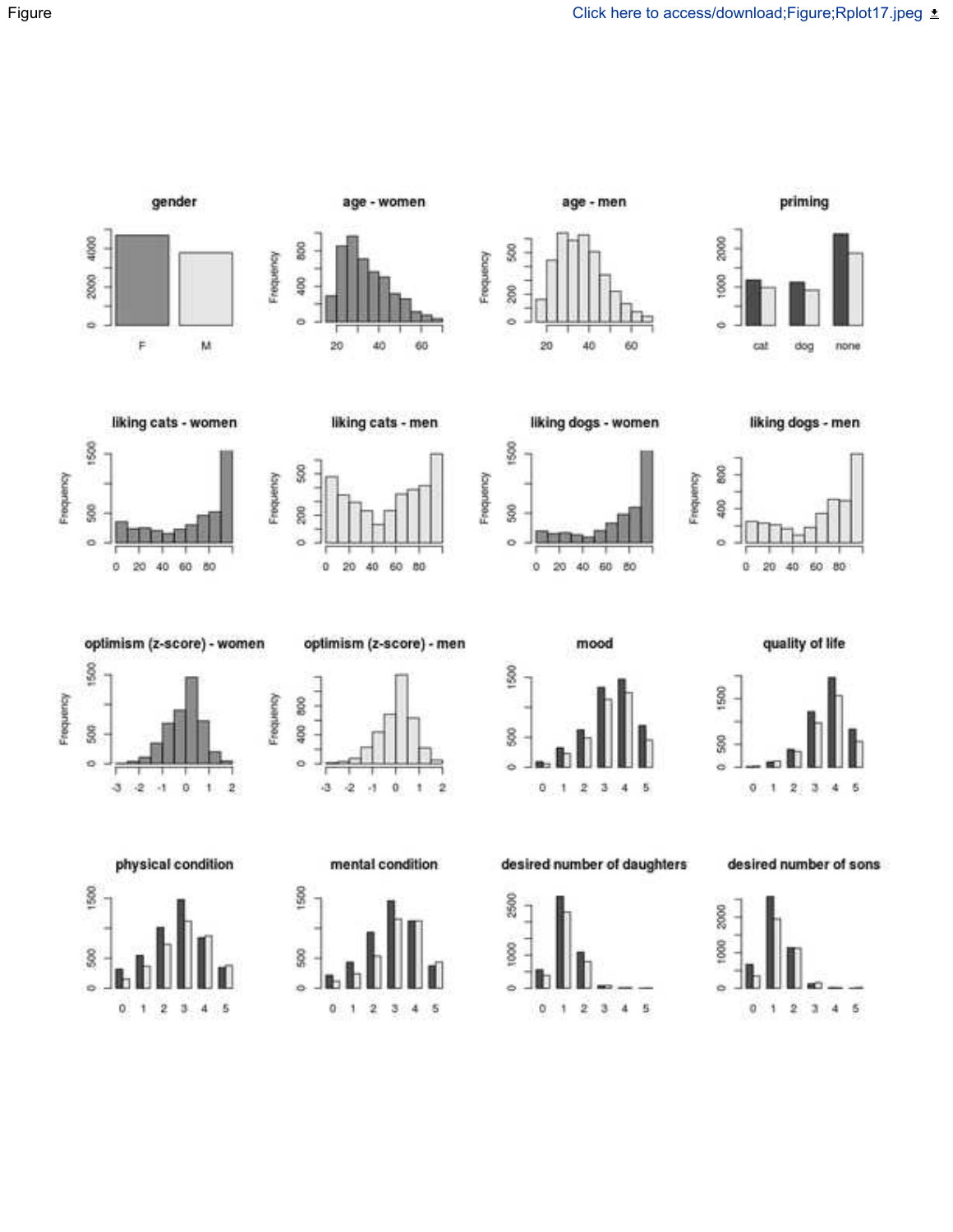| mood           |             |                    |  |                 |  |  |
|----------------|-------------|--------------------|--|-----------------|--|--|
| variable       | estimate    | std. erroz value   |  | value<br>ID     |  |  |
| priming        | 0.062506    | 0.130706 0.478     |  | 0.6325          |  |  |
| lage           | 0.020705    | 0.002471 8380      |  | $\langle 2e-16$ |  |  |
| gender         | $-0.096156$ | $0.053971 - 1782$  |  | 0.0748          |  |  |
| priming*age    | $-0.003309$ | $0.003469 - 0.954$ |  | 0.3401          |  |  |
| priming*gender | 0.040349    | 0.076969 0.524     |  | 0.6001          |  |  |

The results of all models used in the confirmatory analyses.

| optimism       |                      |                     |          |                 |  |  |
|----------------|----------------------|---------------------|----------|-----------------|--|--|
| variable       | estimate             | std. errot value    |          | value           |  |  |
| priming        |                      | $0.058945$ 0.055782 | 1,057    | 0.29068         |  |  |
| lage           |                      | $0.012745$ 0.001042 | 12, 233  | $\langle$ 2e-16 |  |  |
| gender         |                      | $0.030936$ 0.023308 | 1,327    | 0.18445         |  |  |
| priming*age    | $-0.003039$ 0.001486 |                     | $-2,046$ | 0.14080         |  |  |
| priming*gender |                      | $0.105251$ 0.033572 | 3, 135   | 0.00172         |  |  |

| desire to have children |                                  |                                 |                          |                   |  |  |
|-------------------------|----------------------------------|---------------------------------|--------------------------|-------------------|--|--|
| variable                | estimate                         |                                 | std. erroz value p value |                   |  |  |
| priming                 | $0.031467$ 0.139661              |                                 | 0.2250.822               |                   |  |  |
| lage                    |                                  | 0.01919000.002608               |                          | $7,359$ 1.86e-13  |  |  |
| gender                  |                                  | $0.242384 \vert 0.058740 \vert$ |                          | 4, $126$ 3.69e-05 |  |  |
| priming*age             |                                  | $0.002347$ 0.003694             |                          | 0.6350.525        |  |  |
| priming*gender          | $-0.059445 \vert 0.084044 \vert$ |                                 | $-0.707$ 0.479           |                   |  |  |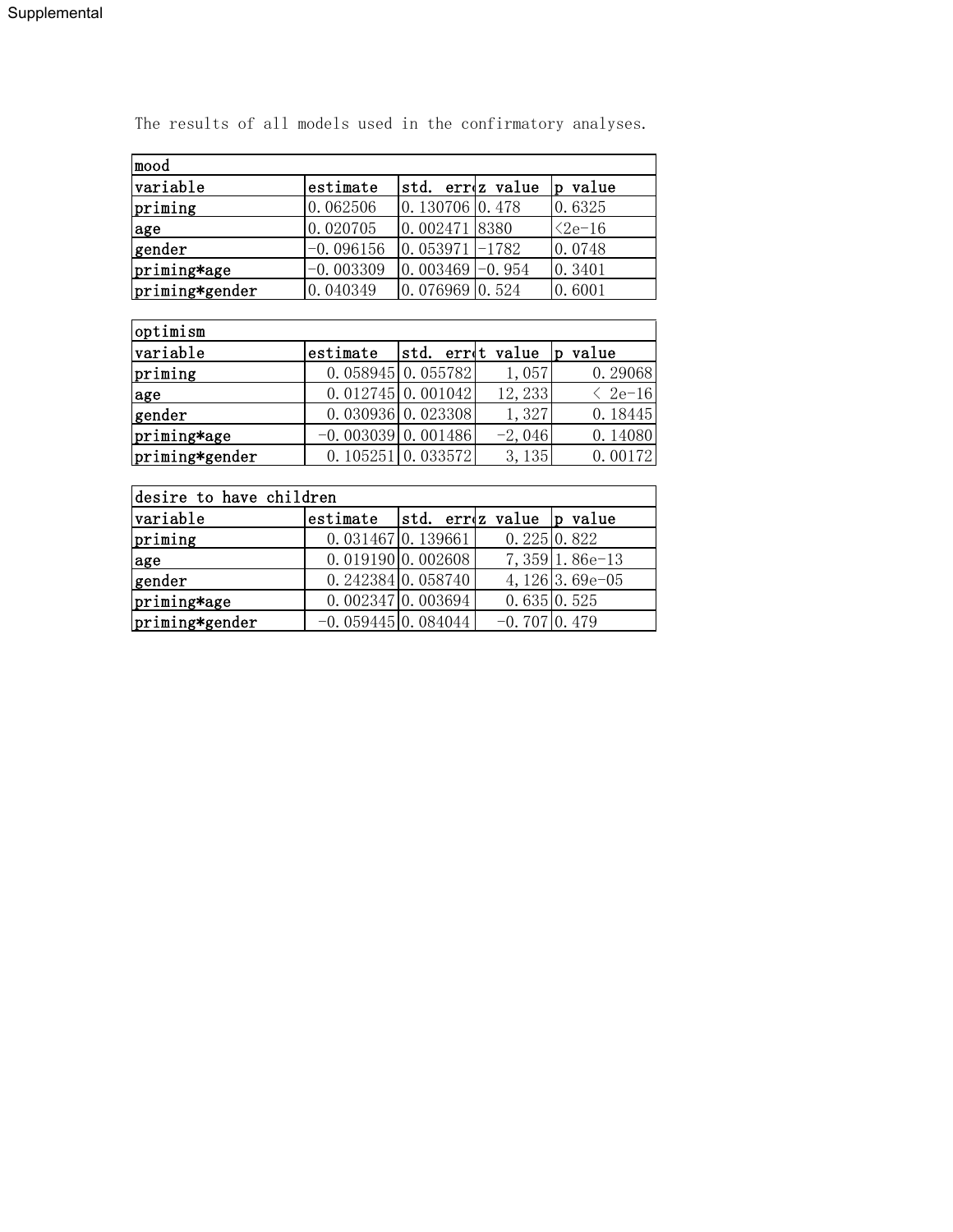| Mood: dog lovers |                         |                                   |               |
|------------------|-------------------------|-----------------------------------|---------------|
| variable         |                         | estimatesstd. errez value p value |               |
| priming          | $0.0984651$ , 1899257   | $-0.518$                          | 0.604         |
| lage             | $0.0215615$ , 0029422   |                                   | 7328 2.33e-13 |
| gender           | $0.0317930$ , 0637016   | $-0.499$                          | 0.618         |
| priming*age      | $0.0005194$ , 0051328   | $-0.101$                          | 0.919         |
| priming*gender   | $0.0383341$ $0.1123308$ | 0.341                             | 0.733         |

The results of the exploratory models. glm model was

| Mood: cat lovers |                                |                                  |          |               |
|------------------|--------------------------------|----------------------------------|----------|---------------|
| variable         |                                | estimatestd. erroz value p value |          |               |
| priming          |                                | $0.096655 \mid 0.202882 \mid$    | 0.476    | 0.634         |
| lage             |                                | $0.020483$ 0.003195              |          | 6410 1.45e-10 |
| gender           | $-0.077716$ 0.072092           |                                  | $-1078$  | 0.281         |
| priming*age      | $-0.001414 \mid 0.005502 \mid$ |                                  | $-0.257$ | 0.797         |
| priming*gender   | $-0.109510$ 0.126283           |                                  | $-0.867$ | 0.386         |

| Optimism: dog lovers |                         |  |                                  |              |  |  |
|----------------------|-------------------------|--|----------------------------------|--------------|--|--|
| variable             |                         |  | estimatestd. erret value p value |              |  |  |
| priming              | $0.0161431$ $0.0794806$ |  | $-0.203$                         | 0.839        |  |  |
| age                  | $0.0128721$ , 0012133   |  | 10609                            | $\leq 2e-16$ |  |  |
| gender               | 0.02982380.0270983      |  | 1101                             | 0.271        |  |  |
| priming*age          | $0.0009014$ $0.0021546$ |  | $-0.418$                         | 0.676        |  |  |
| priming*gender       | 0.06018980.0482723      |  | 1247                             | 0.213        |  |  |

| Optimism: cat lovers |  |                            |         |                 |  |  |
|----------------------|--|----------------------------|---------|-----------------|--|--|
| variable             |  | estimatestd. erret value p |         | value           |  |  |
| priming              |  | 0.06355900.082168          | 0.774   | 0.439           |  |  |
| age                  |  | $0.013199$ 0.001284        | 10280   | $\langle 2e-16$ |  |  |
| gender               |  | $0.047721$ 0.029608        | 1612    | 0.107           |  |  |
| priming*age          |  | $-0.002782$ 0.002210       | $-1259$ | 0.208           |  |  |
| priming*gender       |  | $0.084783$ 0.051704        | 1640    | 0.101           |  |  |

| Desire to have children: dog lovers |  |                                  |          |                |  |  |
|-------------------------------------|--|----------------------------------|----------|----------------|--|--|
| variable                            |  | estimatestd. errez value p value |          |                |  |  |
| priming                             |  | $-0.313665$ 0.222522             |          | $-1410$ 0.1587 |  |  |
| age                                 |  | $0.017292 \mid 0.003468 \mid$    |          | 4987 6.14e-07  |  |  |
| gender                              |  | $0.314819$ 0.076988              |          | 4089 4.33e-05  |  |  |
| priming*age                         |  | $0.010509$ 0.006080              | 1729     | 0.0839         |  |  |
| priming*gender                      |  | $-0.087917$ 0. 134453            | $-0.654$ | 0.5132         |  |  |

| Desire to have children: cat lovers |  |                                  |          |               |  |
|-------------------------------------|--|----------------------------------|----------|---------------|--|
| variable                            |  | estimatestd. erroz value p value |          |               |  |
| priming                             |  | $0.0375114$ , 2083292            | $-0.180$ | 0.8571        |  |
| age                                 |  | $0.0174856$ , 0032675            |          | 5351 8.73e-08 |  |
| gender                              |  | 0.15697550.0755399               | 2078     | 0.0377        |  |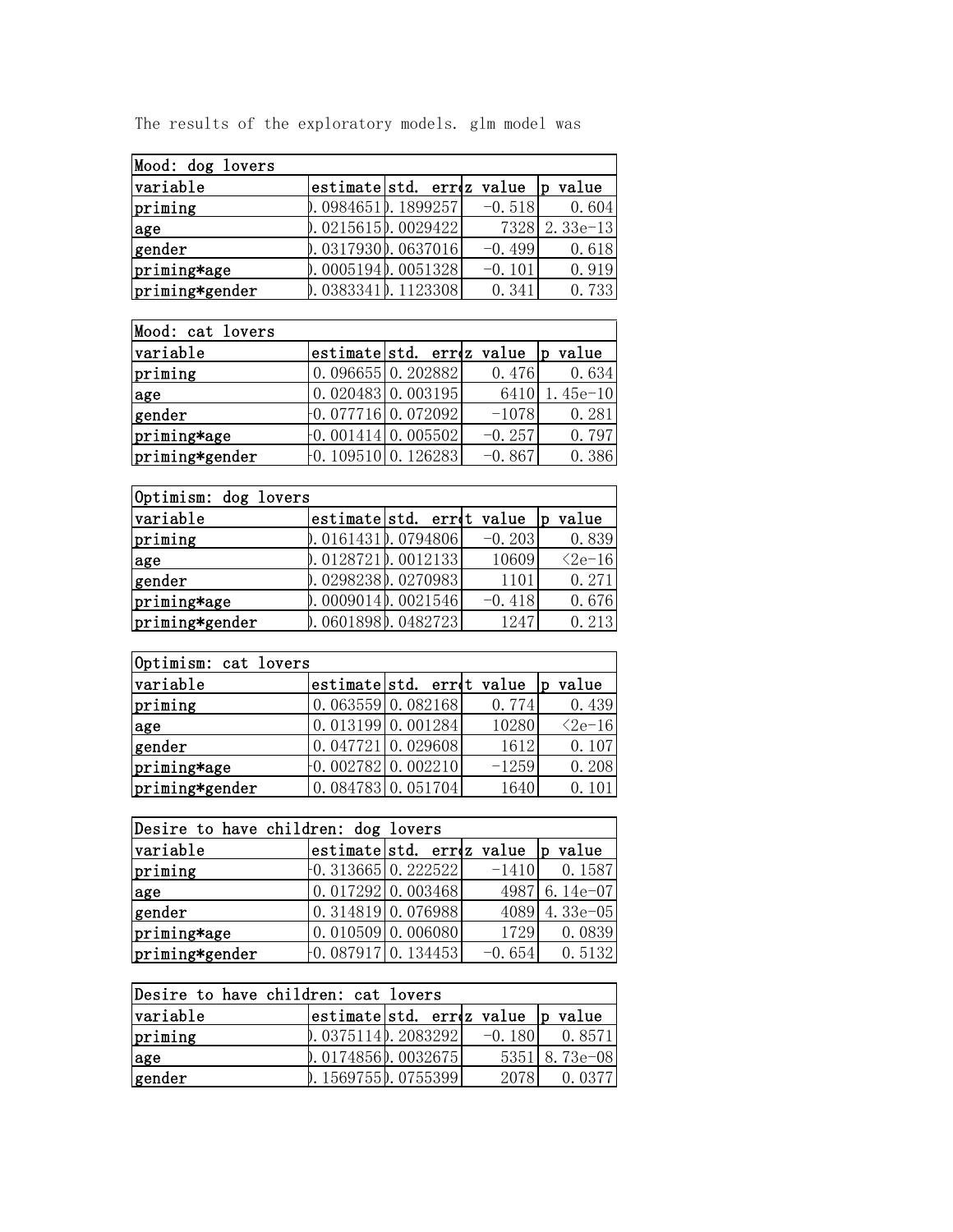| priming*age    | $0.0038769$ , 0055626 | 0.697    | 0.4858 |
|----------------|-----------------------|----------|--------|
| priming*gender | $0.0002042$ , 1307890 | $-0.002$ | 0.9988 |

| Mood: separate encoding of priming by cats and by dogs |                    |                          |          |                 |
|--------------------------------------------------------|--------------------|--------------------------|----------|-----------------|
| variable                                               |                    | estimatestd. errez value |          | value<br>D      |
| priming-cat                                            | 0.18047790.1645435 |                          | 1097     | 0.2727          |
| priming-dog                                            | 0.10392850.1698075 |                          | $-0.612$ | 0.5405          |
| age                                                    | 0.02135240.0025421 |                          | 8400     | $\langle 2e-16$ |
| gender                                                 | 0.09458370.0560928 |                          | $-1686$  | 0.0918          |
| priming-cat*age                                        | 0.00491940.0043814 |                          | $-1123$  | 0.2615          |
| priming-dog*age                                        | 0.00054480.0045049 |                          | $-0.121$ | 0.9037          |
| priming-cat*gender                                     | 0.02118160.0981293 |                          | 0.216    | 0.8291          |
| priming-dog*gender                                     | 0.06304140.1003297 |                          | 0.628    | 0.5298          |

| Optimism: separate encoding of priming by cats and by d |                         |                     |          |              |  |
|---------------------------------------------------------|-------------------------|---------------------|----------|--------------|--|
| variable                                                |                         | estimate std. erret | value    | value<br>D   |  |
| priming-cat                                             | 0.11475640.0677380      |                     | 1.694    | 0.090280     |  |
| priming-dog                                             | 0.00332560.0698201      |                     | $-0.048$ | 0.962011     |  |
| age                                                     | 0.01274470.0010416      |                     | 12.236   | $\leq 2e-16$ |  |
| gender                                                  | 0.03093640.0233018      |                     | 1.328    | 0.184335     |  |
| priming-cat*age                                         | 0.00498700.0017972      |                     | $-2.775$ | 0.005536     |  |
| priming-dog*age                                         | 0.00089720.0018530      |                     | $-0.484$ | 0.628271     |  |
| priming-cat*gender                                      | $0.1501139$ $0.0409317$ |                     | 3.667    | 0.000247     |  |
| priming-dog*gender                                      | 0.05715620.0417965      |                     | 1.367    | 0.171510     |  |

| Desire: separate encoding of priming by cats and by dog |                    |                          |          |            |  |
|---------------------------------------------------------|--------------------|--------------------------|----------|------------|--|
| variable                                                |                    | estimatestd. errez value |          | value<br>D |  |
| priming-cat                                             | 0.02633080.0582759 |                          | 0.452    | 0.65139    |  |
| priming-dog                                             | 0.04020520.0606220 |                          | $-0.663$ | 0.50720    |  |
| age                                                     | 0.00511880.0008844 |                          | 5788     | 7.12e-09   |  |
| genderM                                                 | 0.06102430.0200964 |                          | 3037     | 0.00239    |  |
| primingcat:age                                          | 0.00010640.0015128 |                          | 0.070    | 0.94395    |  |
| priming-dog:age                                         | 0.00136010.0015676 |                          | 0.868    | 0.38561    |  |
| priming-cat: gender                                     | 0.00110390.0348963 |                          | $-0.032$ | 0.97476    |  |
| priming-dog: gender                                     | 0.00777000.0359540 |                          | $-0.216$ | 0.82890    |  |

| Binnary encoded desire to have children |  |                                   |          |                |  |
|-----------------------------------------|--|-----------------------------------|----------|----------------|--|
| variable                                |  | estimatesstd. erroz value p value |          |                |  |
| priming                                 |  | $-0.258438$ 0.320554              | $-0.806$ | 0.420          |  |
| age                                     |  | $0.027697$ 0.006202               |          | 4.466 7.96e-06 |  |
| gender                                  |  | $-0.023467$ 0.126388              | $-0.186$ | 0.853          |  |
| priming*age                             |  | $0.011443 \mid 0.009508 \mid$     | 1.204    | 0.229          |  |
| priming*gender                          |  | $0.209468$ 0.192565               | 1.088    | 0.277          |  |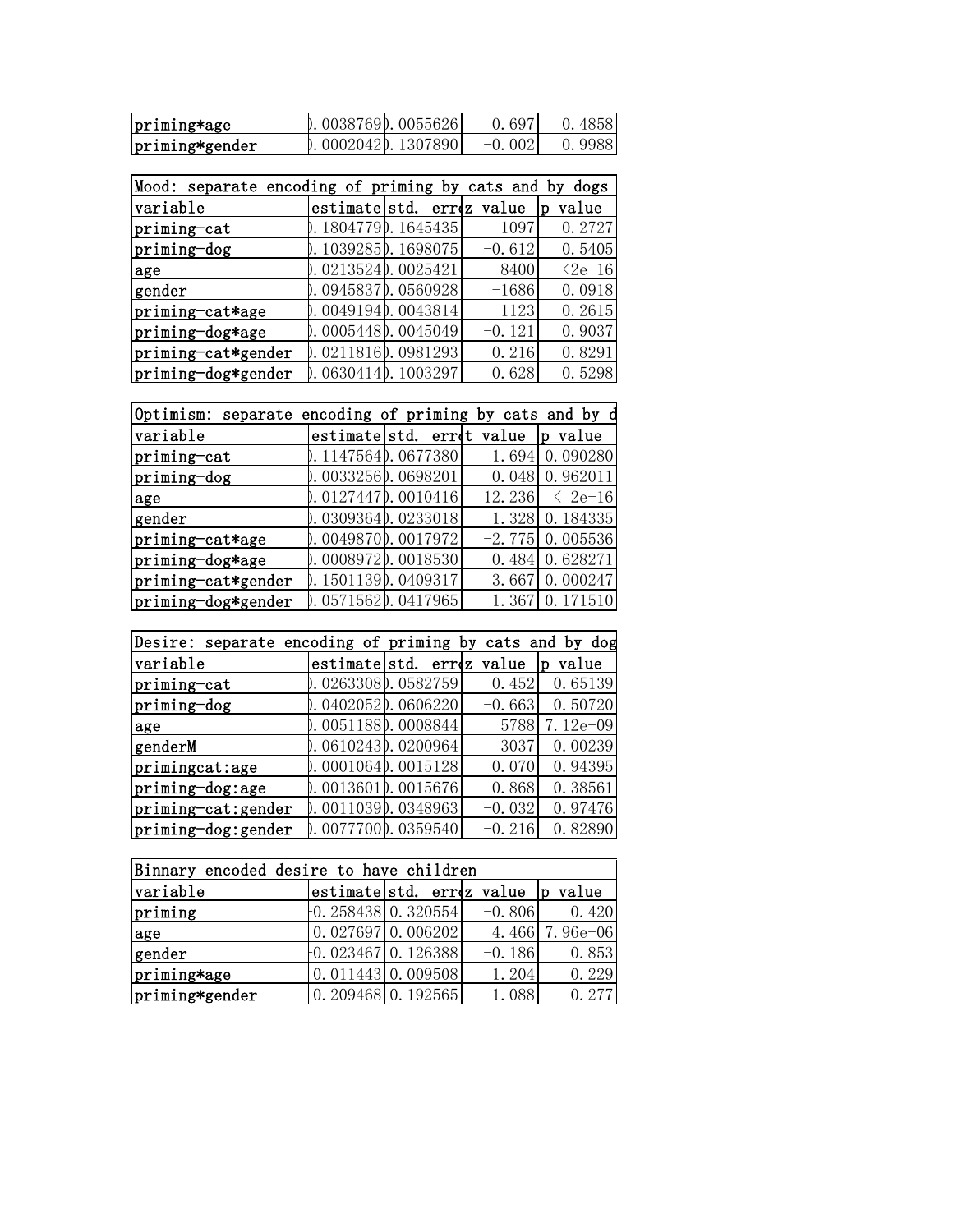| Correlation tests of the number of own children and companion |  |                                             |          |  |  |
|---------------------------------------------------------------|--|---------------------------------------------|----------|--|--|
| variable                                                      |  | $ $ estimate $ $ p. value $ $ statistic     |          |  |  |
| liking of dogs                                                |  | $-0.09708596$ $\vert$ 1.126133e-22-9.799975 |          |  |  |
| at least one dog is present in                                |  | $0.056294336.377562e-09$ 5.806544           |          |  |  |
| number of dogs in household                                   |  | $0.053593143.240384e-08$ 5.527926           |          |  |  |
| liking of cats                                                |  | $-0.05856139$ 3.354928e-09 -5.913215        |          |  |  |
| at least one cat is present in                                |  | 0.065515880.0000001381                      | 6.759855 |  |  |
| number of cats in household                                   |  | $0.063543260.0000551511$ 6.556322           |          |  |  |

| Correlation tests of the number of own children and companion |             |                                     |           |  |  |
|---------------------------------------------------------------|-------------|-------------------------------------|-----------|--|--|
| variable                                                      | estimate    | $\vert$ p. value                    | statistic |  |  |
| liking of dogs                                                |             | $-0.07066503$ 2.731278e-10-6.313311 |           |  |  |
| at least one dog is present in $[0.09339591]$                 |             | 7.885886e-18 8.601241               |           |  |  |
| number of dogs in household                                   | 0.08942954  | $1.781225e-16$ 8.235961             |           |  |  |
| liking of cats                                                | $-0.079761$ | $1.144709e-12-7.111882$             |           |  |  |
| at least one cat is present in $ 0.04259246 $                 |             | $8.76249e-05$ 3.922527              |           |  |  |
| number of cats in household                                   | 0.0383843   | $0.0004078072$ 3.534979             |           |  |  |

| Correlation tests of the number of desired children and companion |                                           |                                                                                |           |  |  |
|-------------------------------------------------------------------|-------------------------------------------|--------------------------------------------------------------------------------|-----------|--|--|
| variable                                                          | estimate                                  | p. value                                                                       | statistic |  |  |
| liking of dogs                                                    |                                           | $-0.02864935$ 0.003931751 $-2.883586$                                          |           |  |  |
| at least one dog is present in $[0.01863908]$                     |                                           | 0.05517952                                                                     | 1.91746   |  |  |
| number of dogs in household                                       | 0.01767331                                | 0.06904747                                                                     | 1.818109  |  |  |
| liking of cats                                                    |                                           | $\left[-0.03162618\right]$ $\left[0.001445903\right]$ $\left[-3.185327\right]$ |           |  |  |
| at least one cat is present in $[0.01739664]$                     |                                           | 0.0734189                                                                      | 1.790218  |  |  |
| number of cats in household                                       | $\vert 0.01757372 \vert 0.07053813 \vert$ |                                                                                | 1.808439  |  |  |

| Correlation tests of the number of desired children and companion |                        |                                      |              |  |  |
|-------------------------------------------------------------------|------------------------|--------------------------------------|--------------|--|--|
| variable                                                          | $estimate$ $ p.value$  |                                      | statistic    |  |  |
| liking of dogs                                                    |                        | 0.005612070.6168435                  | 0.5003289    |  |  |
| at least one dog is present in                                    |                        | $0.0258843$ 0.01740204               | 2.378101     |  |  |
| number of dogs in household                                       |                        | 0.024769740.02286388                 | 2.275702     |  |  |
| liking of cats                                                    |                        | $-0.0317877$ 0.004685115 $-2.827922$ |              |  |  |
| at least one cat is present in $[-0.002593451]0.8116706$          |                        |                                      | $-0.2382714$ |  |  |
| number of cats in household                                       | $-0.0045697140.674603$ |                                      | $-0.4198391$ |  |  |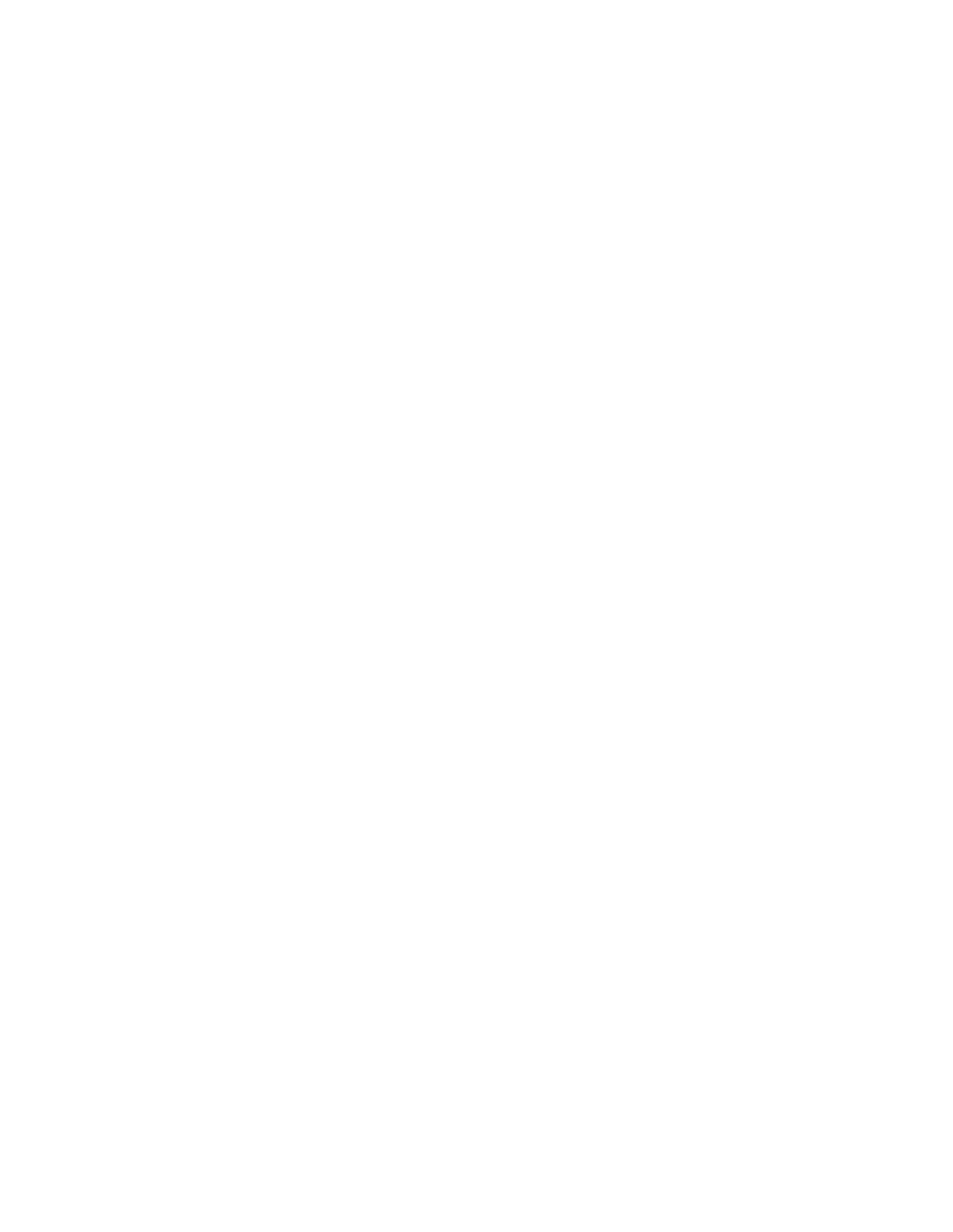estimate p.value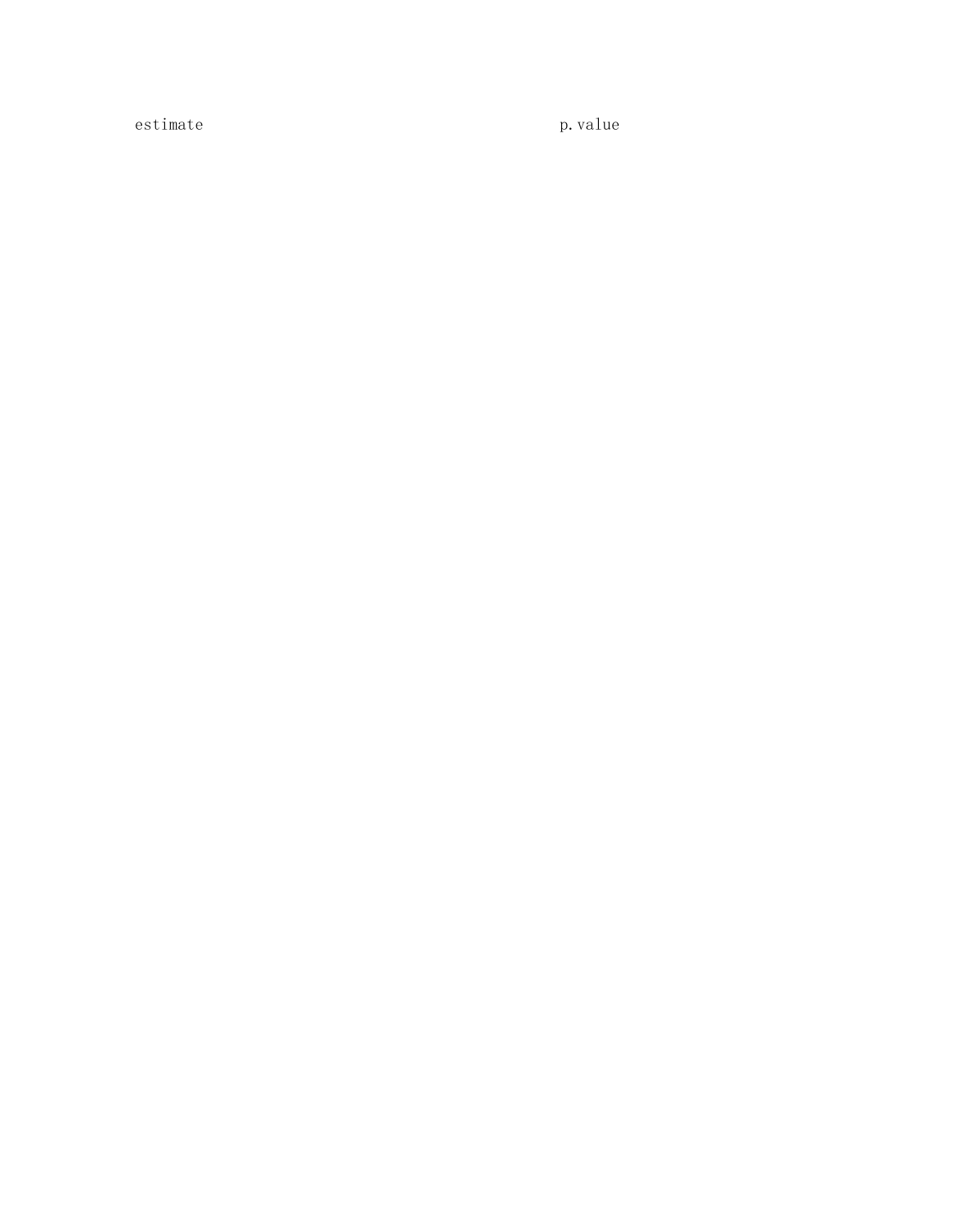statistic n